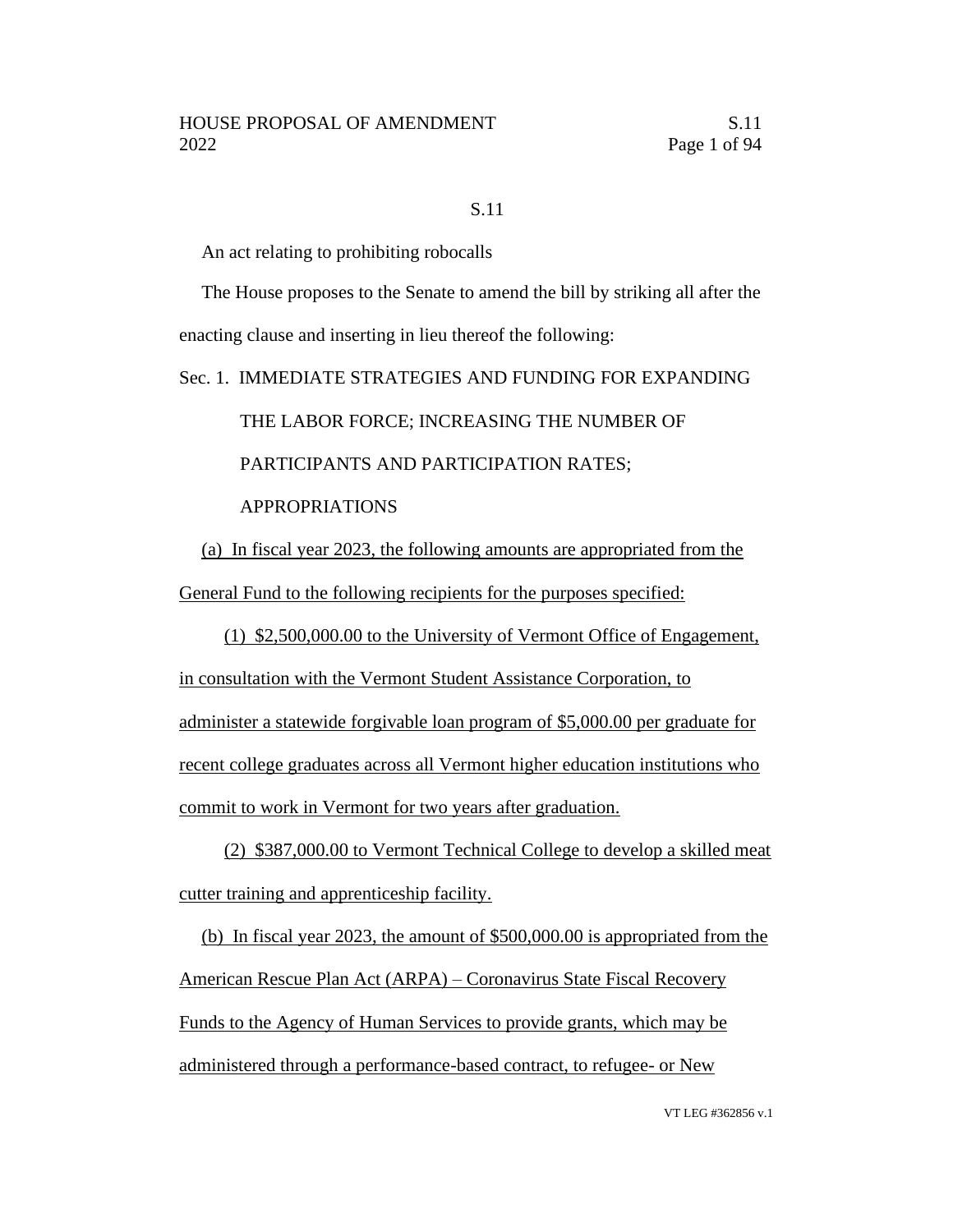American-focused programs working in Vermont to support increased inmigration or retention of recent arrivals.

Sec. 2. [Reserved.]

Sec. 3. [Reserved.]

# Sec. 4. INVESTMENT IN THE UP-SKILLING OF PRIVATE SECTOR EMPLOYERS TO SUPPORT THE EVOLUTION OF BUSINESS AND ORGANIZATIONAL MODELS; APPROPRIATIONS In fiscal year 2023, the amount of \$250,000.00 is appropriated from the

General Fund to the Agency of Commerce and Community Development for a performance-based contract to provide statewide delivery of business coaching and other forms of training to BIPOC business owners, networking and special convenings, and career fairs, workshops and paid internships, career guidance, and other support for BIPOC workers across the State.

Sec. 5. REGIONAL WORKFORCE EXPANSION SYSTEM

(a) Findings. The General Assembly finds:

(1) Vermont is experiencing an acute labor shortage in 2022.

(2) According to the Employment and Labor Marketing Information

Division of the Vermont Department of Labor:

(A) There are approximately 28,000 job openings in Vermont as of December 2021.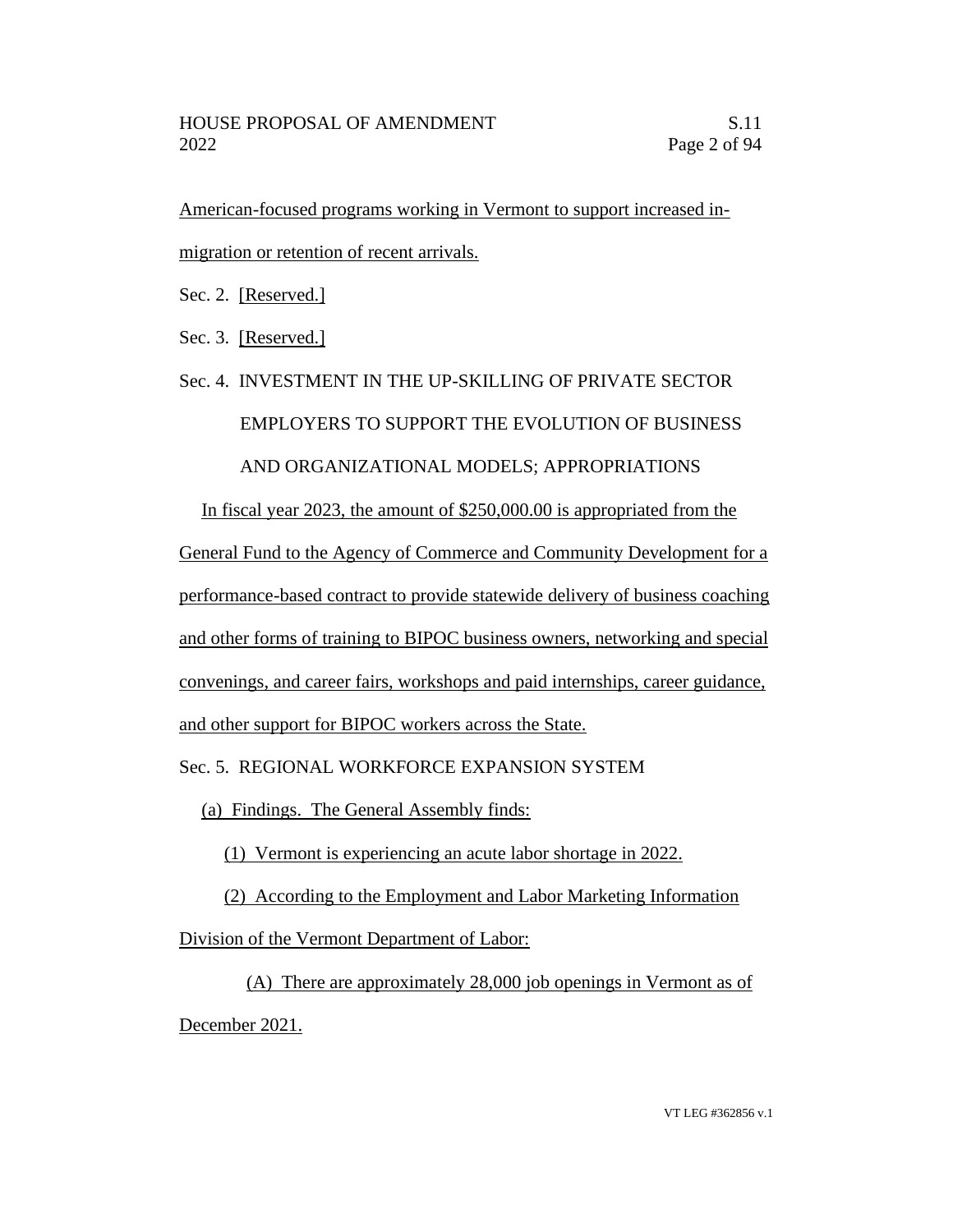(B) 9,945 individuals meet the federal statistical definition of unemployed as of January 2022.

(C) 4,500 individuals are receiving unemployment insurance assistance as of March 2022.

(D) The workforce has shrunk by 26,000 individuals from 2019 to 2022, yet the unemployment rate is just three percent as of January 2022.

(E) The workforce participation rate has fallen from 66 percent to 60.6 percent.

(3) The Department receives approximately 80 percent of its funding from federal sources, which constrains the Department and its employees from adjusting its work to meet immediate needs.

(4) The federal funding for field staff in the Workforce Development Division has declined significantly over the past 20 years, supporting 75 persons in 2022 as compared to 135 in 2003.

(5) Though Vermont has a small population, the unique characteristics of its region's employers, educational institutions, demographics, and socioeconomic conditions make it best to address efforts to connect individuals with training and job placement on a regional basis.

(b) Regional Workforce Expansion System. The amount of \$1,500,000.00 is appropriated from the General Fund to the Department of Labor for a twoyear pilot program to launch and lead a coordinated regional system, beginning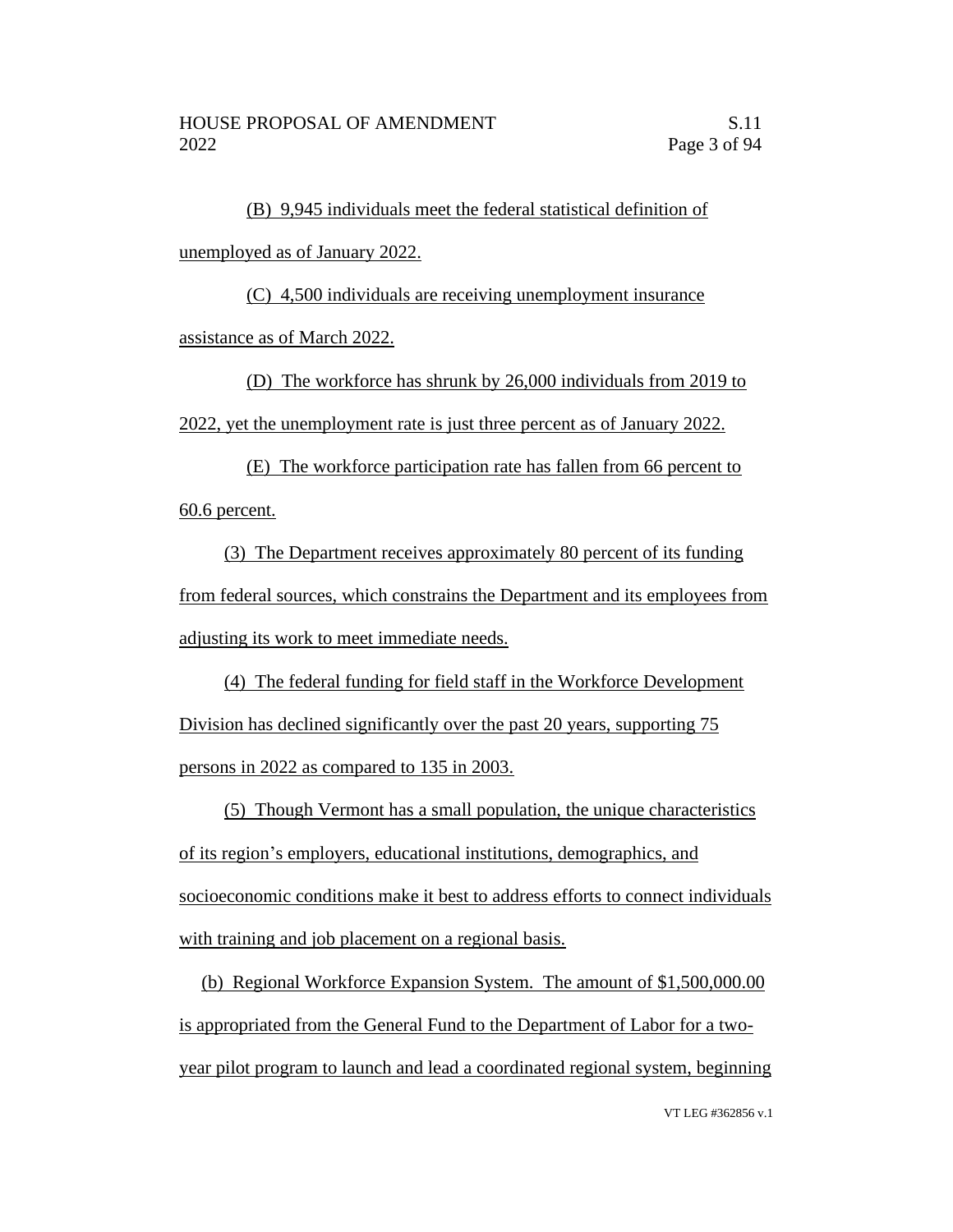in three regions of the State, to work toward accomplishing the following goals:

(1) increase local labor participation rate;

(2) decrease the number of open positions reported by local employers;

(3) increase the wages of workers as they transition to new jobs; and

(4) collect, organize, develop, and share information related to local

career pathways with workforce development partners.

(c) Duties. In order to meet the goals specified in subsection (b) of this

section, the Department shall:

(1) create new capacity to address and support State activities related to workforce development, expansion, and alignment;

(2) focus on the overarching goal of helping workers find jobs and employers find workers;

(3) support employers in communicating and tailoring their work requirements, conditions, and expectations to better access local workers; and

(4) collaborate with local education and training providers and regional workforce partners to create and regularly distribute data related to local labor force supply and demand.

(d) System infrastructure. The Department shall make investments that improve and expand regional capacity to strengthen networks who assist jobseekers, workers, and employers in connecting.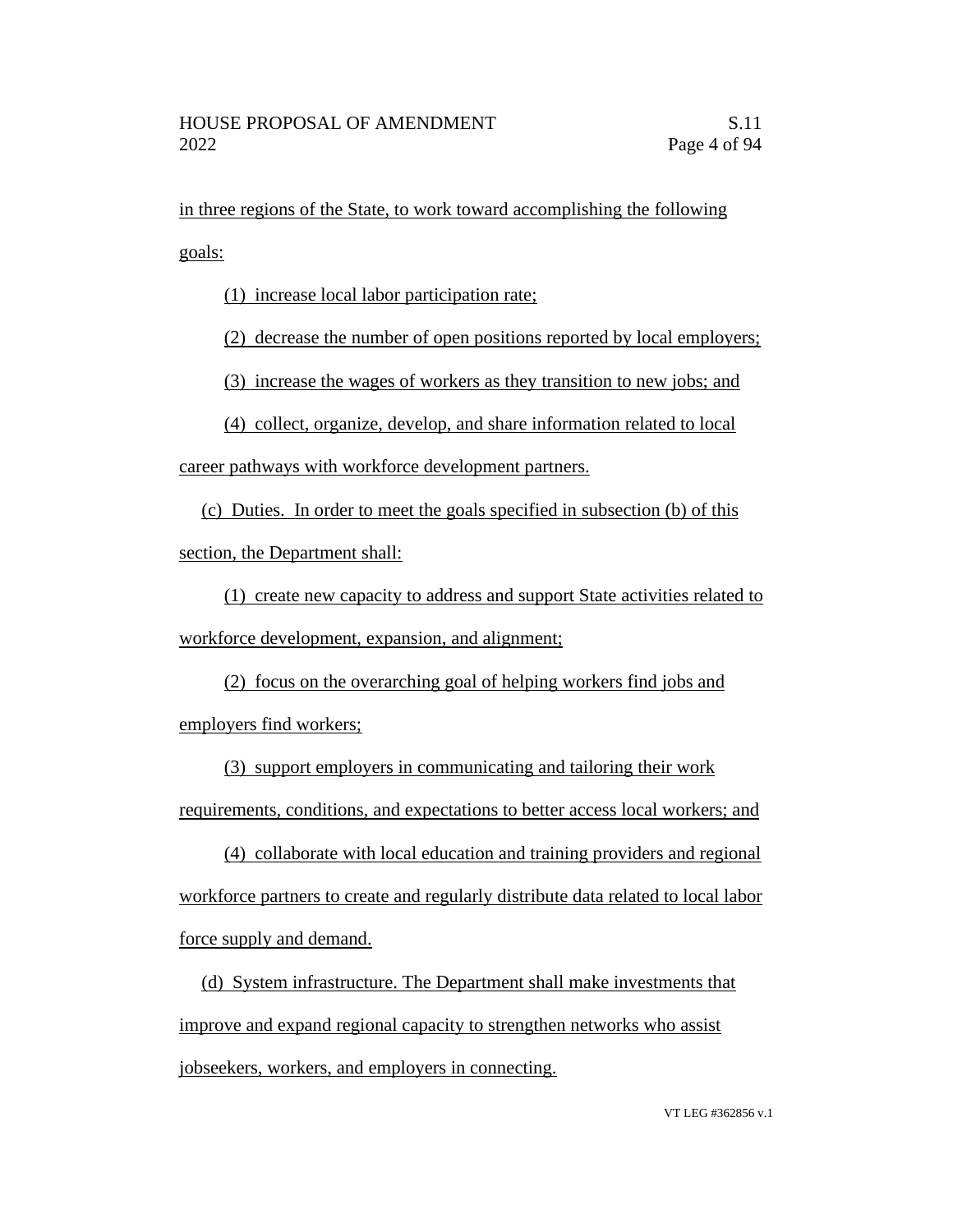(1) The Department is authorized to create four classified, two-year limited-service positions, with funding allocated to perform the work described in this section, who shall report to the Workforce Development Division and of whom:

(A) three shall be Workforce Expansion Specialists assigned, one each, to three different regions of the State; and

(B) one shall provide oversight and State-level coordination of activities.

(2)(A) The Department shall use funds allocated to develop systems for coordination, information sharing, and enhanced support to regional partners, host regional meetings, develop regional plans, and provide localized resources including labor market information, training and development opportunities, and support services.

(B) The Department shall develop labor market information reports to support discussion and decision making that will address local labor market challenges and opportunities and support a regional approach to solving local or unique labor supply challenges.

(e) Coordination.

(1) The Department shall convene regional meetings of education, training, business, and service provider partners; coordinate local workforce information collection and distribution; and assist in developing localized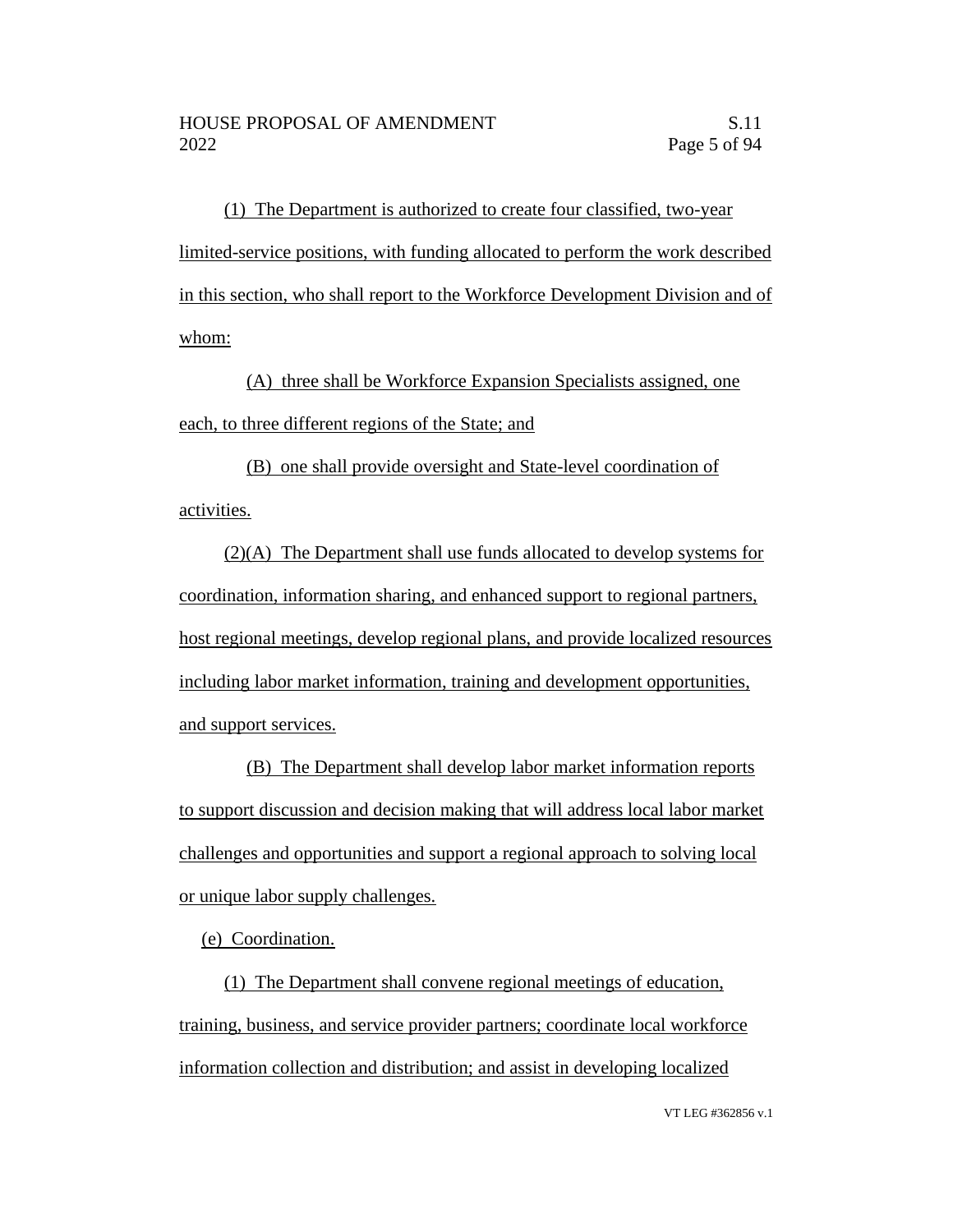career resources, such as information for career counseling, local job fairs, and career expos, that will be available to a wide range of stakeholders.

(2) Service provider partners shall include community partners who directly serve mature workers, youth, individuals with disabilities, individuals who have been involved with the correction system, BIPOC Vermonters, New Americans, and other historically marginalized populations in efforts to align service delivery, share information, and achieve greater employment outcomes for Vermonters.

(f) Interim report. On or before January 15, 2023, the Department shall provide a narrative update on the progress made in hiring staff, establishing interagency agreements, developing regional information exchange systems, and supporting State-level work to expand the labor force to the House and Senate committees of jurisdiction.

(g) Implementation. The Department of Labor shall begin implementing the Regional Workforce Expansion System on or before July 1, 2022.

Sec. 6. INCARCERATED INDIVIDUALS; WORKFORCE

### DEVELOPMENT; PILOT PROGRAM

(a) Purpose. The purpose of this section is to facilitate the education and vocational training of incarcerated individuals so that they have a greater likelihood of obtaining gainful employment and positively contributing to society upon reintegration into the community.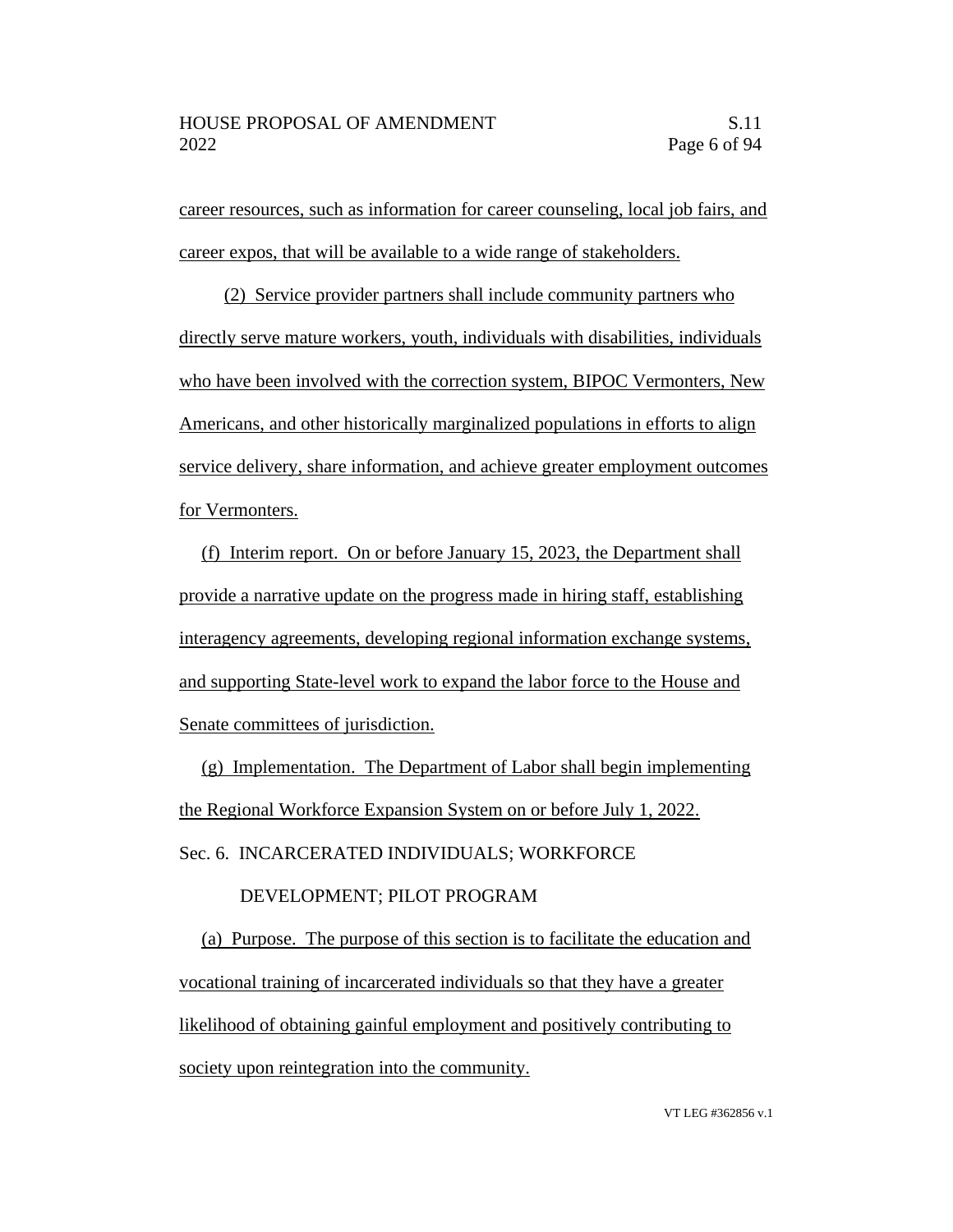(b) Policy; appropriations.

(1)(A) In fiscal year 2023, the amount of \$420,000.00 is appropriated from the General Fund to the Department of Corrections, in consultation with the Vermont Department of Labor, to address education and vocational enhancement needs. These funds shall not be allocated from any amounts budgeted for Justice Reinvestment II initiatives.

(B) The Department shall use the funds allocated for the development of education and vocational training for incarcerated individuals residing in a Vermont correctional facility prior to community reintegration. The Department may allocate the funds over three years, consistent with the following:

(i) \$270,000.00 for transition development, including equipment and mobile labs in one or more sites;

(ii) \$100,000.00 for training partner support; and

(iii) \$50,000.00 for curriculum development.

(2) In fiscal year 2023, the amount of \$300,000.00 is appropriated from the General Fund to the Department of Corrections, which may be allocated over not more than three years, to establish a community-based pilot reentry program at the Chittenden Regional Correctional Facility in consultation with the Vermont Department of Labor. The Department of Corrections shall designate a service provider to administer the pilot program's goals to: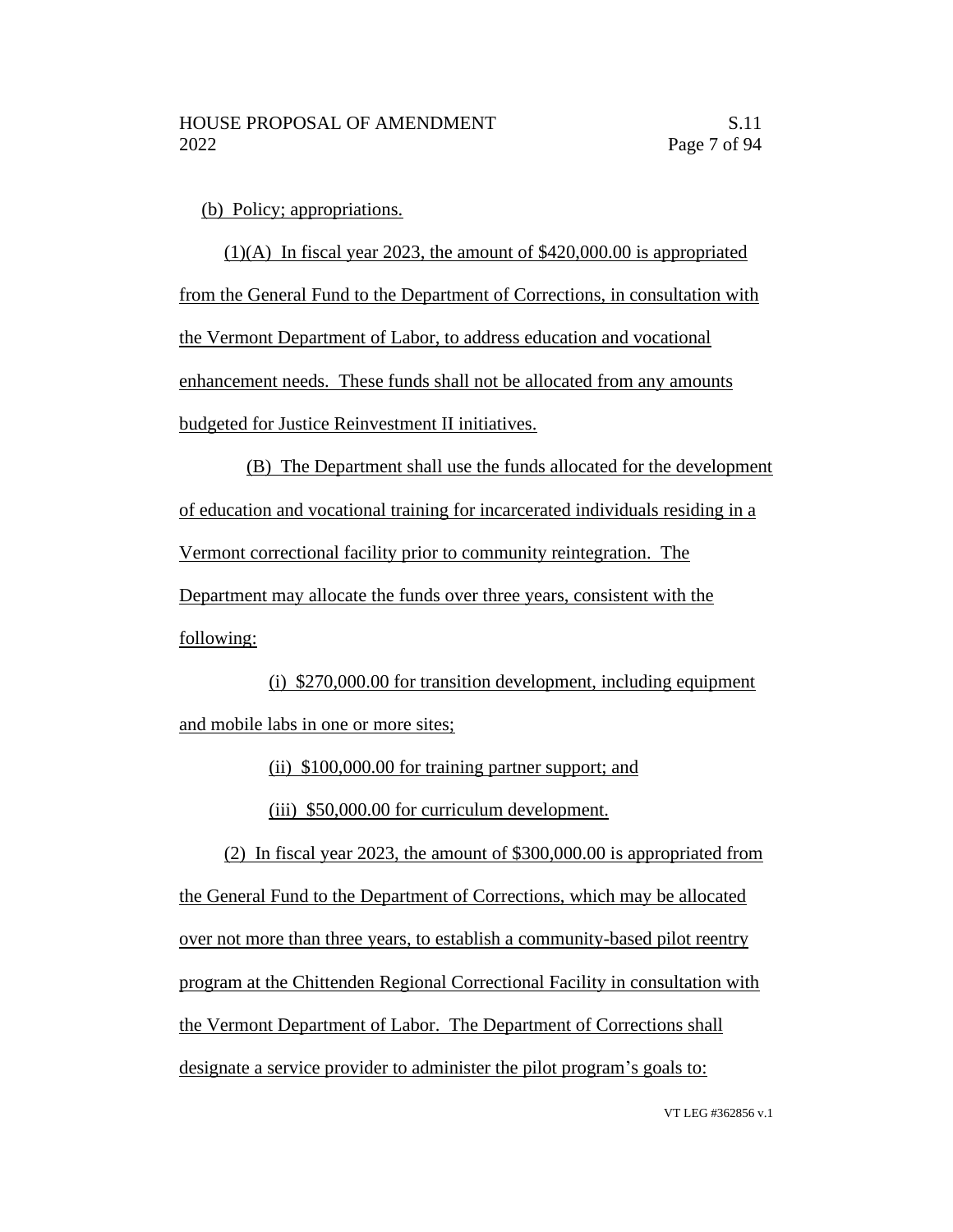(A) provide continuity of services for incarcerated individuals;

(B) expand current employment readiness programs within the facility by building pathways for coordinated transition to employment;

(C) focus on the first six months after individuals are released from the facility;

(D) coordinate with local community resources, parole and probation offices, and other supports to ensure successful transition into the community;

(E) assist individuals in successfully transitioning into new jobs; and

(F) work with employers to support successful hiring and best

practices to support incarcerated individuals.

(c) Report. On or before January 15, 2023, the Department of Corrections shall create and submit a report on workforce and education training programs in correctional facilities to the Joint Legislative Justice Oversight Committee; the House Committees on Corrections and Institutions and on Commerce and Economic Development; and the Senate Committees on Economic Development, Housing and General Affairs and on Judiciary. The report shall:

(1) identify program design, logistical needs, and policy changes to current Department of Corrections facility-based training and educational programs necessary to successfully enable incarcerated individuals' reintegration into their communities, including changes to programs that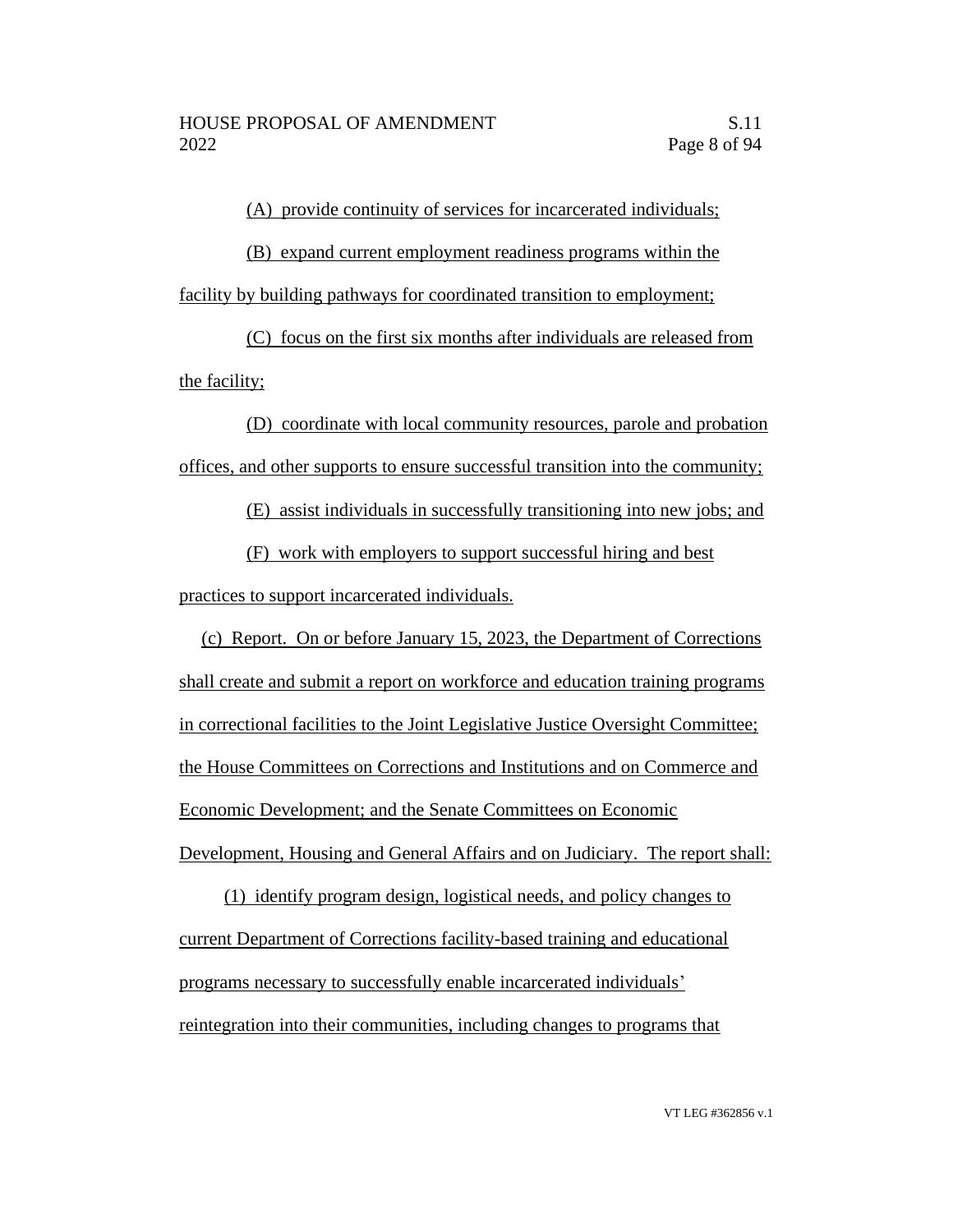enhance individuals' skill development, knowledge, and other support needed to qualify for and secure a position in a critical occupation in Vermont;

(2) identify disparities of outcomes and recommend solutions for incarcerated Black, Indigenous, and Persons of Color concerning facility-based training, educational programming, and successful community reintegration;

(3) provide an update on the Department of Corrections' use of education and vocational enhancement funding in fiscal year 2023;

(4) provide recommendations on what aspects of the pilot program should be replicated in other correctional facilities in Vermont; and

(5) provide recommended legislation for the continuation of the pilot program or any changes.

Sec. 7. INTENT

It is the intent of the General Assembly to improve the recruitment and retention of correctional officers to ensure adequate staffing and safe working conditions in facilities operated by the Department of Corrections.

Sec. 8. IMPROVEMENT OF CORRECTIONAL OFFICER

### RECRUITMENT AND RETENTION; REPORT

(a) On or before January 15, 2023, the Secretary of Human Services, in consultation with the Commissioners of Corrections and of Human Resources, shall submit a written report to the House Committees on Appropriations, on Commerce and Economic Development, on Corrections and Institutions, and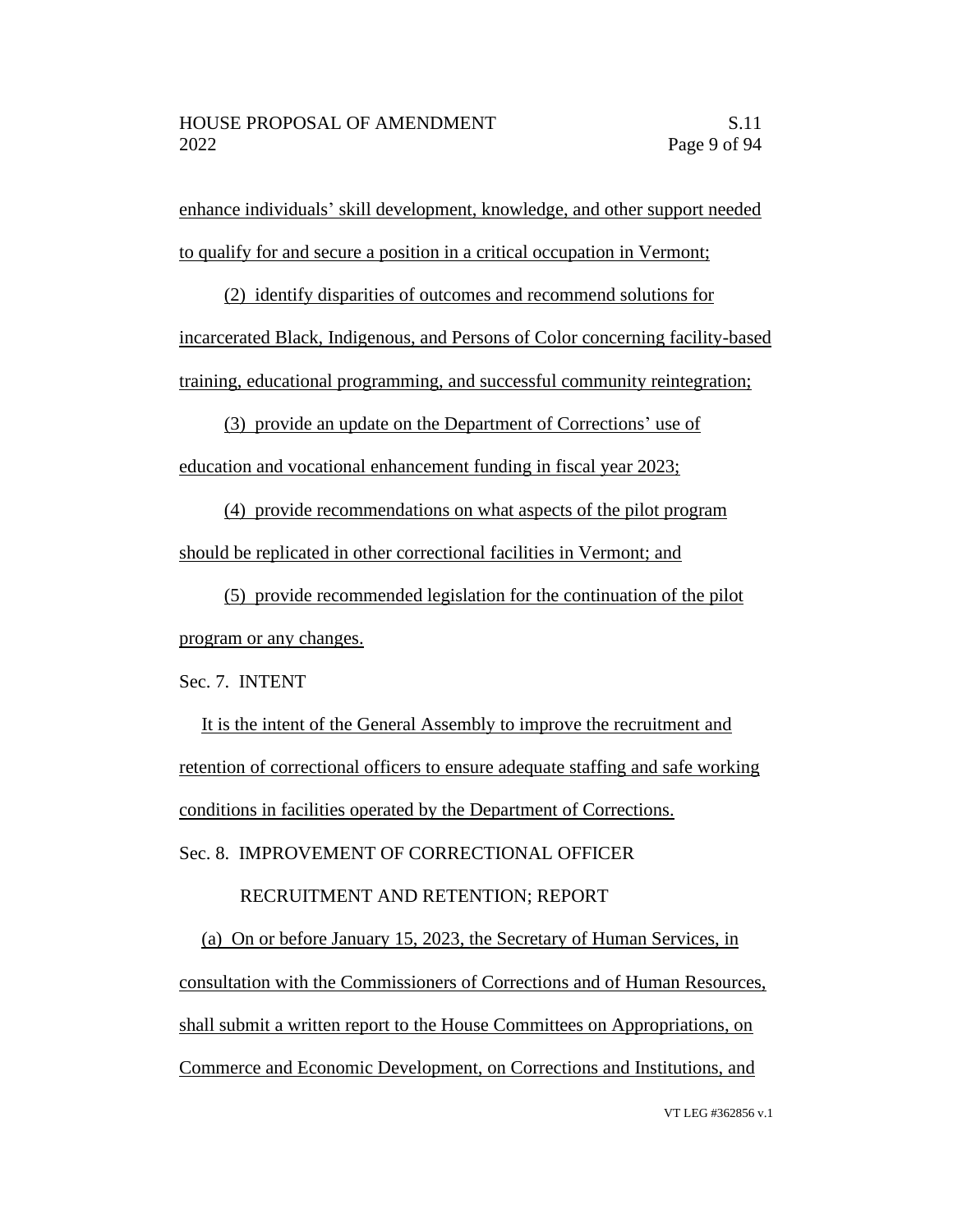on Government Operations and the Senate Committees on Appropriations, on Government Operations, and on Judiciary identifying conditions that pose an obstacle to the successful recruitment and retention of correctional officers and setting forth a plan to improve the recruitment and retention of correctional officers.

(b)(1) The report shall specifically analyze the impact of the following on the recruitment and retention of correctional officers:

(A) wages and benefits;

(B) terms and conditions of employment;

(C) working conditions in Department of Corrections facilities,

including health and safety issues and the physical condition of the facilities; and

(D) staffing levels and overtime.

(2) The report shall, for each of the issues examined pursuant to subdivision (1) of this subsection, analyze how the following states compare to Vermont and shall identify any best practices in those states that could improve recruitment and retention of correctional officers in Vermont:

(A) Maine;

(B) New Hampshire;

(C) New York;

(D) Massachusetts;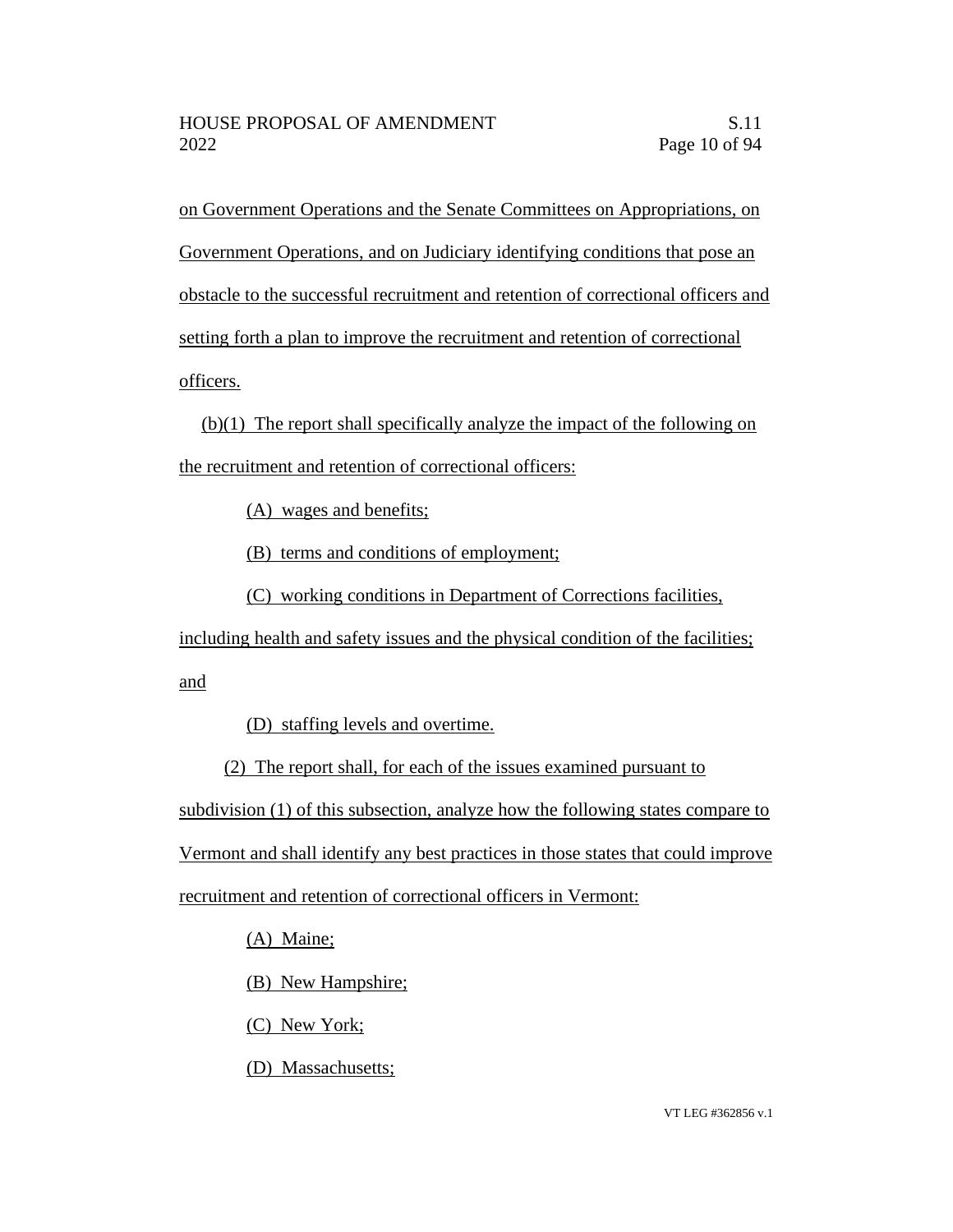(E) Rhode Island; and

(F) Connecticut.

(c) The report shall, as part of the plan to improve the recruitment and

retention of correctional officers, identify specific administrative and

legislative actions that are necessary to successfully improve the recruitment

and retention of correctional officers.

Sec. 9. ASSESSMENT OF RECRUITMENT AND RETENTION

# INITIATIVES; REPORT

(a) On or before January 15, 2023, the Secretary of Human Services, in

consultation with the Commissioner of Human Resources, shall submit to the

House and Senate Committees on Appropriations a report regarding the use of

funds appropriated pursuant to 2022 Acts and Resolves, No. 83:

(1) Sec. 14 for employee recruitment and retention at:

(A) the secure residential recovery facility; and

(B) the Vermont Psychiatric Care Hospital;

(2) Sec. 68 for employee retention with respect to:

(A) the Department of Corrections; and

(B) the Vermont Veteran's Home; and

(3) Sec. 72 for workforce recruitment and retention incentives with

respect to designated and specialized service agencies, including shared living providers.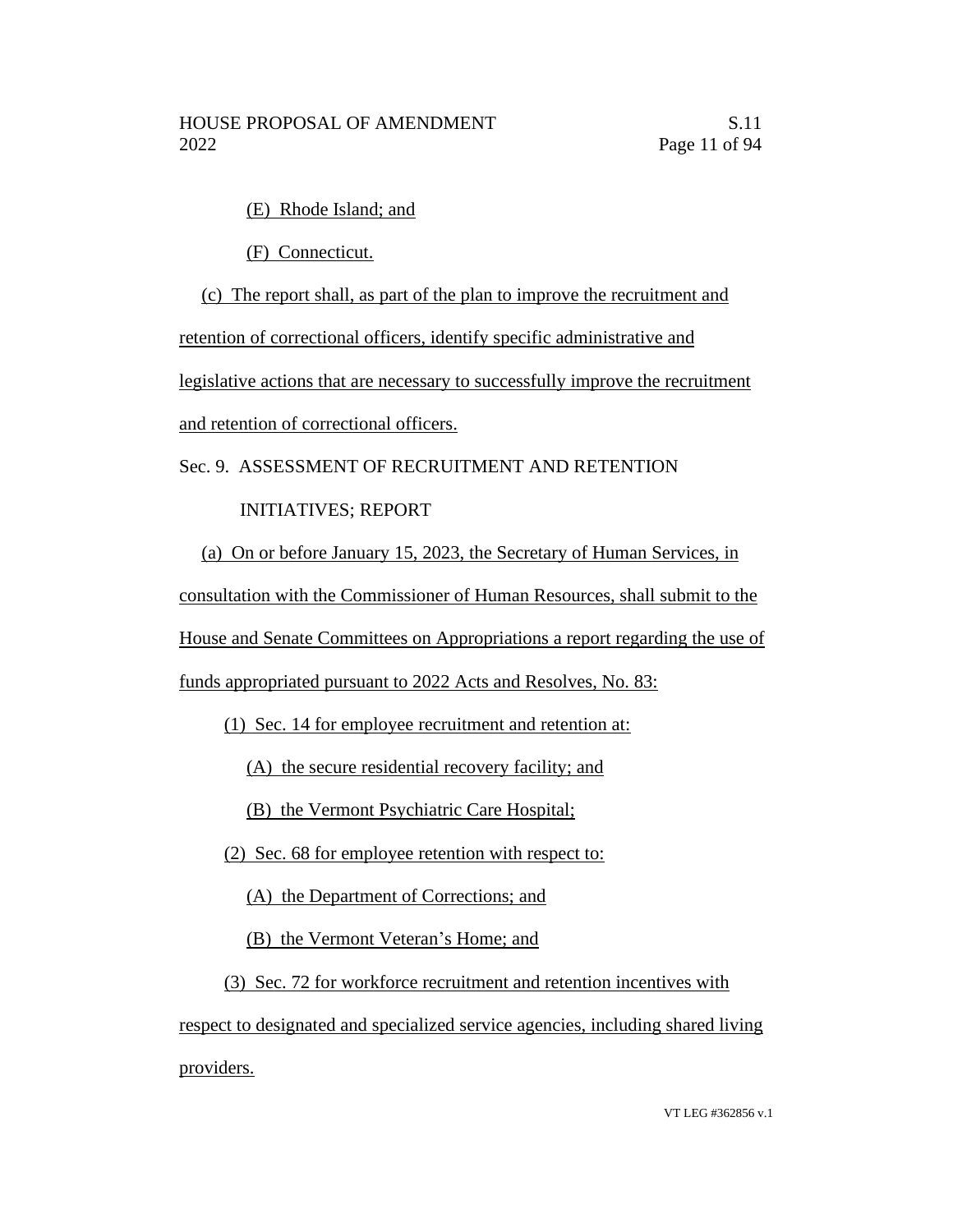(b) The report shall assess how effective the appropriations identified pursuant to subsection (a) of this section were in addressing issues related to employee recruitment and retention; identify any ongoing or remaining employee recruitment and retention challenges that the recipients have; and identify any potential legislative, administrative, or programmatic changes that can address those ongoing or remaining employee retention issues.

(c) The report shall also include a recommendation as to whether and how to appropriate additional funds in the 2023 Budget Adjustment Act to address ongoing recruitment and retention challenges at:

- (1) the Vermont Veteran's Home;
- (2) the Vermont Psychiatric Care Hospital;
- (3) the secure residential recovery facility;
- (4) designated and specialized service agencies; and
- (5) the Department of Corrections' facilities with respect to individuals

employed as a Correctional Officer I or a Correctional Officer II.

Sec. 10. REPEALS

10 V.S.A. §§ 544 and 545 are repealed.

Sec. 11. 10 V.S.A. § 547 is added to read:

# § 547. WORK-BASED LEARNING AND TRAINING PROGRAM

(a) Vermont Work-Based Learning and Training Program. The

Department of Labor shall develop the statewide Work-Based Learning and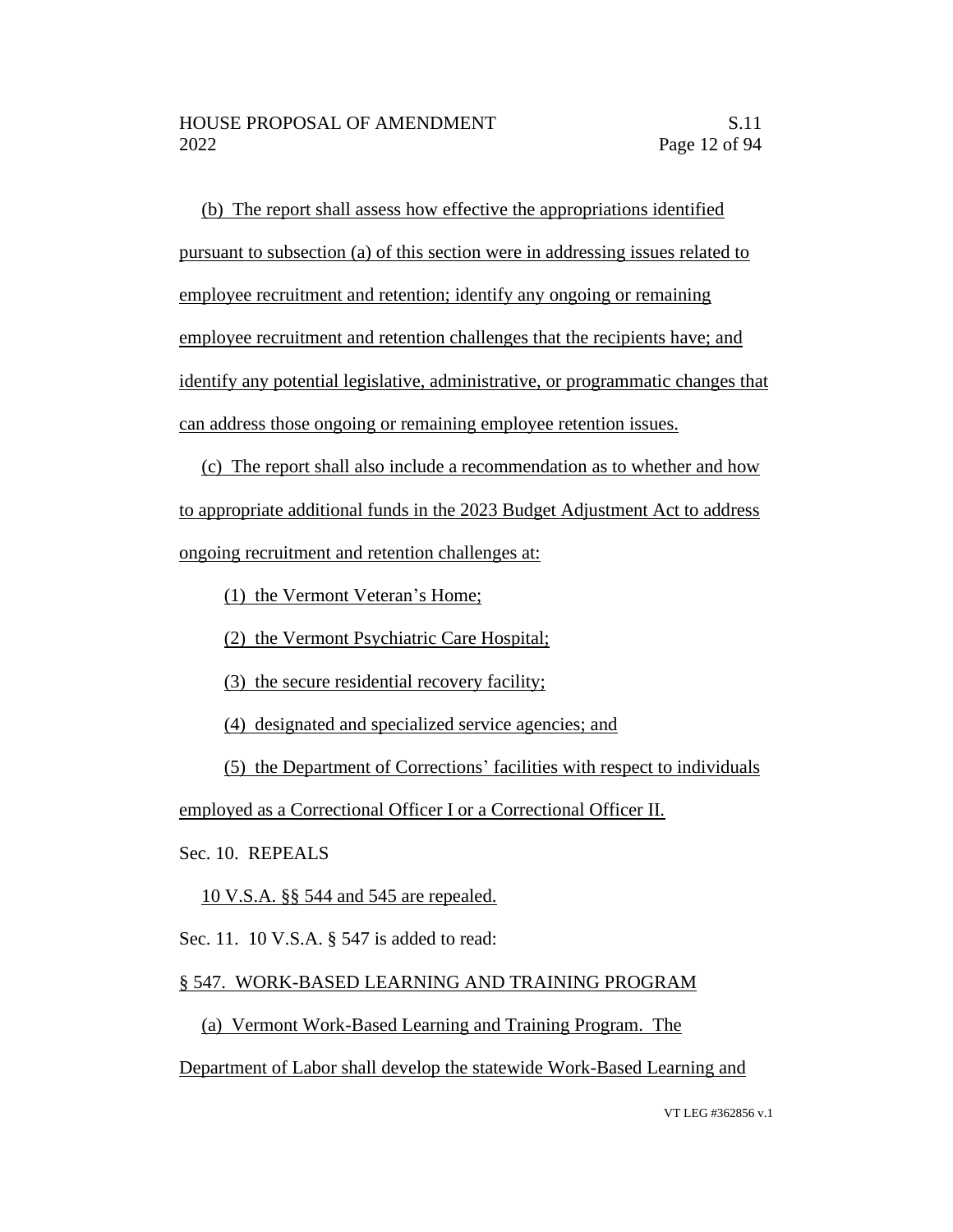Training Program that serves transitioning secondary and postsecondary students and Vermonters seeking work-based experience as part of a career experience or change and is designed to:

(1) support Vermonters who are graduating from postsecondary education or a secondary CTE program or who are pursuing a career change with a paid on-the-job work experience lasting 12 weeks or fewer;

(2) establish a statewide platform available to all employers to list their internships, returnships, pre-apprenticeships, and registered apprenticeship opportunities and for jobseekers to view and access information about specific opportunities; and

(3) support employers by providing them with assistance in developing and implementing meaningful work-based learning and training opportunities.

(b) Definitions. As used in this section:

(1) "Internship" means a work-based learning experience with an employer where the participant may, but does not necessarily, receive academic credit.

(2) "Returnship" means an on-the-job learning experience for an individual who is returning to the workforce after an extended absence or is seeking a limited-duration on-the-job work experience in a different occupation or occupational setting as part of a career change.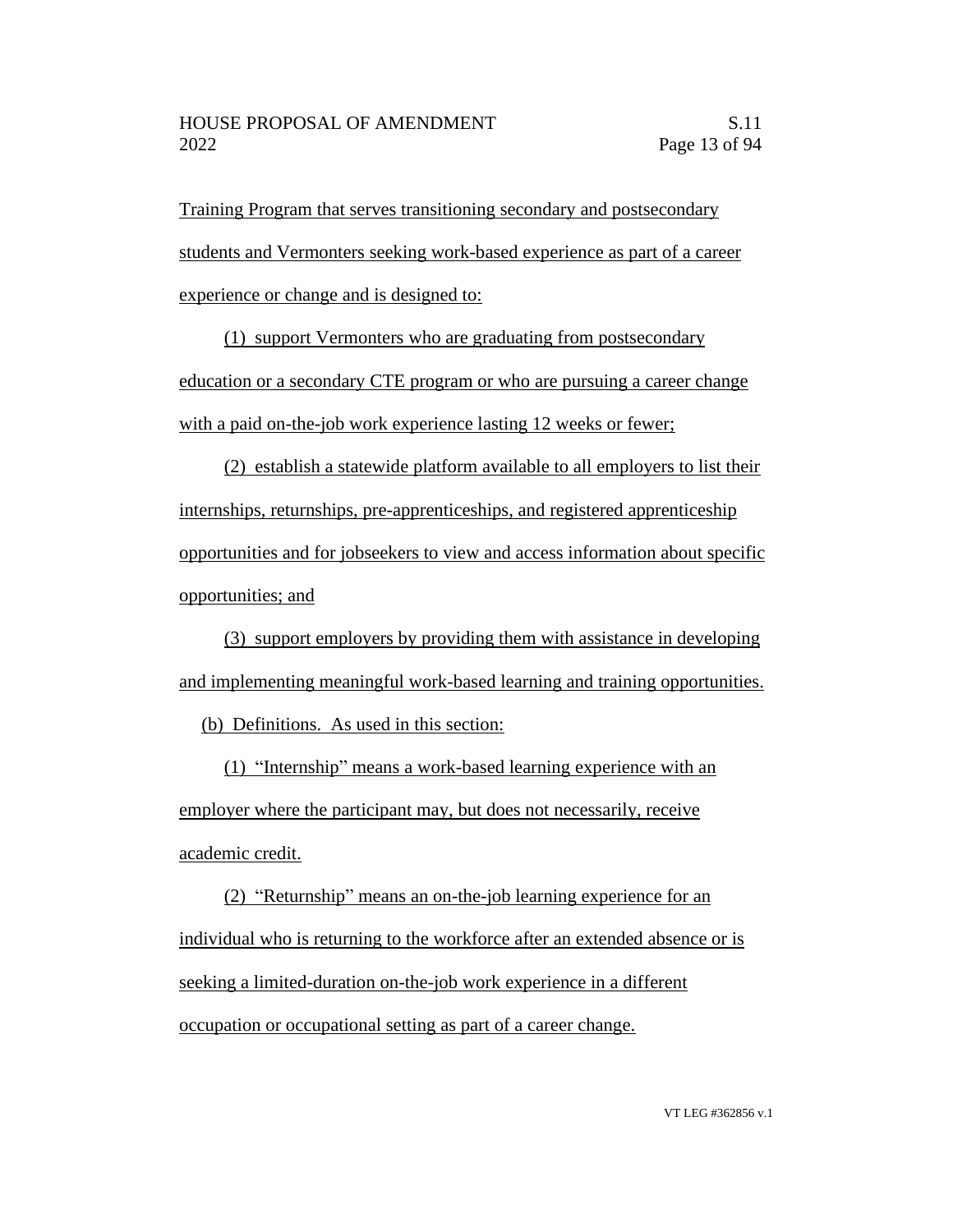(c) Activities. The Department may use funds appropriated to it for the Program to:

(1) build and administer the Program;

(2) develop an online platform that will connect students and jobseekers with work-based learning and training opportunities within Vermont;

(3) support work-based learning and training opportunities with public

and private employers available to prospective workers located in or relocating

to Vermont;

(4) promote work-based learning and training as a valuable component of a talent pipeline; and

(5) assist employers in developing meaningful work-based learning and training opportunities.

(d) Data. The Department shall collect the following data:

(1) the total number of participants served;

(2) the number of participants who received wage assistance or other

financial assistance as part of this Program and their employment status one year after completion;

(3) the average wage of participants in subdivision (2) of this subsection at the start of the Program and the average wage of participants one year after completion;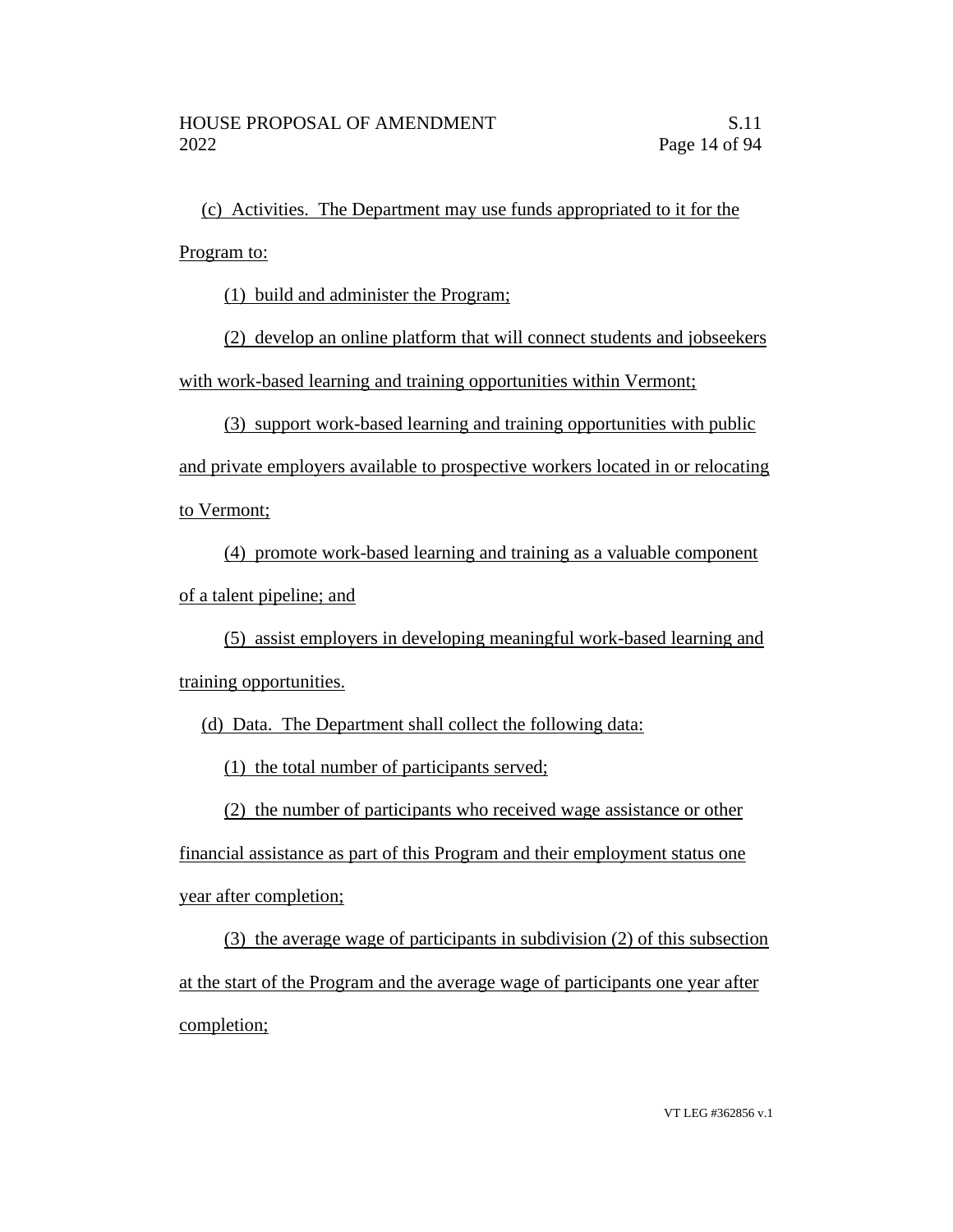(4) the number of work-based learning or training opportunities listed on the platform; and

(5) the number of employers who offered a work-based learning or training opportunity.

(e) State participation. The Department shall engage appropriate State agencies and departments to expand Program opportunities with State government and with entities awarded State contracts.

(f) Reporting. On or before February 15, 2023, the Department shall report Program data to the relevant committees of jurisdiction.

Sec. 12. WORK-BASED LEARNING AND TRAINING PROGRAM;

# APPROPRIATION

In fiscal year 2023, the amount of \$1,500,000.00 is appropriated from the General Fund to the Department of Labor to implement the Vermont Work-Based Learning and Training Program created in Sec. 11 of this act. Sec. 13. SECONDARY STUDENT INDUSTRY-RECOGNIZED

# CREDENTIAL PILOT PROJECT

(a) Pilot Project creation. The Department of Labor, in consultation with the Agency of Education, shall design and implement the Secondary Student Industry-Recognized Credential Pilot Project to provide funding for an eligible secondary student to take an eligible adult career and technical education course.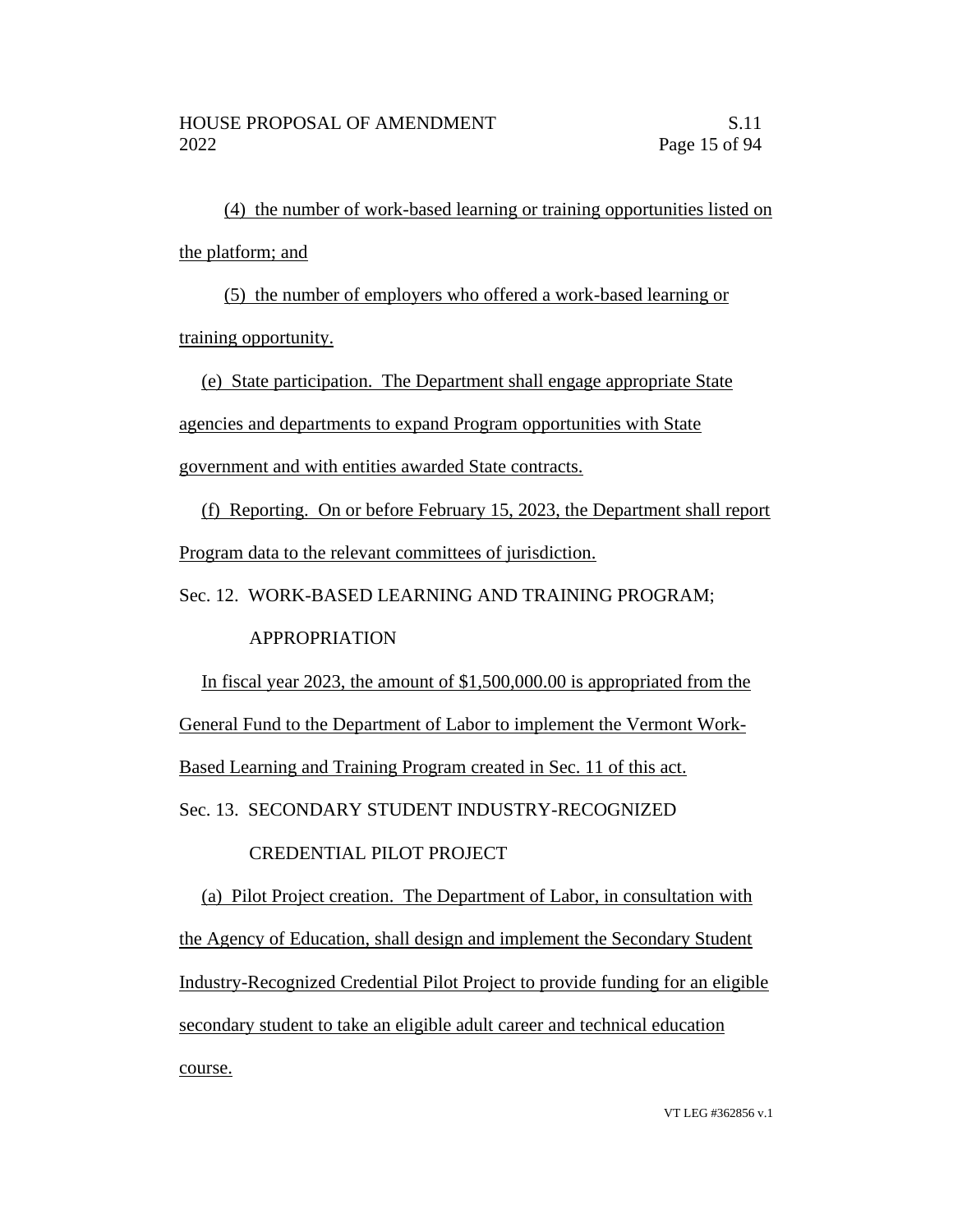(b) Eligible courses. A course is eligible for the Pilot Project if it is:

(1) offered at a regional CTE center, as defined in 16 V.S.A. § 1522(4),

and qualifies as adult career technical education or postsecondary career

technical education, as defined in 16 V.S.A. § 1522(11) and (12);

(2) offered during the summer, evening or weekend while secondary

school is in session or during the summer; and

(3) included as an element of the student's personalized learning plan

and reasonably related to the student's career goals.

(c) Eligible student. A student is eligible for the Pilot Project if:

(1) the student is a Vermont resident attending a Vermont public school

or an independent secondary school that is eligible for public funding;

(2) the student has completed grade 11 and has not received a high school diploma; and

(3) the student's secondary school and the regional CTE center

determine that the student:

(A) is prepared to succeed in the course;

(B) meets the prerequisites for the course; and

(C) has exhausted other sources of available funding prior to

submitting an application.

(d) Administration.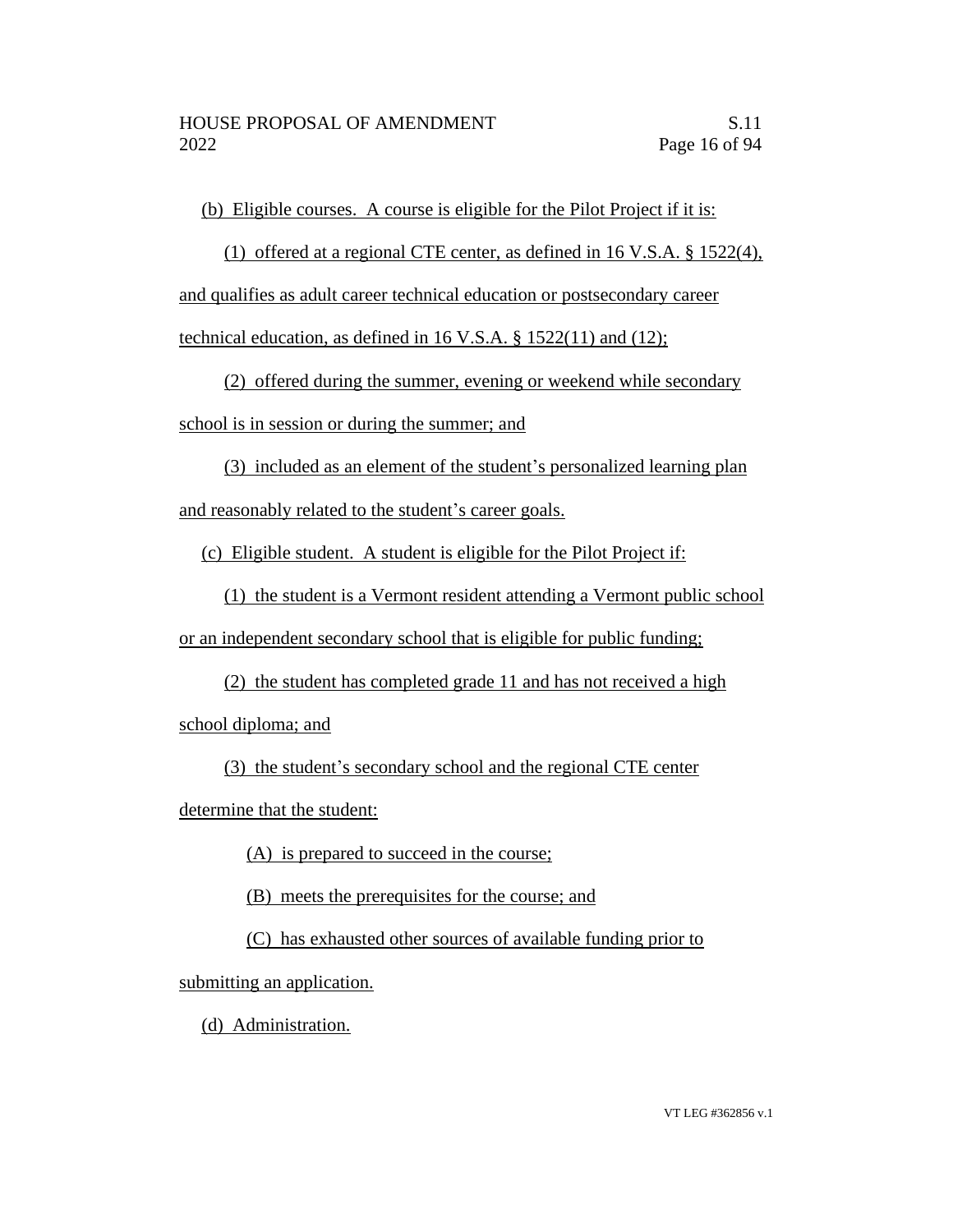(1) Not later than 30 days after the effective date of this section, the

Department of Labor, in consultation with the Agency of Education, shall

develop and make available an application for funding that includes:

(A) student's enrollment status;

(B) course information;

(C) a copy of the student's personalized learning plan;

(D) attestation that the secondary and adult career technical education

programs find the program of study appropriate for the student;

(E) description of federal and local funding sources that were

explored but insufficient or unavailable for use by the student; and

(F) other information the Department requires to determine eligibility.

(2) A student's secondary school shall timely complete and submit an application to the Department of Labor on behalf of the student.

(3) The Department of Labor shall:

(A) review the application and, if appropriate, meet with the student to determine eligibility for existing federal and State programs, including WIOA Title I Youth (in-school) and the Vermont Youth Employment

Program; and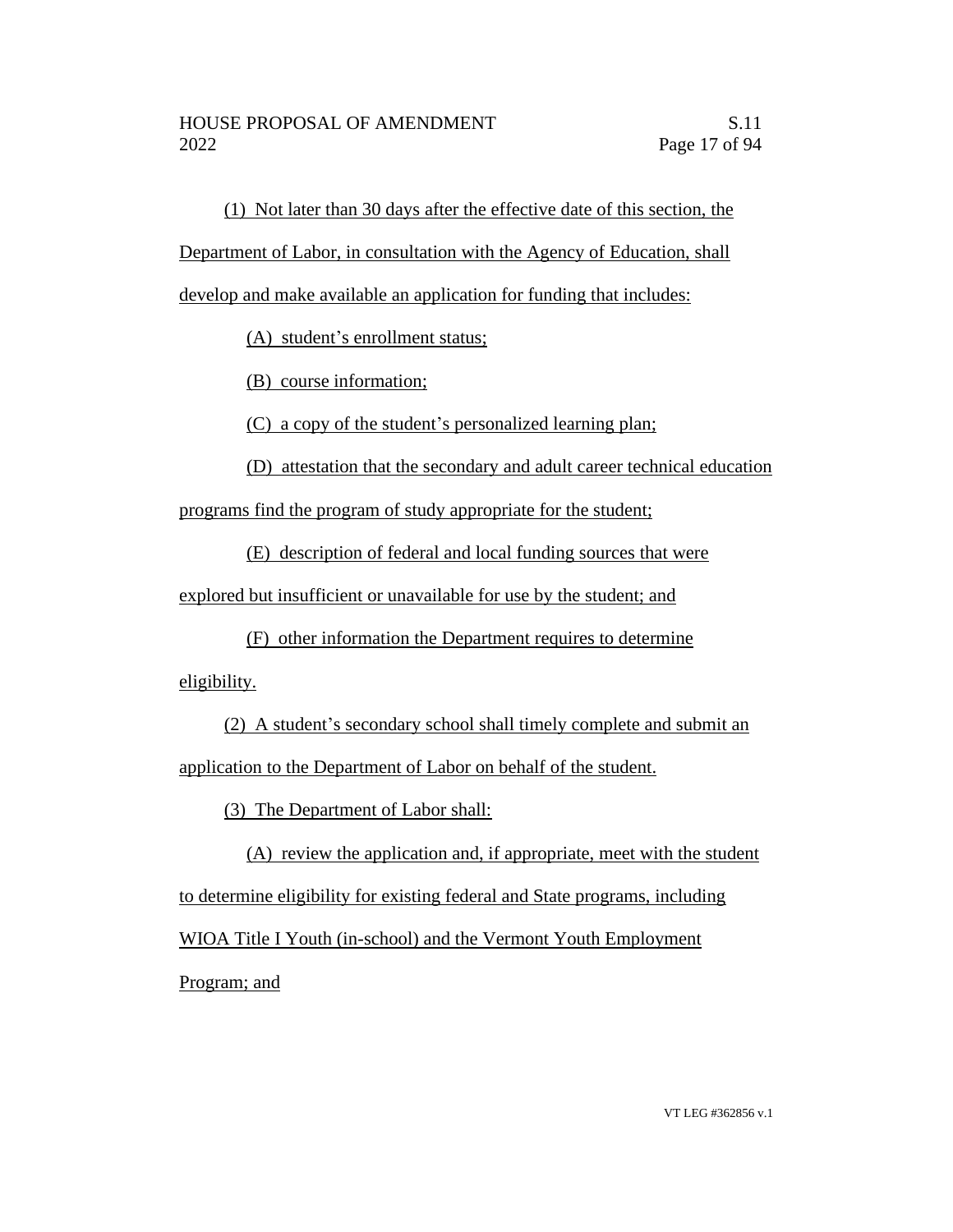(B) provide a copy of the application to the Agency of Education, which shall determine whether Agency funding is available and notify the Department of its determination within 10 business days.

(4) The Department shall provide funding for the tuition cost for one course to eligible students on a first-come, first-served basis:

(A) from State or federal sources that are available through the

Department or Agency; or

(B) if funding is unavailable from those sources, from the amounts available in the Department's fiscal year 2023 budget, not to exceed \$100,000.00.

(5) For students who meet annual low-income qualifications under the Workforce Innovation and Opportunity Act, the Department may provide funds to purchase books, supplies, exam fees, and equipment.

(6) A regional CTE center shall not receive more than \$20,000.00 through the program in each fiscal year.

(e) Regional CTE center report. The Department of Labor shall require a report from each regional CTE center providing information to support the Department's reporting requirements in subsections (f) and (g) of this section.

(f) Interim Report. The Department of Labor and Agency of Education shall report to the House and Senate Committees on Education, the House Committee on Commerce and Economic Development, and the Senate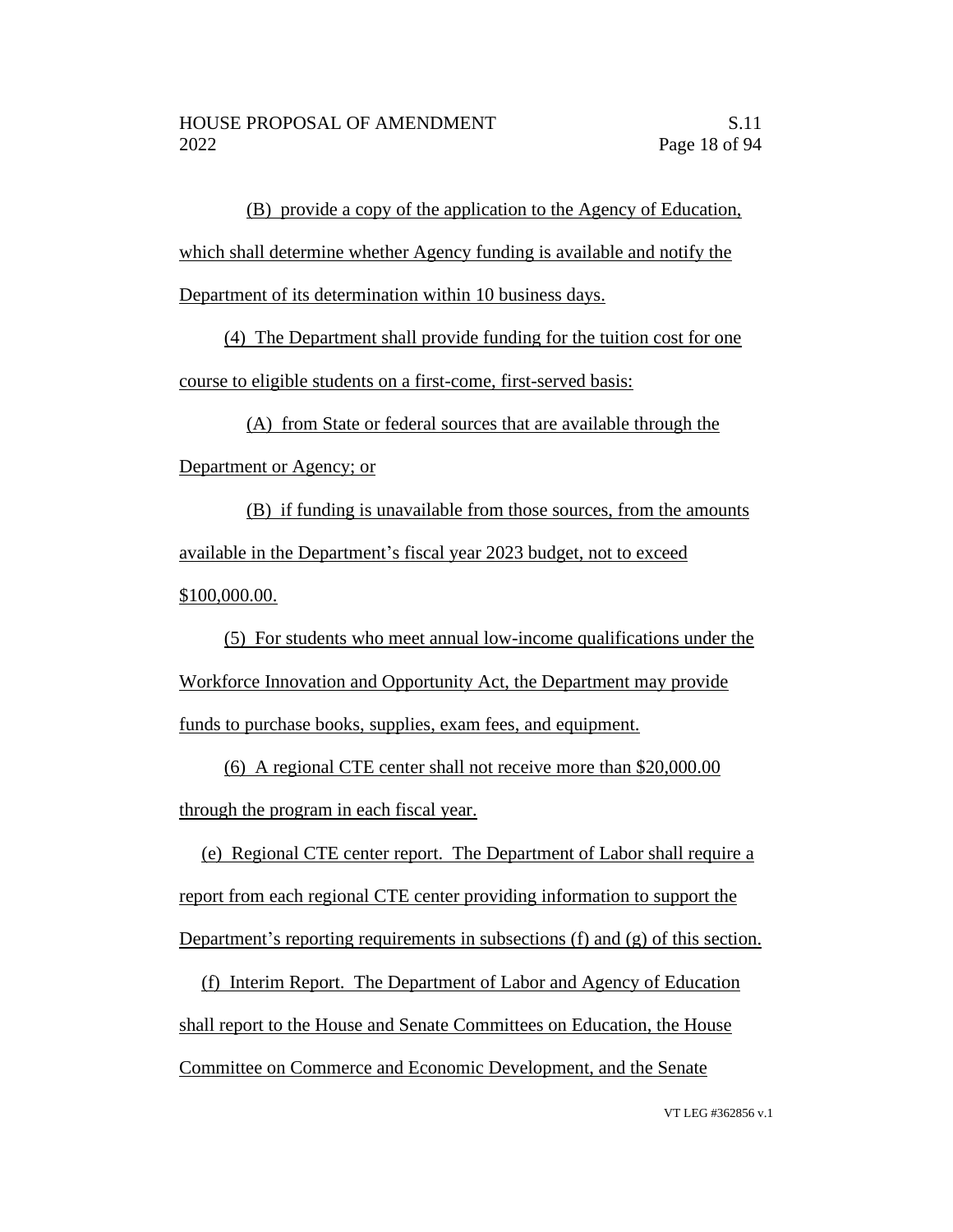Committee on Economic Development, Housing and General Affairs on or before the January 15, 2023 regarding the use of funds, including data relating to student circumstances, levels of participation, and how local school districts are able or unable to meet the career preparation and training needs of secondary students using the program.

(g) Final Report. The Department of Labor and Agency of Education shall report to the House and Senate Committees on Education, the House Committee on Commerce and Economic Development, the Senate Committee on Economic Development, Housing and General Affairs, the House Committee on Ways and Means, and the Senate Committee on Finance within 45 days following the end of the fiscal year or exhaustion of funds, whichever comes first, regarding the use of funds, including data relating to the number of participants, student circumstances, levels of participation, what certifications were issued, how local school districts are able or unable to meet the career preparation and training needs of secondary students using the program, and recommendations on how to address gaps in access and funding for secondary students seeking professional certifications not offered through the secondary education system.

### Sec. 14. THE VERMONT TRADES SCHOLARSHIP PROGRAM

(a) The Vermont Trades Scholarship Program is created and shall be administered by the Vermont Student Assistance Corporation. The Vermont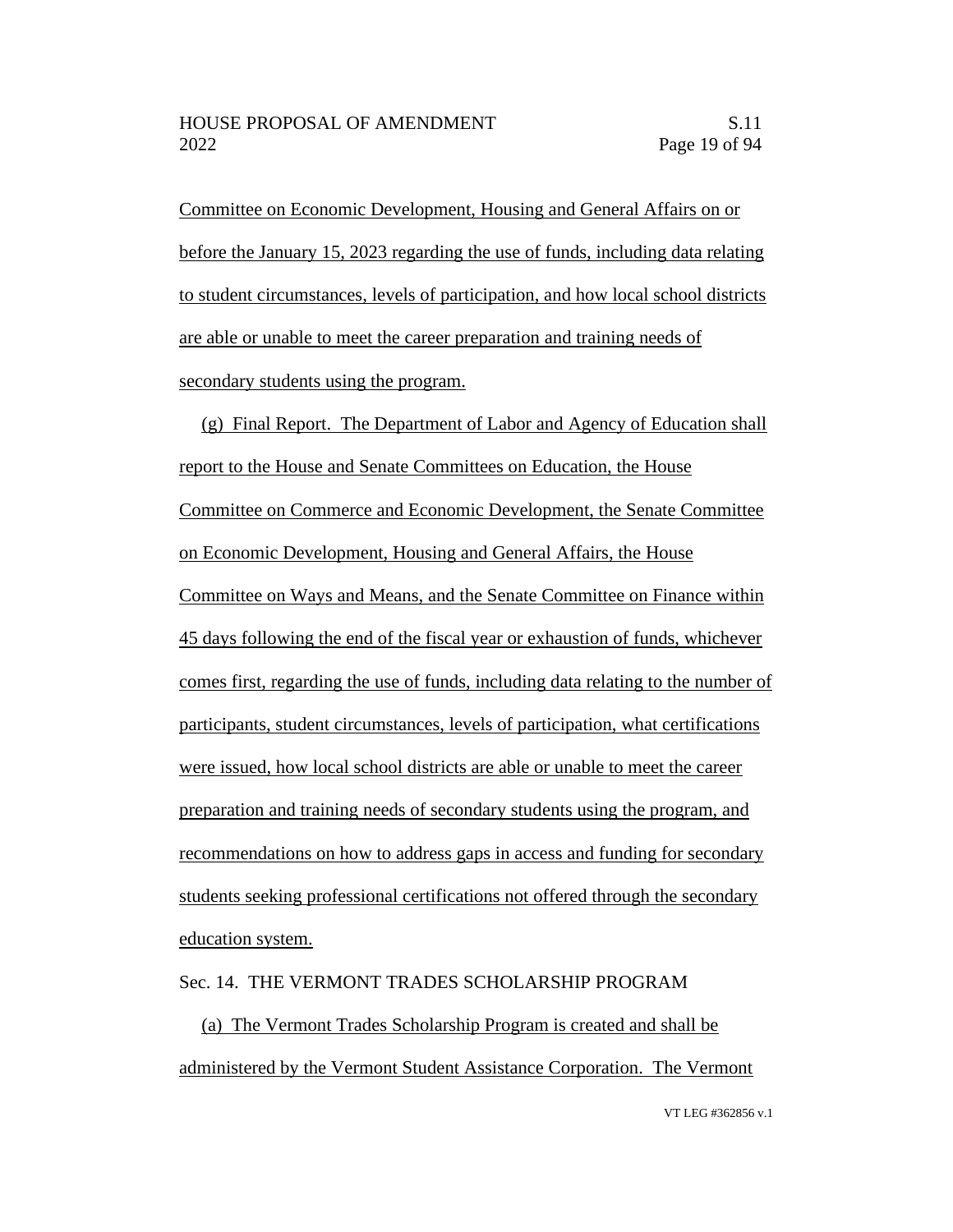Student Assistance Corporation shall disburse initial licensing fees, exam fees, and tuition payments under the Program on behalf of eligible individuals, subject to the appropriation of funds by the General Assembly for this purpose.

(b) To be eligible for a scholarship under the Program, an individual,

whether a resident or nonresident, shall:

(1) be enrolled in an industry recognized training and certification program that leads to initial employment or career advancement in a building, mechanical, industrial, or medical trade, or in clean energy, energy efficiency, weatherization, or clean transportation;

(2) demonstrate financial need;

(3) register with the Vermont Department of Labor for the purpose of receiving relevant job referrals, if unemployed; and

(4) agree to work in their profession in Vermont for a minimum of one year following licensure or certification completion for each year of scholarship awarded.

 $(c)(1)$  The Corporation shall give preference to students attending a Vermont-based training program or, if one isn't available for their certification, an offer of employment or promotion from a Vermont employer upon completion.

(2) The Corporation shall give priority to applicants who have not received other assistance.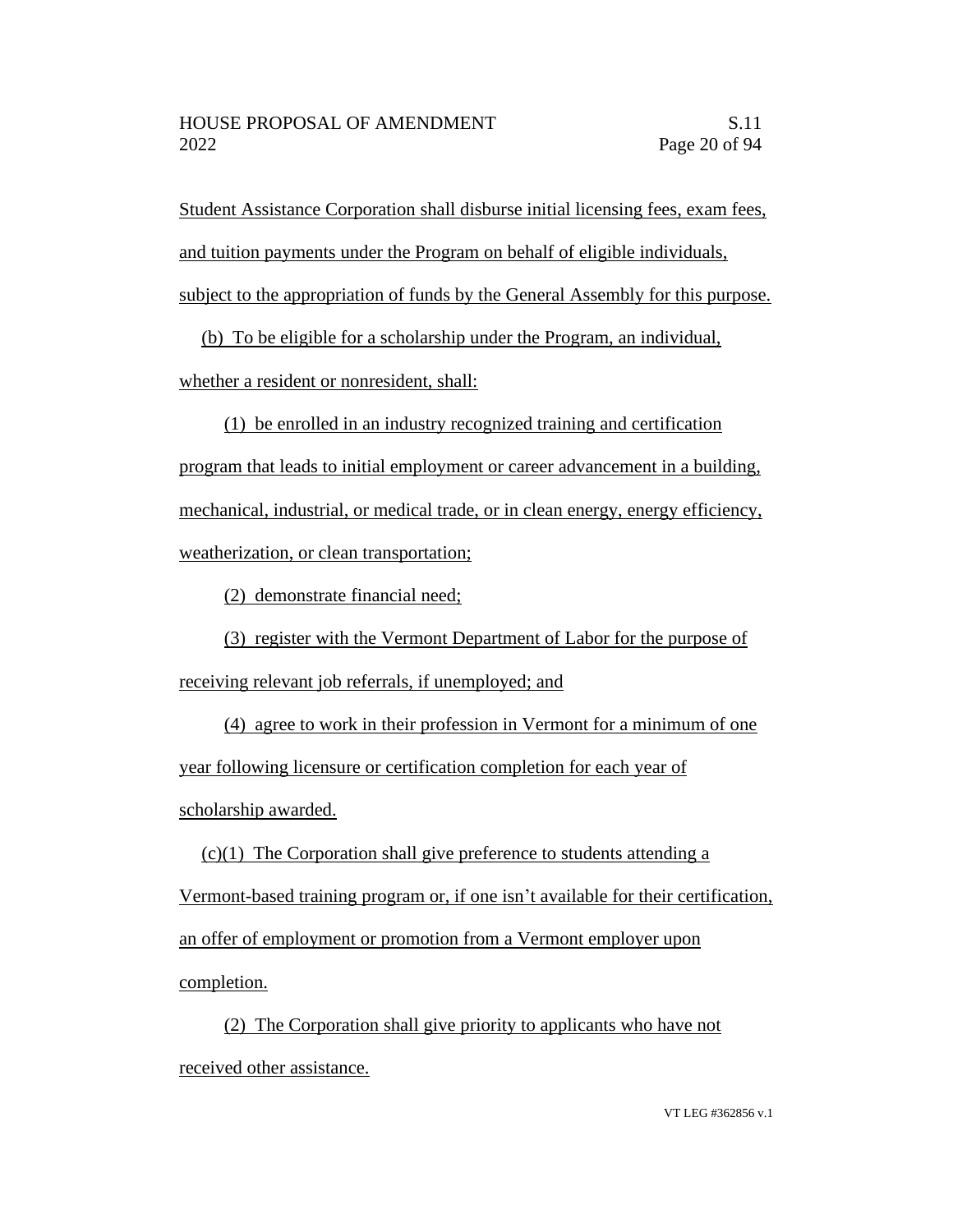(d) There shall be no deadline to apply for a scholarship under this section. Scholarships shall be awarded on a rolling basis if funds are available, and any funds remaining at the end of a fiscal year shall roll over and shall be available to the Vermont Student Assistance Corporation in the following fiscal year to award additional scholarships as set forth in this section.

(e) In fiscal year 2023 the amount of \$3,000,000.00 is appropriated from the General Fund to the Vermont Student Assistance Corporation for scholarships for trades students under the Vermont Trades Scholarship Program.

Sec. 15. THE VERMONT TRADES LOAN REIMBURSEMENT PROGRAM

(a) The Vermont Trades Loan Repayment Reimbursement Program is created and shall be administered by the Vermont Student Assistance Corporation. The Vermont Student Assistance Corporation shall disburse funds under the Program to eligible individuals, subject to the appropriation of funds by the General Assembly for this purpose.

(b) To be eligible for loan repayment under the Program, an individual, shall:

(1) be a Vermont resident; and

(2) be employed in an occupation in the building, mechanical, industrial, or medical trades, or in the clean energy, energy efficiency, weatherization, or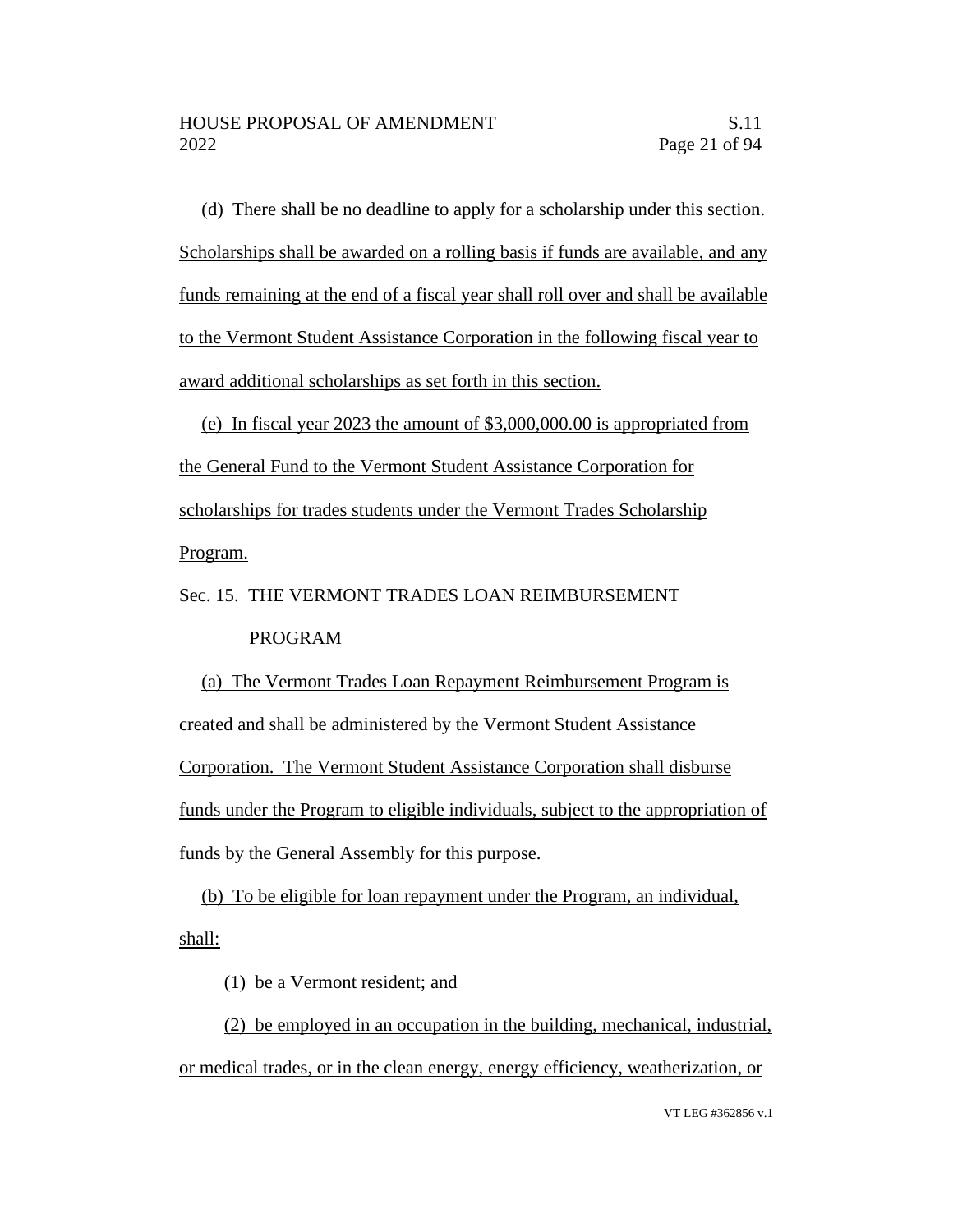clean transportation sectors, for an average of at least 30 hours per week for least one full calendar year before applying.

(c) For every year of work in a qualifying occupation, an individual shall be eligible for up to \$5,000.00 in loan repayment reimbursement.

Reimbursements shall not exceed the total amount of educational debt owed.

(d) There shall be no deadline to apply for loan repayment reimbursement under this section. Loan repayment shall be awarded on a rolling basis if funds are available, and any funds remaining at the end of a fiscal year shall roll over and shall be available to the Vermont Student Assistance Corporation in the following fiscal year to award additional loan repayment as set forth in this section.

(e) In fiscal year 2023 the amount of \$500,000.00 is appropriated from the General Fund to the Vermont Student Assistance Corporation for loan repayment for trades professionals under the Program. Sec. 16. CTE CONSTRUCTION AND REHABILITATION

> EXPERIENTIAL LEARNING PROGRAM; REVOLVING LOAN FUND

(a) Purpose. This section authorizes and provides funding for the CTE Construction and Rehabilitation Experiential Learning Program and Revolving Loan Fund, the purposes of which are to: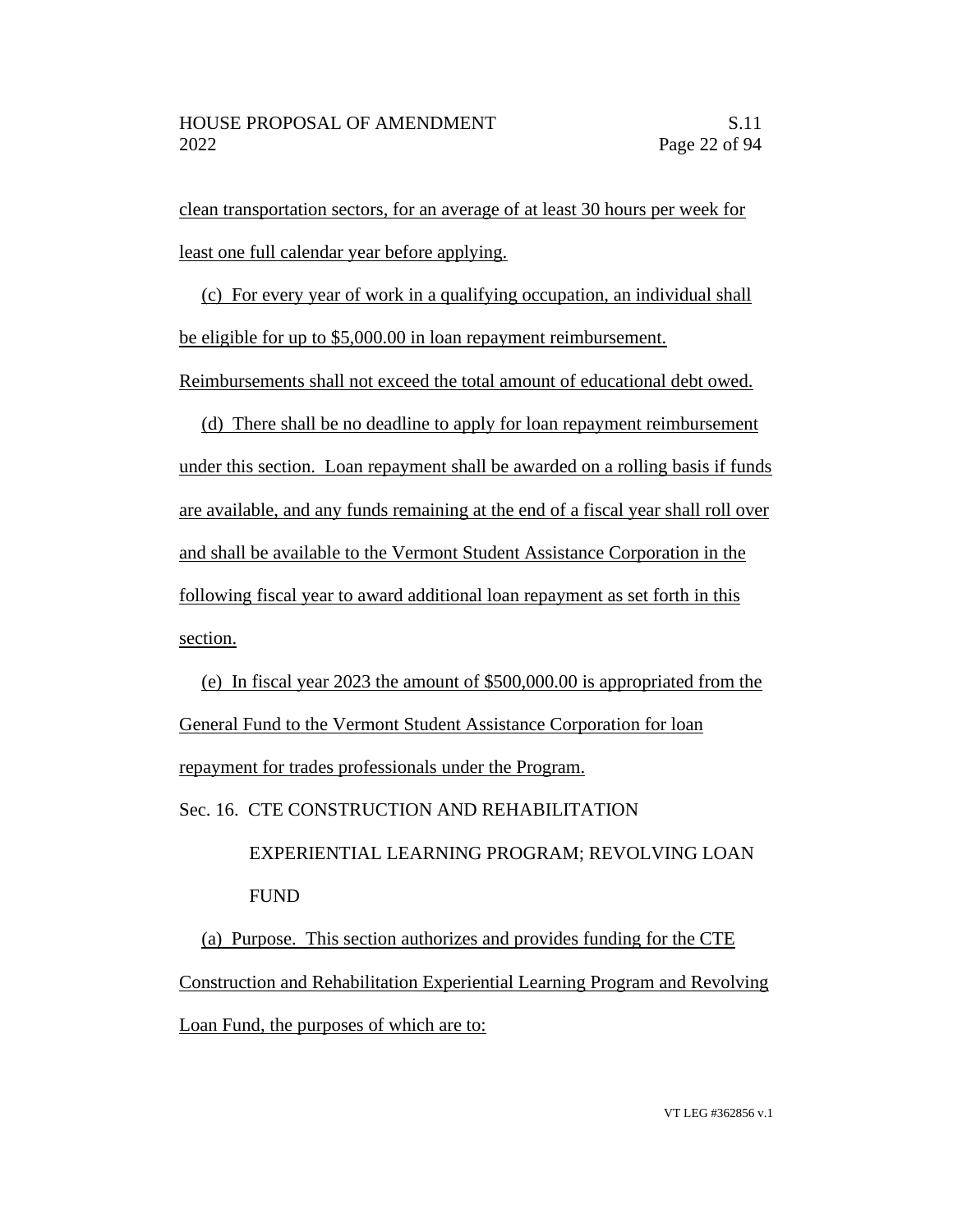(1) expand the experiential and educational opportunities for high school and adult CTE students to work directly on construction projects;

(2) build community partnerships among CTE centers, housing

organizations, government, and private businesses;

(3) beautify communities and rehabilitate buildings that are

underperforming assets;

(4) expand housing access to Vermonters in communities throughout the State; and

(5) improve property values while teaching high school and adult students trade skills.

(b) Appropriation; creation of fund; administration.

(1) In fiscal year 2023, the amount of \$15,000,000.00 is appropriated from the Education Fund to the Vermont Housing and Conservation Board to create and administer the CTE Construction and Rehabilitation Experiential Learning Program and Revolving Loan Fund pursuant to this section.

(2) The Board may use not more than five percent of the Fund for its costs of administration.

(c) Proposals; applications; funding.

(1) A regional CTE center, working in collaboration with one or more housing and community partners, private businesses, nonprofit organizations, or municipalities, shall identify construction projects that would be relevant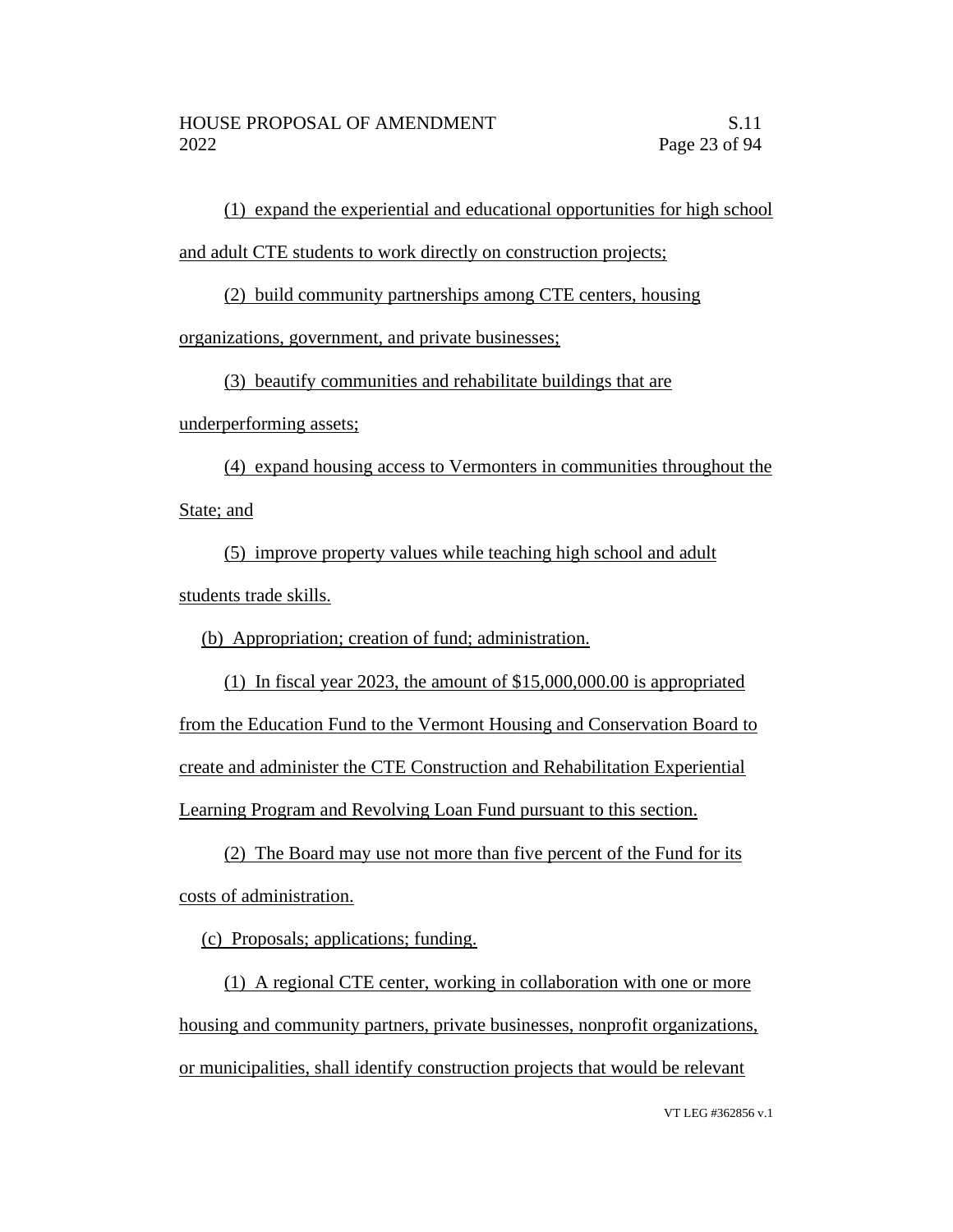and appropriate for CTE students enrolled in construction, electrical, plumbing, design, business management, or other CTE programs, including:

(A) rehabilitation of residential properties that are blighted or not code-compliant;

(B) new residential construction projects or improvements to land in cases of critical community need; and

(C) commercial construction projects that have substantial community benefit.

(2) Prior to or during the application process, a CTE center and its partners may consult with the Board to identify and consider potential funding partners to leverage amounts available through the Fund.

(3) A CTE center and its partners shall apply to the Board for funding by submitting a project application that includes the information required by the Board and addresses the following:

(A) the educational benefits for students and fit with the CTE

curriculum;

(B) the community benefits for the neighborhood, municipality, or region in which the project is located; and

(C) the partners with whom the CTE center is collaborating and the respective responsibility for the aspects of a project, including:

(i) educational instruction and academic credit;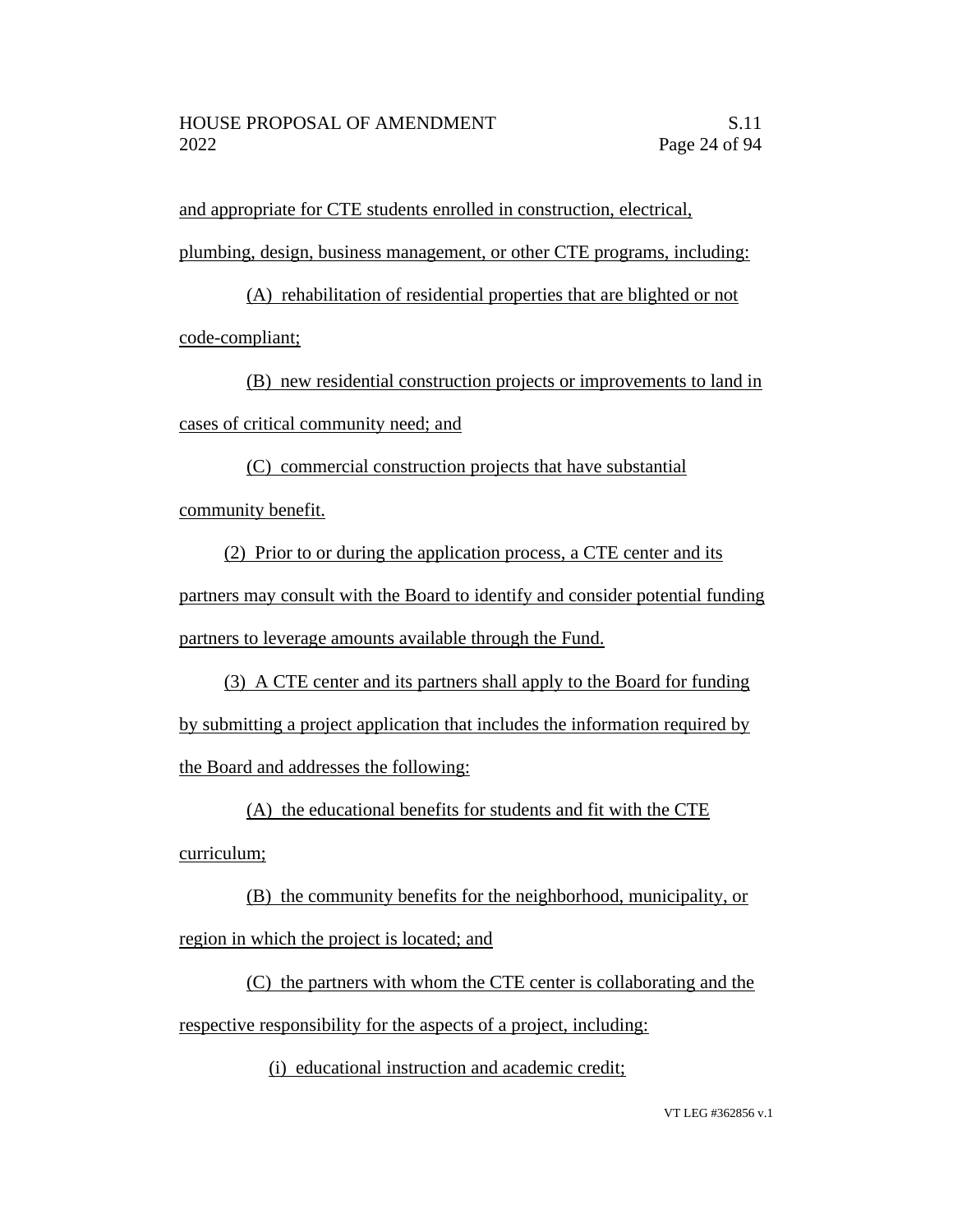(ii) project management;

(iii) insurance coverage for students and the property;

(iv) compensation and benefits, including compliance with labor

laws, standards, and practices; and

(v) property acquisition, ownership, and transfer.

(4) A CTE center may use funding for, and shall specify in its

application the allocation of costs associated with:

(A) acquisition, design, permitting, construction, marketing, and other building-related expenses; and

(B) costs for labor, including for student wages and for instructor compensation during the academic year as well as for summer or other work that is not otherwise budgeted during the academic year.

(d) Eligibility; review; approval. The Board may approve an application that includes the information required by subsection (c) of this section and provide funding for a project that meets the following eligibility criteria:

(1) The project involves the rehabilitation of blighted or otherwise noncode compliant property, or new residential construction projects or improvements to land in cases of critical need, and results in a building with not more than four residential dwelling units.

(2) The project includes a weatherization component.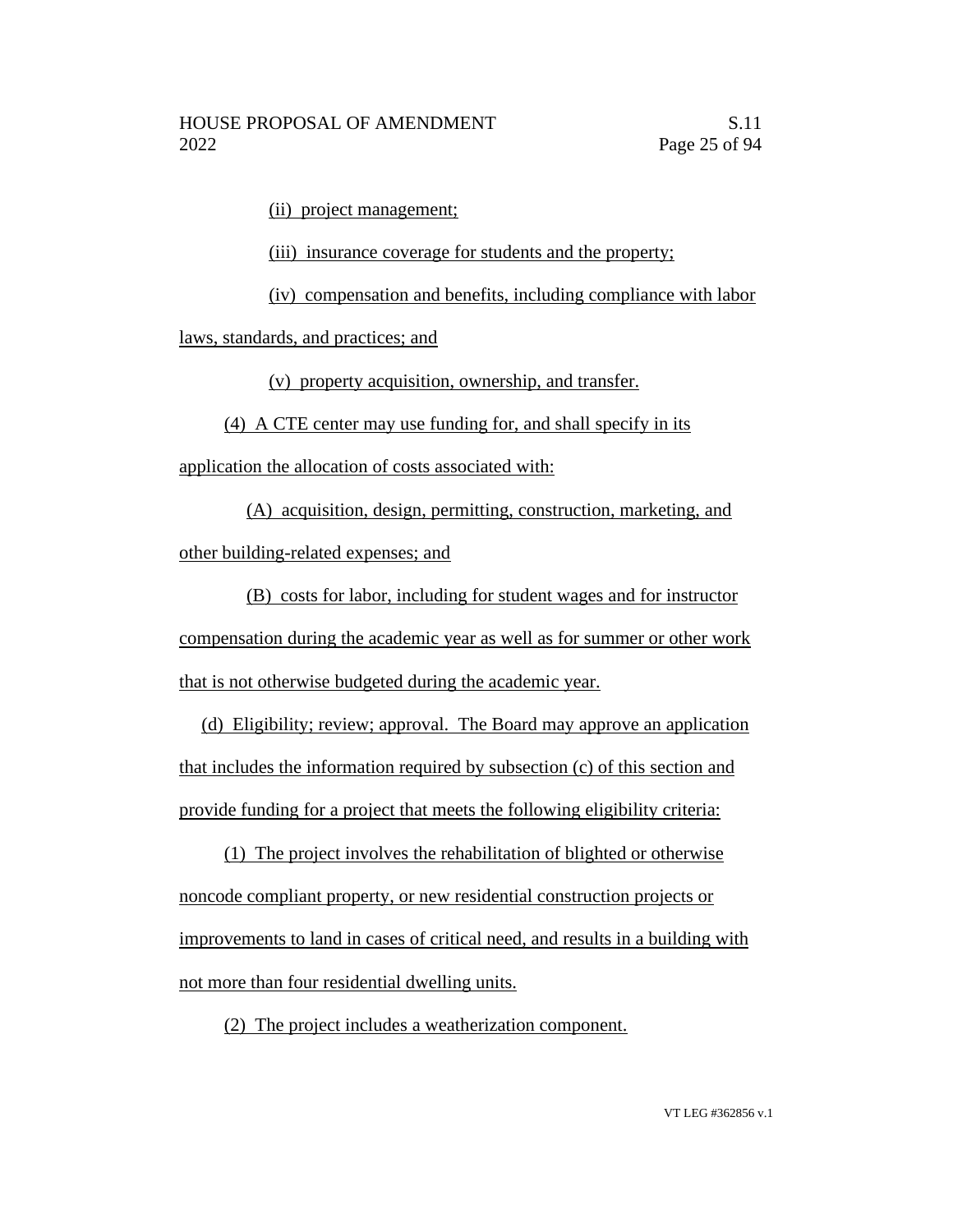(3) Students working on the project receive academic credit, a competitive wage, or both.

(e) Affordability; flexibility. If appropriate in the circumstances, the Board may condition funding for a project on the inclusion of one or mechanisms addressing the affordability of the property upon rent or sale.

(f) Funding; proceeds; revolving loans.

(1) The Board shall provide funding for projects from the amounts available in the Fund in the form of zero-interest loans, in an amount, for a period, and upon terms specified by the Board.

(2) The Board shall return to the Fund any proceeds realized to provide funding for future projects.

(g) Report. The Board shall address the implementation of this section in its annual report to the General Assembly.

Sec. 17. EARLY CHILDHOOD EDUCATION; FINDINGS

The General Assembly finds that:

(1) while child care is an essential component of Vermont's economy, research has shown that three out of five of Vermont's youngest children do not have access to the child care needed by their families;

(2) according to the Federal Reserve Bank of New York, early childhood educators are the lowest-paid college graduates of any degree program in the country;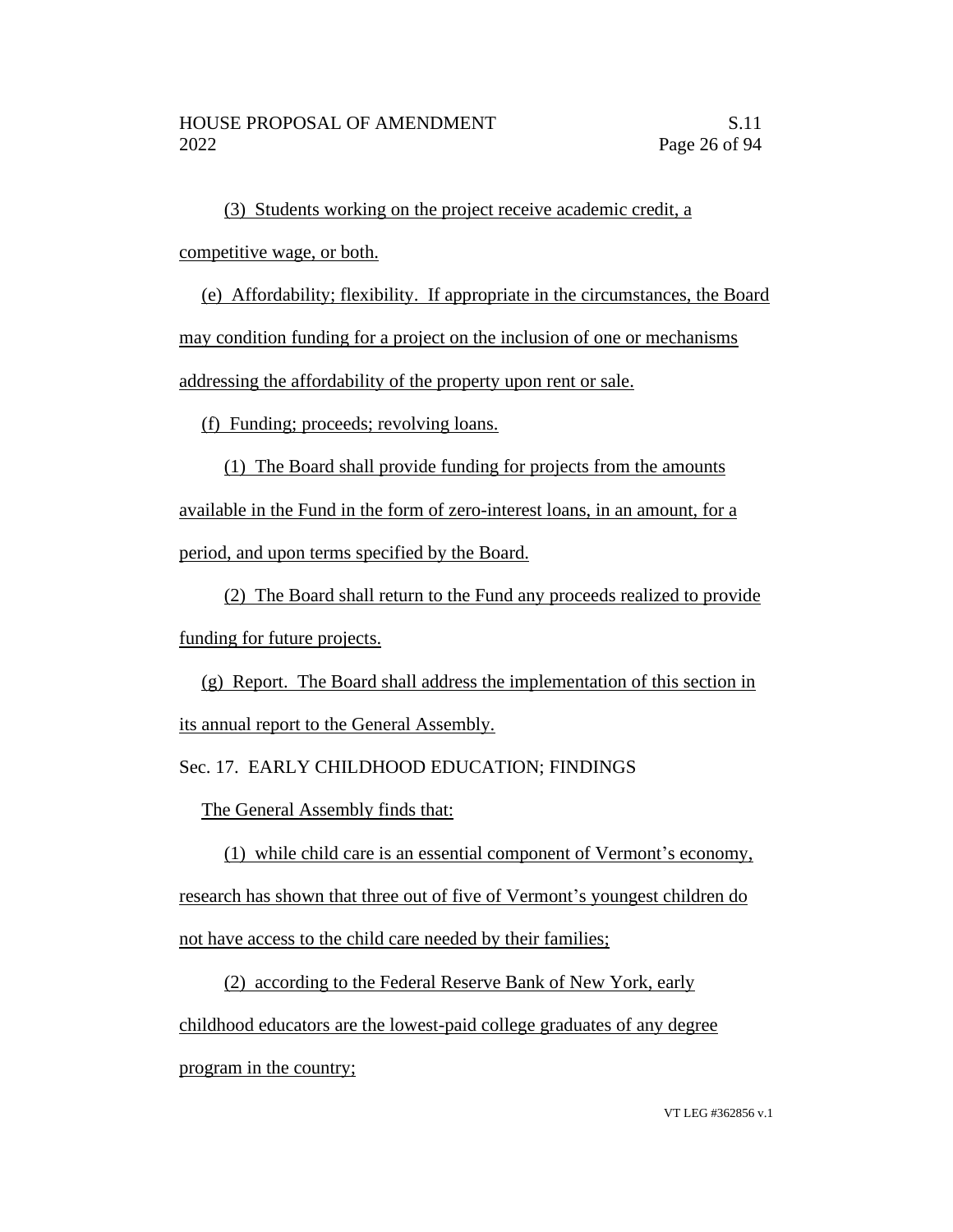(3) the Council for a Strong America found in a national economic impact study that the U.S. economy loses \$57 billion annually due to child care challenges;

(4) the U.S. Chamber of Commerce Foundation found that high-quality child care is a powerful two-generation workforce development strategy that strengthens today's workforce and puts children on the path to develop well and enter kindergarten ready to thrive in school, work, and life;

(5) the Vermont Early Care and Learning Dividend Study found that increased investment in early care and education, as described in the recommendations of Vermont's Blue Ribbon Commission on Financing High-Quality Affordable Child Care, would yield \$3.08 for every additional dollar invested into the system;

(6) 2021 Acts and Resolves No. 45 established goals that no Vermont family spend more than 10 percent of its income on child care and that early childhood educators receive compensation commensurate with their peers in similar fields as informed by a systems analysis and financing study;

(7) while the State works toward achieving these goals, the COVID-19 pandemic has exacerbated already pressing challenges, making it even harder for families to find affordable high-quality child care and more difficult for early childhood education programs to find and retain qualified educators; and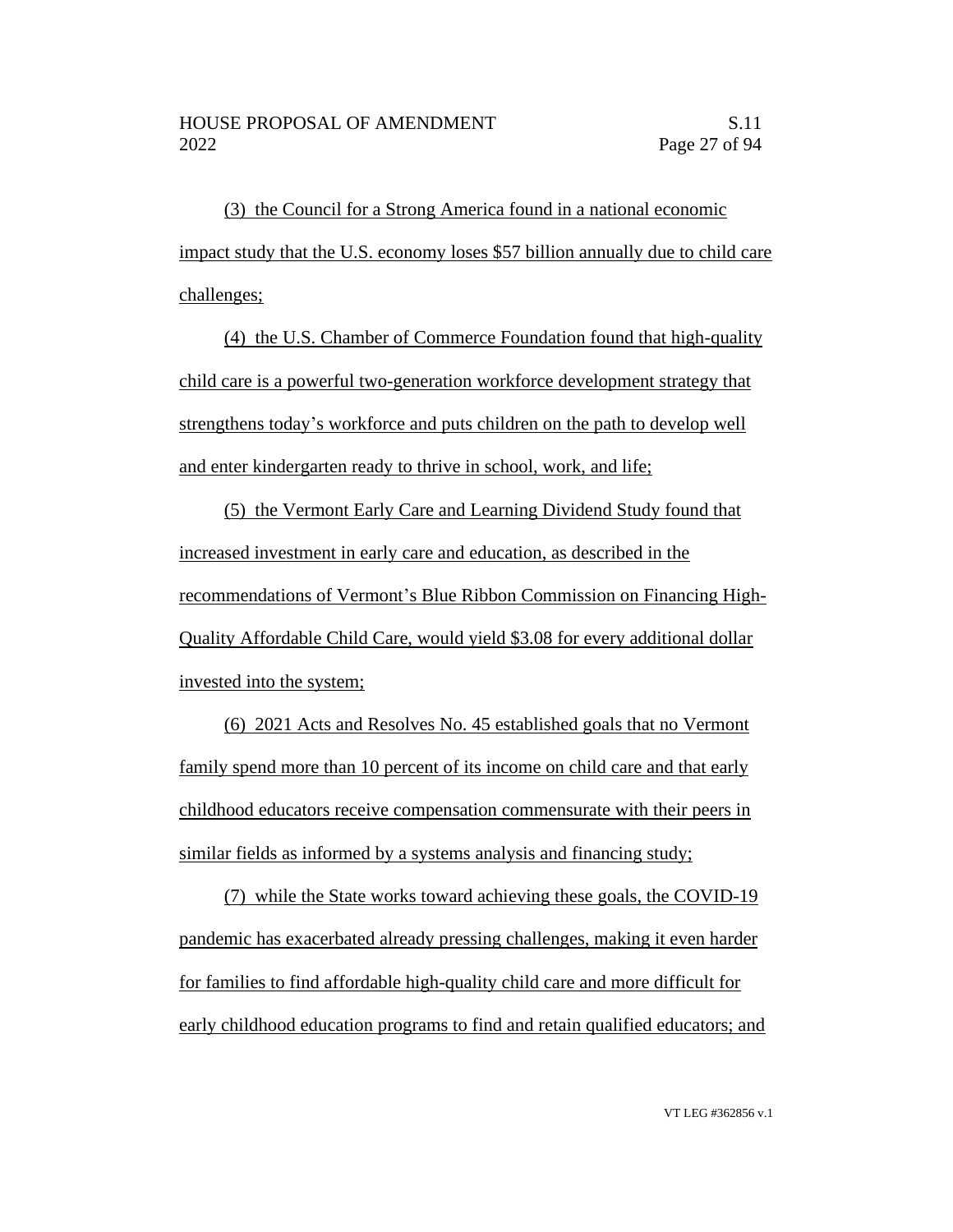(8) according to a recent study by the National Association for the Education of Young Children, 71 percent of center-based child care programs in Vermont reported experiencing a staffing shortage.

Sec. 18. EARLY CHILDHOOD EDUCATION; LEGISLATIVE INTENT

It is the intent of the General Assembly that immediate action is necessary to support Vermont's economy; ensure that all families with young children have access to affordable, high-quality early childhood education; and ensure that Vermont's early childhood educators, the backbone of our economy, are well supported.

### Sec. 19. HEALTH CARE WORKFORCE; LEGISLATIVE INTENT

(a) The General Assembly values all health care workers, at every level and in each component of the health care system. The General Assembly also acknowledges the many struggles faced by health care workers and that the pandemic has placed further strain on an already taxed system. Many health care workers have not had their pay adjusted over time to address increases in the cost of living, essentially amounting to pay cuts from year to year. Health care workers have experienced burnout, trauma, and moral injuries due to a history of underfunding and the present stress of the pandemic.

(b) In order to retain and recruit health care workers in Vermont, it is the intent of the General Assembly to invest in multiple solutions aimed at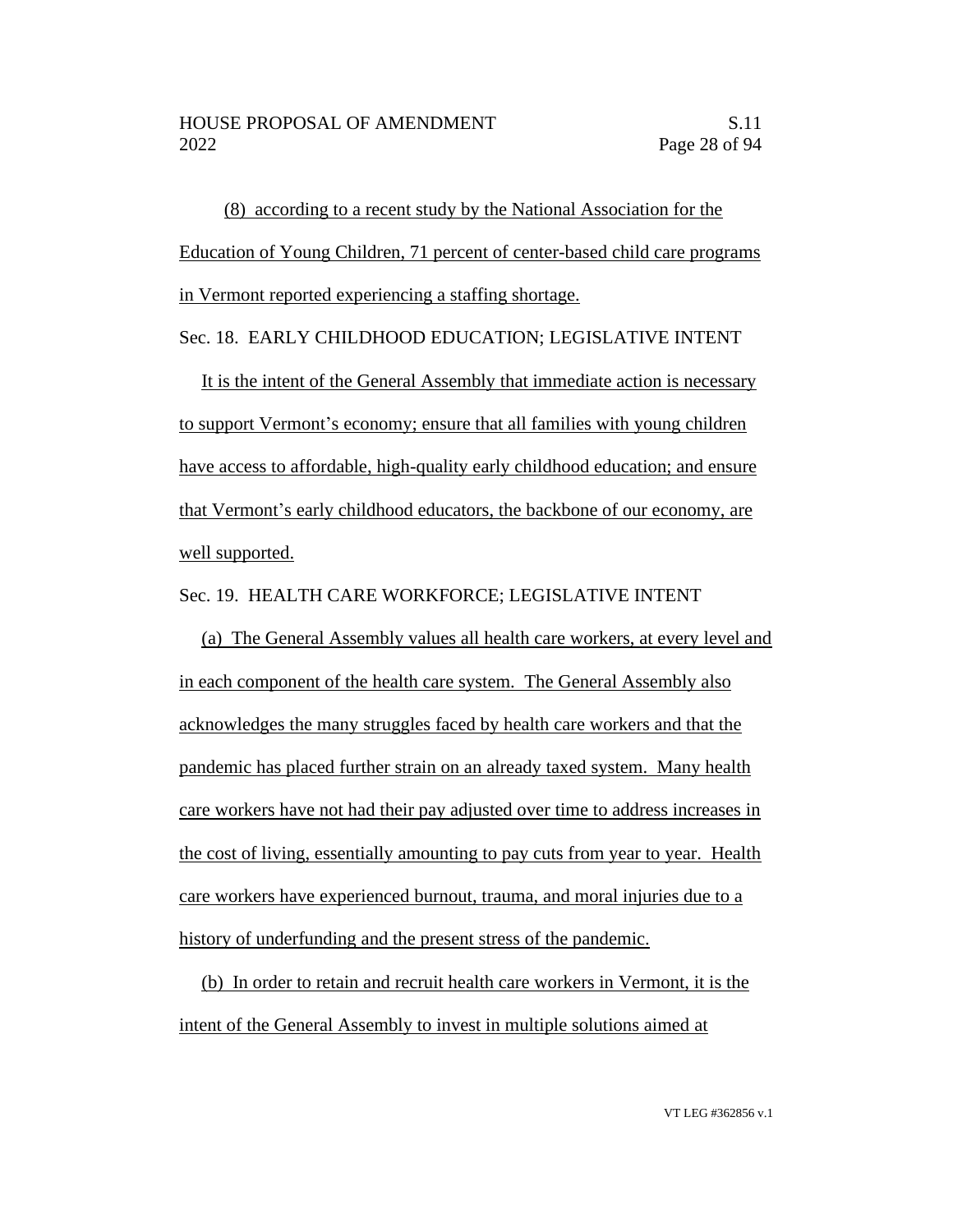reinforcing our health care workforce in the present and sustaining our health care workers into the future.

# Sec. 20. EMERGENCY GRANTS TO SUPPORT NURSE FACULTY AND **STAFF**

(a) In fiscal year 2023 the amount of \$3,000,000.00 is appropriated from the American Rescue Plan Act (ARPA) – Coronavirus State Fiscal Recovery Funds to the Department of Health and shall carry forward for the purpose of providing emergency interim grants to Vermont's nursing schools over three years to increase the compensation for their nurse faculty and staff, with \$1,000,000.00 to be distributed in each of fiscal years 2023, 2024, and 2025 to increase the compensation for each full-time-equivalent (FTE) member of the clinical and didactic nurse faculty and staff. The Department shall distribute the funds among the nursing schools in Vermont equitably based on each school's proportion of nursing faculty and staff to the total number of FTE nursing faculty and staff across all nursing schools statewide.

(b) If the nurse faculty or staff, or both, of a nursing school receiving a grant under this section are subject to a collective bargaining agreement, the use of the grant funds provided to the nursing school for those faculty or staff, or both, shall be subject to impact bargaining between the nursing school and the collective bargaining representative of the nurse faculty or staff, or both, to the extent required by the applicable collective bargaining agreement.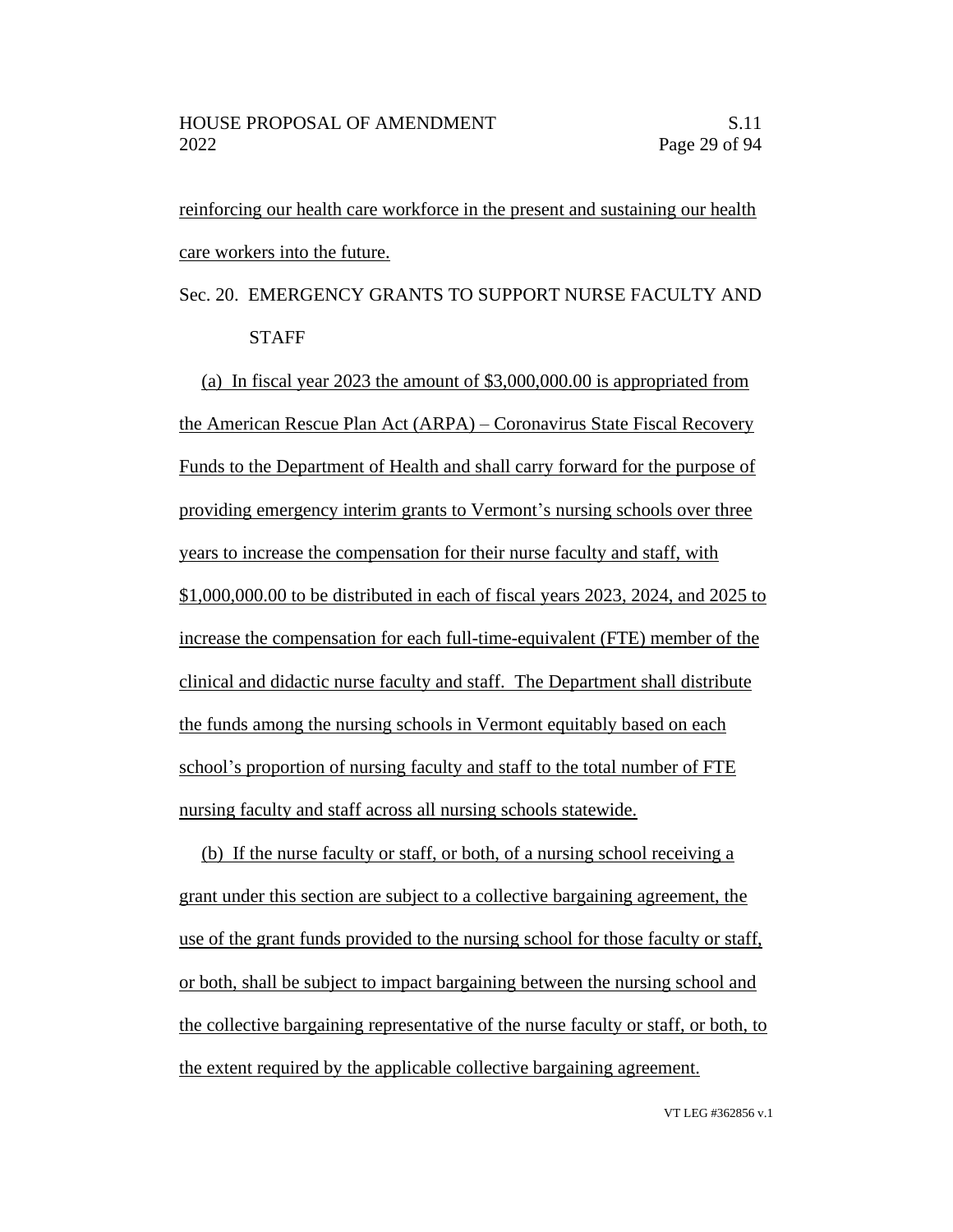### Sec. 21. NURSE PRECEPTOR INCENTIVE GRANTS; HOSPITALS;

#### WORKING GROUP; REPORT

(a)(1) In fiscal year 2023 the amount of  $$2,400,000.00$  is appropriated from the General Fund to the Agency of Human Services to provide incentive grants to hospital-employed nurses in Vermont to serve as preceptors for nursing students enrolled in Vermont nursing school programs. The Agency shall distribute the funds to hospitals employing nurses who provide student preceptor supervision based on the number of preceptor hours to be provided, at a rate of \$5.00 per preceptor hour, or a lesser hourly rate if the need exceeds the available funds.

(2) If nurse preceptors receiving compensation pursuant to a grant awarded to a hospital under this section are subject to a collective bargaining agreement, the use of the grant funds provided to the hospital for the nurse preceptors shall be subject to impact bargaining between the hospital and the collective bargaining representative of the nurses to the extent required by the collective bargaining agreement.

(b)(1) The Director of Health Care Reform or designee in the Agency of Human Services shall convene a working group of stakeholders representing nursing schools, long-term care facilities, designated and specialized service agencies, federally qualified health centers, home health agencies, primary care practices, and other health care facilities to: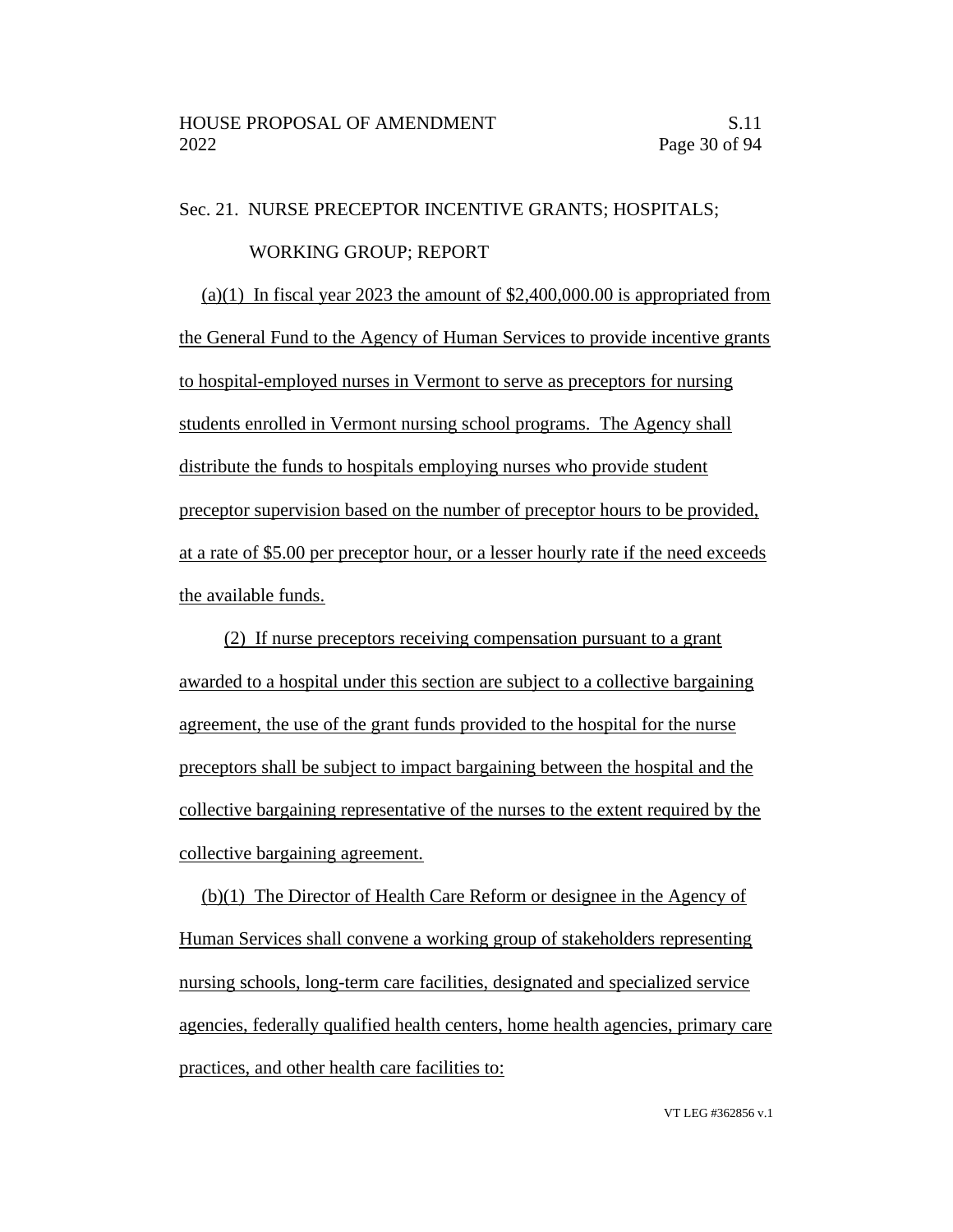(A) identify ways to increase clinical placement opportunities across a variety of health care settings for nursing students enrolled in Vermont nursing school programs;

(B) establish sustainable funding models for compensating nurses serving as preceptors or for supporting the hiring of additional nurses to alleviate the pressures on nurse preceptors, or both; and

(C) develop an action plan for implementing the clinical placement expansion and sustainable funding models identified and established pursuant to subdivisions (A) and (B) of this subdivision (1), including addressing the need for student housing opportunities.

(2) On or before January 15, 2023, the Director of Health Care Reform shall provide the working group's action plan and any recommendations for legislative action to the House Committees on Health Care, on Commerce and Economic Development, and on Appropriations and the Senate Committees on Health and Welfare, on Economic Development, Housing and General Affairs, and on Appropriations.

# Sec. 22. HEALTH CARE EMPLOYER NURSING PIPELINE AND APPRENTICESHIP PROGRAM

(a) In fiscal year 2023 the amount of \$3,000,000.00 is appropriated from the American Rescue Plan Act (ARPA) – Coronavirus State Fiscal Recovery Funds to the Vermont Student Assistance Corporation and shall carry forward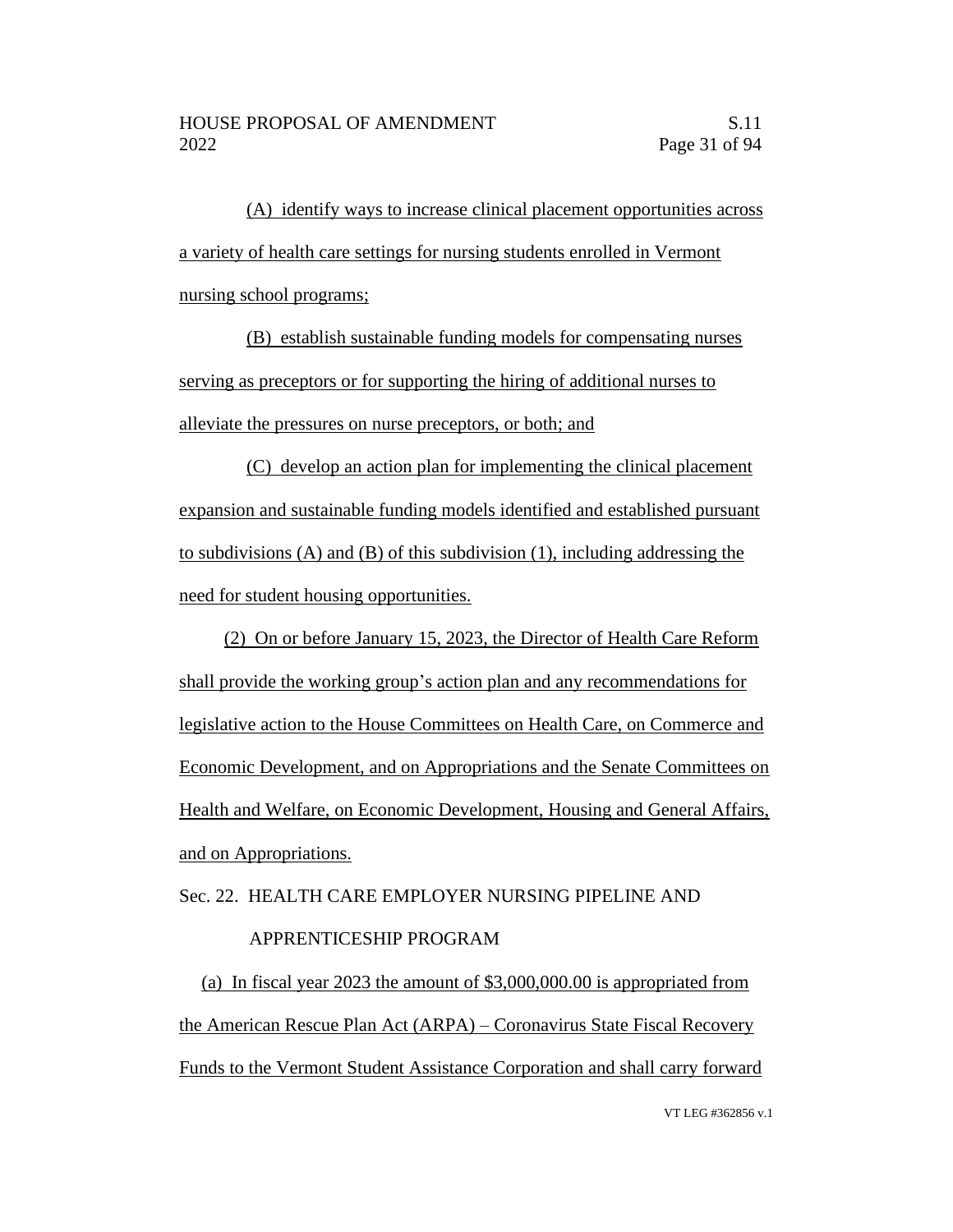for the purpose of providing grants to health care employers, including hospitals, long-term care facilities, designated and specialized service agencies, federally qualified health centers, and other health care providers, to establish or expand partnerships with Vermont nursing schools to create nursing pipeline or apprenticeship programs, or both, that will train members of the health care employers' existing staff, including personal care attendants, licensed nursing assistants, and licensed practical nurses, to become higherlevel nursing professionals. Through a combination of scholarship awards, grants awarded to health care employers pursuant to this section, and the health care employer's contributions, the trainees' tuition and fees shall be covered in full, and trainees shall be provided with assistance in meeting their living costs, such as housing and child care, while attending the program.

(b) In awarding grants pursuant to this section, VSAC shall give priority to health care employer proposals based on the following criteria:

(1) the extent to which the health care employer proposes to participate financially in the program;

(2) the extent of the health care employer's commitment to sustaining the program financially, including providing financial support for nurse preceptors, to create ongoing opportunities for educational advancement in nursing;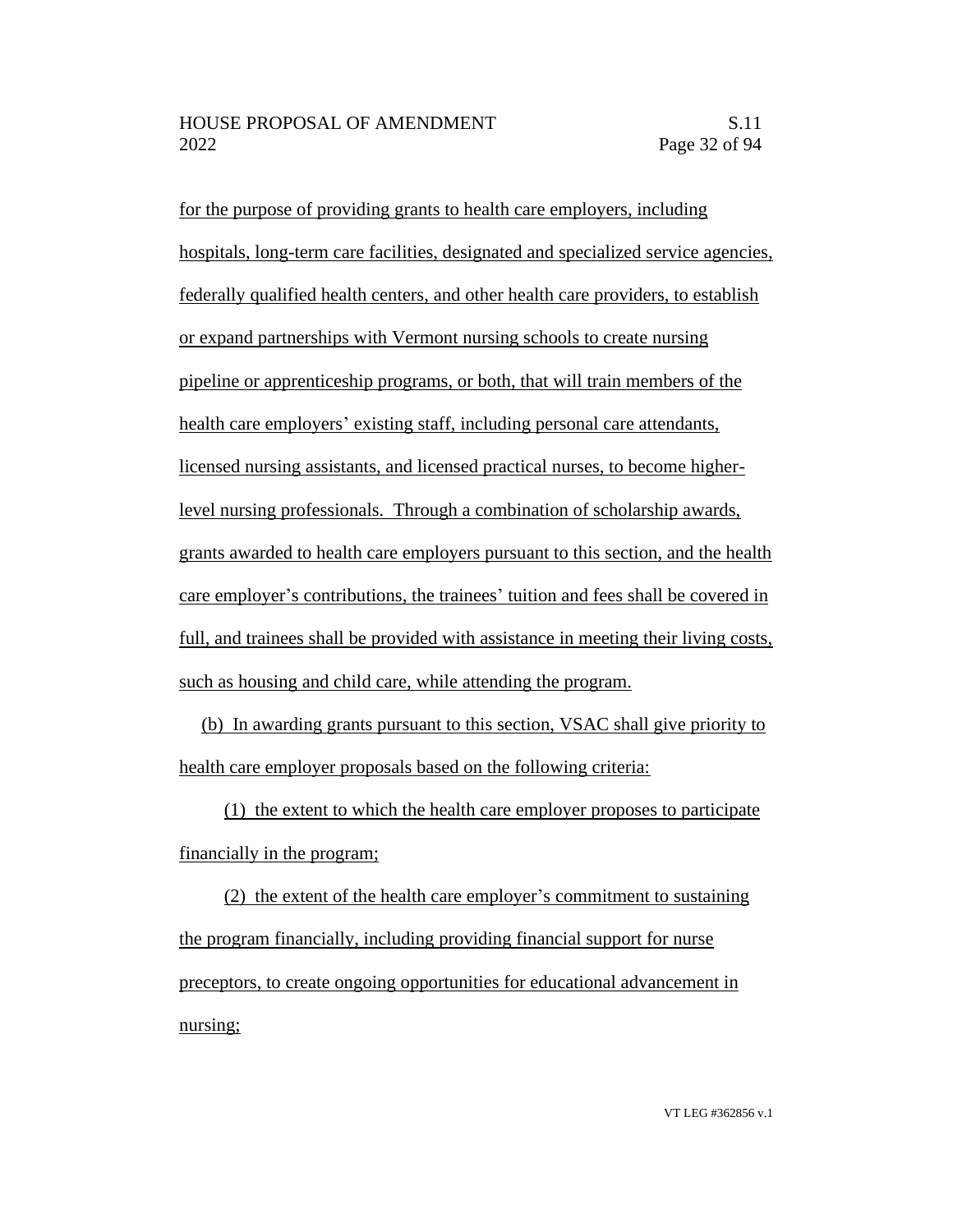(3) the ability of the health care employer's staff to leverage nursing scholarship opportunities to maximize the reach of the grant funds;

(4) the employer's demonstrated ability to retain nursing students in the Vermont nursing workforce;

(5) the employer's geographic location, in order to ensure access to pipeline and apprenticeship programs for nursing staff across Vermont; and

(6) the employer's commitment to advancing the professional development of individuals from marginalized communities, especially those that have been historically disadvantaged in accessing educational opportunities and career advancement in the health care professions.

(c)(1) VSAC shall begin awarding grants under this section expeditiously in order to enable health care employer staff to begin enrolling in nursing school programs that commence in the fall of 2022.

(2) On or before September 15, 2022, VSAC shall provide an update to the Health Reform Oversight Committee on the status of program implementation.

Sec. 23. 18 V.S.A. § 34 is added to read:

# § 34. VERMONT NURSING FORGIVABLE LOAN INCENTIVE

### PROGRAM

(a) The Vermont Nursing Forgivable Loan Incentive Program is created and shall be administered by the Department of Health in collaboration with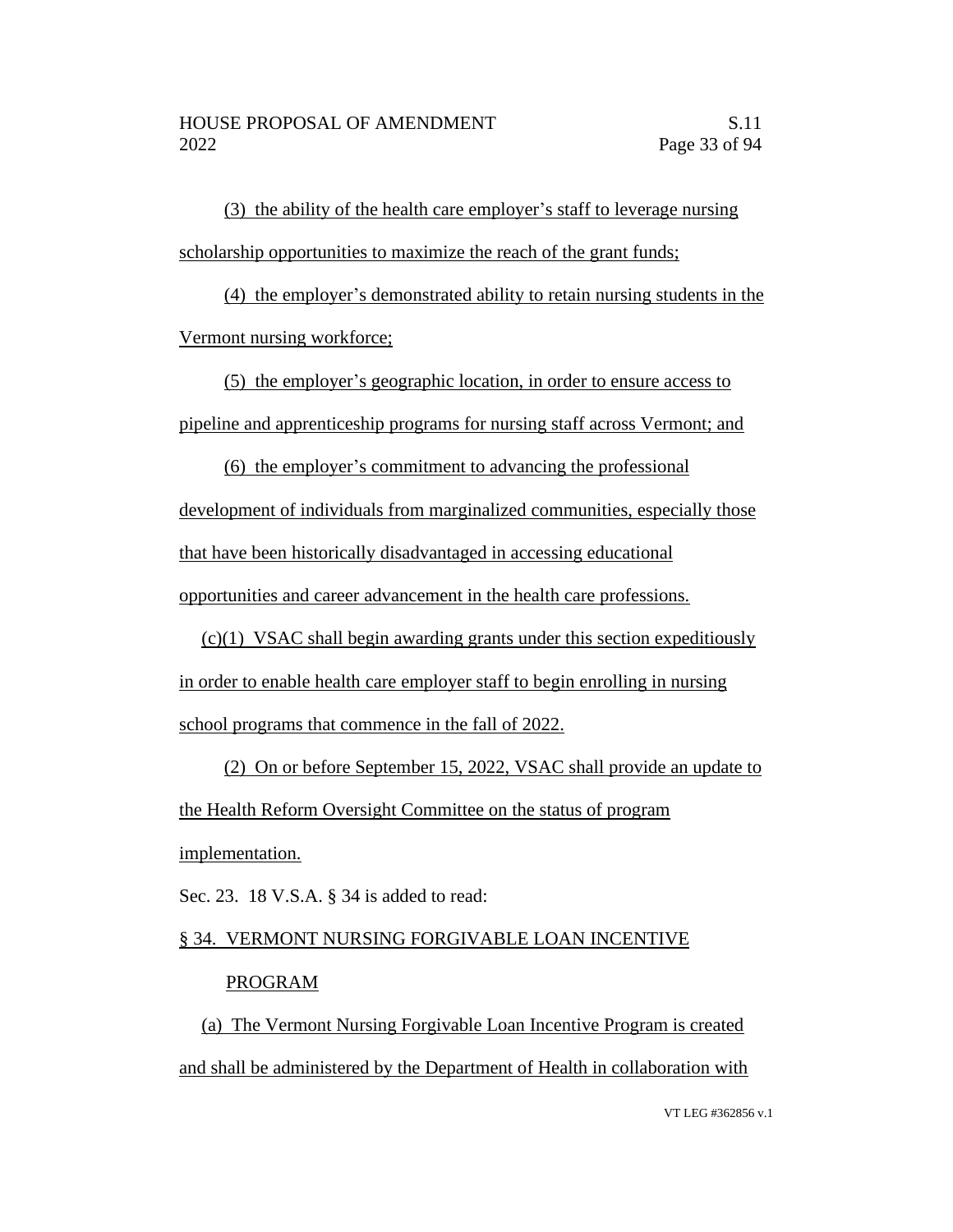the Vermont Student Assistance Corporation. The Vermont Student

Assistance Corporation shall disburse forgivable loan funds under the Program

on behalf of eligible individuals, subject to the appropriation of funds by the

General Assembly for this purpose.

(b) To be eligible for a forgivable loan under the Program, an individual, whether a resident or nonresident, shall:

(1) be enrolled at an approved postsecondary education institution as defined in 16 V.S.A. § 2822;

(2) demonstrate financial need;

(3) demonstrate academic capacity by carrying the minimum grade point average in the individual's course of study prior to receiving the fund award; and

(4) agree to work as a nurse in Vermont for a minimum of one year following licensure for each year of forgivable loan awarded.

 $(c)(1)$  First priority for forgivable loan funds shall be given to students pursuing a practical nursing certificate who will be eligible to sit for the NCLEX-PN examination upon completion of the certificate.

(2) Second priority for forgivable loan funds shall be given to students pursuing an associate's degree in nursing who will be eligible to sit for the NCLEX-RN examination upon graduation.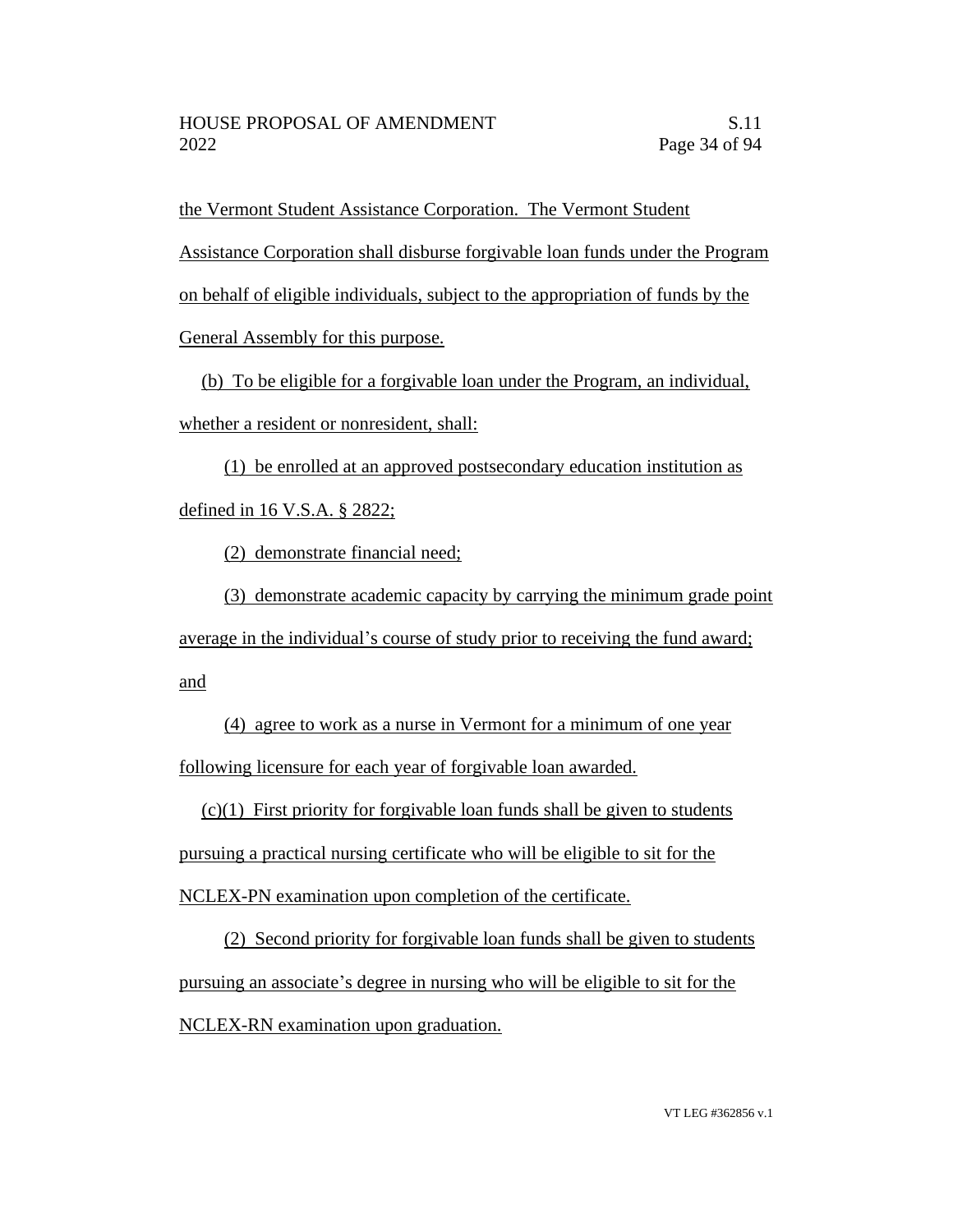(3) Third priority for forgivable loan funds shall be given to students pursuing a bachelor of science degree in nursing.

(4) Fourth priority shall be given to students pursuing graduate nursing education.

(d) Students attending an approved postsecondary educational institution in Vermont shall receive first preference for forgivable loans.

(e) There shall be no deadline to apply for a forgivable loan under this section. Forgivable loans shall be awarded on a rolling basis as long as funds are available, and any funds remaining at the end of a fiscal year shall roll over and shall be available to the Department of Health and the Vermont Student Assistance Corporation in the following fiscal year to award additional forgivable loans as set forth in this section.

Sec. 24. REPEAL

18 V.S.A. § 31 (educational assistance; incentives; nurses) is repealed.

Sec. 25. VERMONT NURSING FORGIVABLE LOAN INCENTIVE

# PROGRAM; APPROPRIATION

In fiscal year 2023, the amount of \$100,000.00 in General Fund investment funds is appropriated to the Department of Health for forgivable loans for nursing students under the Vermont Nursing Forgivable Loan Incentive Program established in Sec. 23 of this act.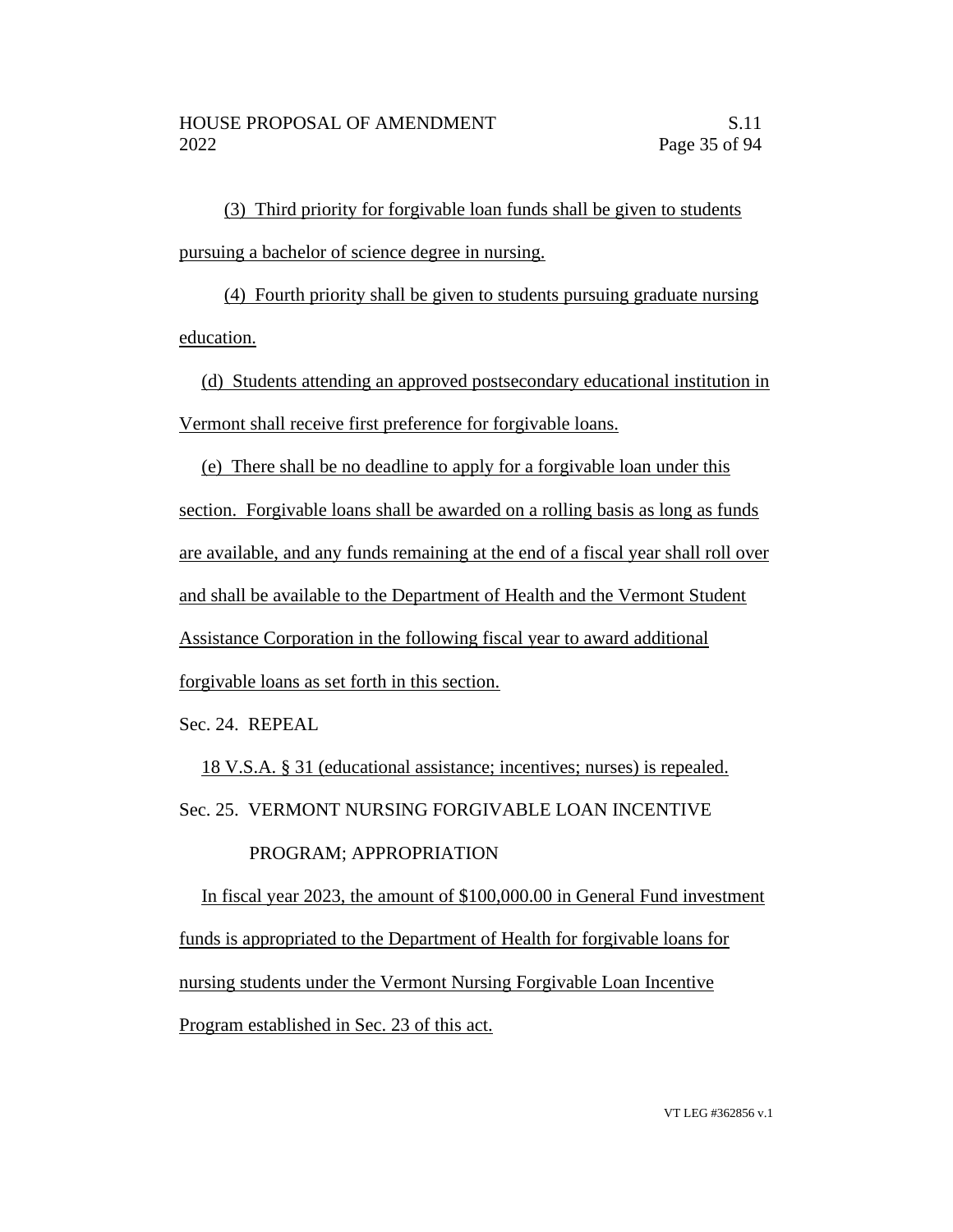Sec. 26. 18 V.S.A. § 35 is added to read:

### § 35. VERMONT NURSING AND PHYSICIAN ASSISTANT LOAN

### REPAYMENT PROGRAM

(a) As used in this section:

(1) "Corporation" means the Vermont Student Assistance Corporation

established in 16 V.S.A. § 2821.

(2) "Eligible individual" means an individual who satisfies the eligibility requirements for loan repayment under this section.

(3) "Eligible school" means an approved postsecondary education

institution, as defined under 16 V.S.A. § 2822.

(4) "Loan repayment" means the cancellation and repayment of loans under this section.

(5) "Loans" means education loans guaranteed, made, financed, serviced, or otherwise administered by the Corporation under this subchapter for attendance at an eligible school.

(6) "Program" means the Vermont Nursing and Physician Assistant Loan Repayment Program created under this section.

(b) The Vermont Nursing and Physician Assistant Loan Repayment Program is created and shall be administered by the Department of Health in collaboration with the Corporation. The Program provides loan repayment on behalf of individuals who live and work as a nurse or physician assistant in this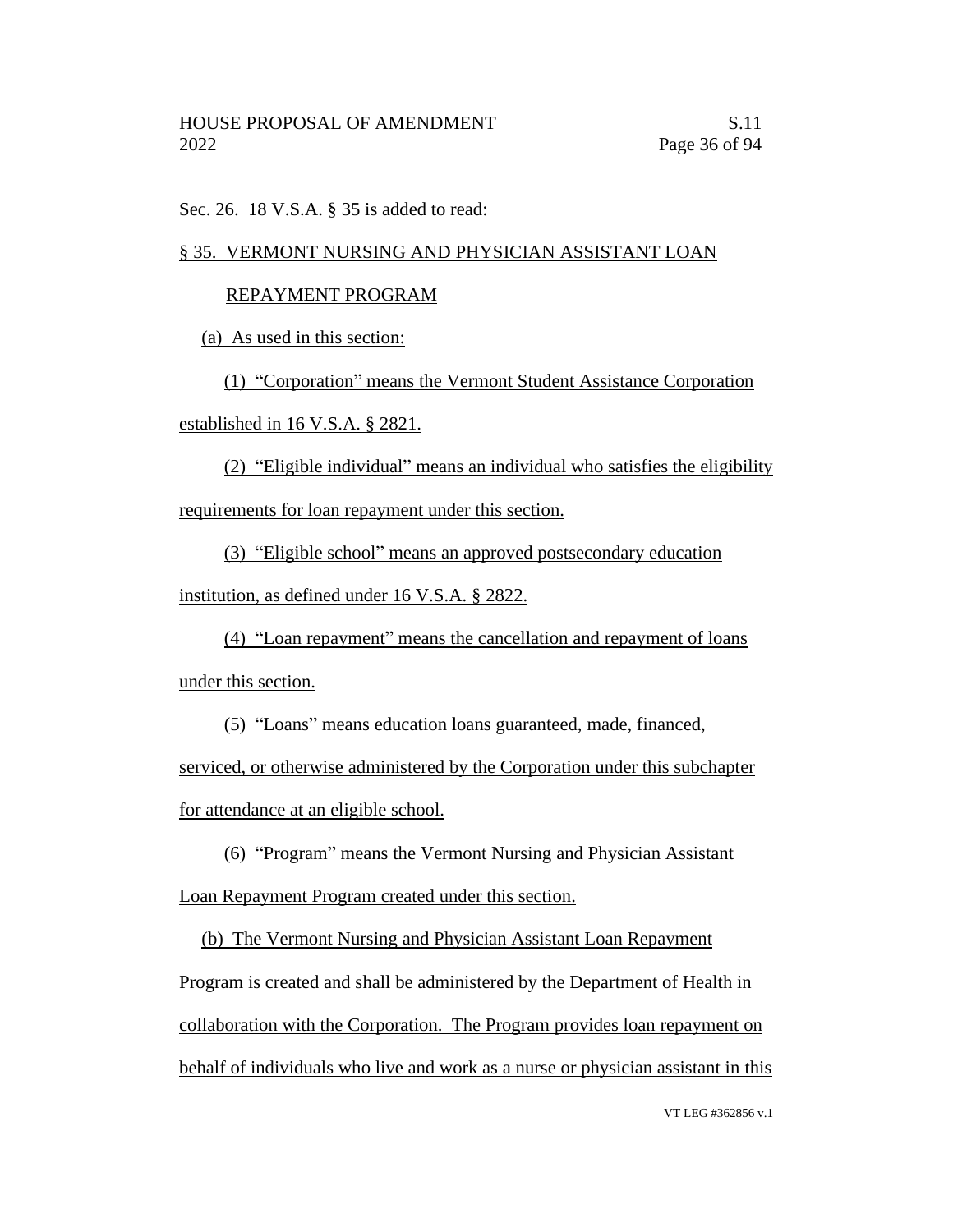State and who meet the eligibility requirements in subsection (d) of this section.

(c) The loan repayment benefits provided under the Program shall be paid on behalf of the eligible individual by the Corporation, subject to the appropriation of funds by the General Assembly specifically for this purpose.

(d) To be eligible for loan repayment under the Program, an individual shall satisfy all of the following requirements:

(1) have graduated from an eligible school where the individual has, within the past five years, been awarded a nursing degree or a degree in physician assistant studies;

(2) had the minimum grade point average or better or the equivalent as determined by the Corporation if the eligible school does not use grade point averages from the eligible school;

(3) work as a nurse or physician assistant in this State; and

(4) be a resident of Vermont.

(e)(1) An eligible individual shall be entitled to an amount of loan cancellation and repayment under this section equal to one year of loans for each year of service as a nurse or physician assistant in this State.

(2) The Corporation shall award loan repayments in amounts that are sufficient to attract high-quality candidates while also making a meaningful increase in Vermont's health care professional workforce.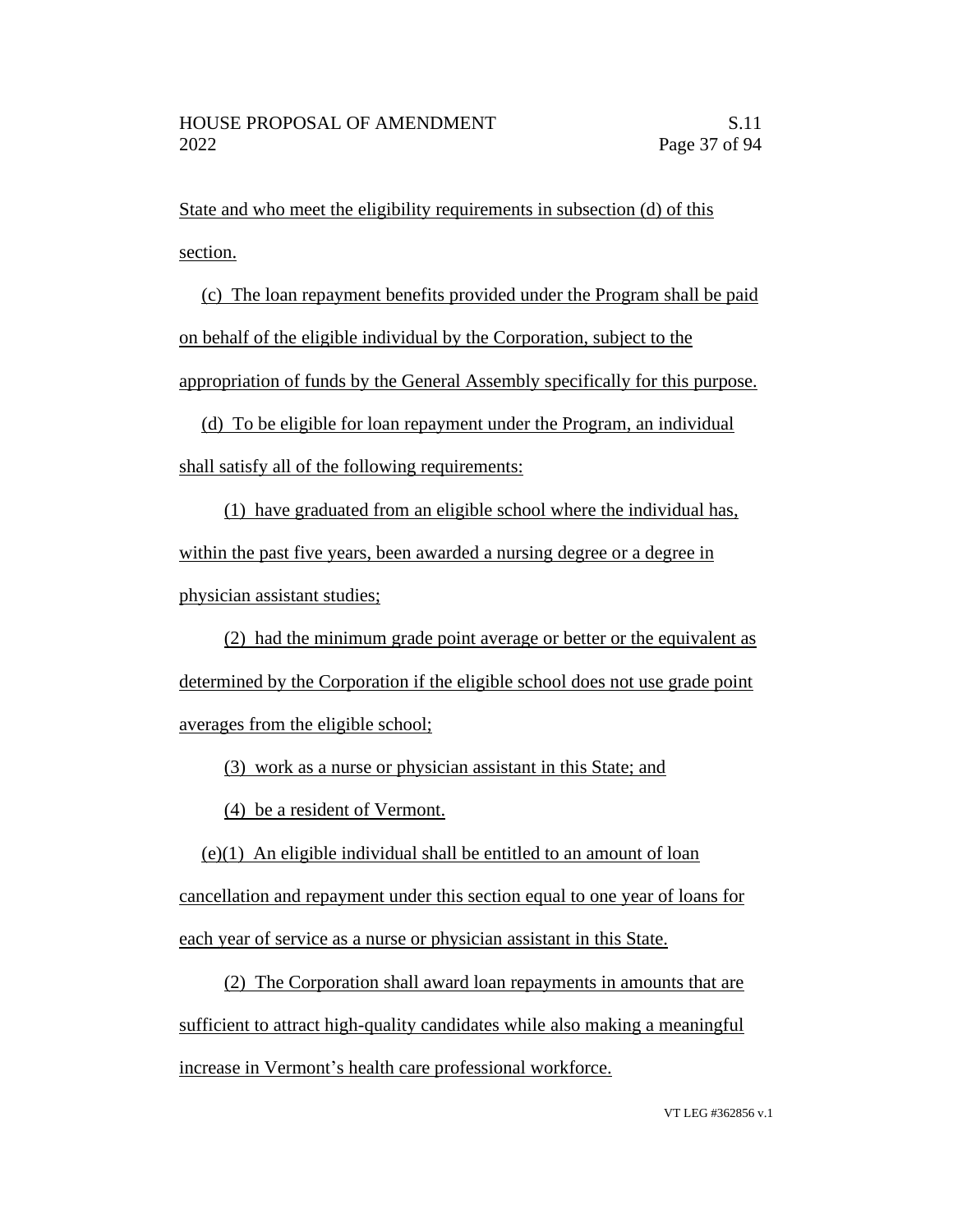(f) The Corporation shall adopt policies, procedures, and guidelines necessary to implement the provisions of this section.

#### Sec. 27. VERMONT NURSING AND PHYSICIAN ASSISTANT LOAN

#### REPAYMENT PROGRAM; APPROPRIATION

In fiscal year 2023 the amount of \$2,000,000.00 is appropriated from the

General Fund to the Department of Health for loan repayment for nurses and

physician assistants under the Vermont Nursing and Physician Assistant Loan

Repayment Program established in Sec. 26 of this act.

Sec. 28. 18 V.S.A. § 36 is added to read:

#### § 36. NURSE FACULTY FORGIVABLE LOAN AND LOAN

#### REPAYMENT PROGRAM

(a) Definitions. As used in this section:

(1) "Eligible individual" means an individual who satisfies the eligibility requirements under this section for a forgivable loan or loan repayment.

(2) "Eligible school" means an approved postsecondary education

institution, as defined under 16 V.S.A. § 2822.

(3) "Forgivable loan" means a loan awarded under this section covering tuition, room, board, and the cost of required books and supplies for up to fulltime attendance at an eligible school.

(4) "Gift aid" means grant or scholarship financial aid received from the federal government or from the State.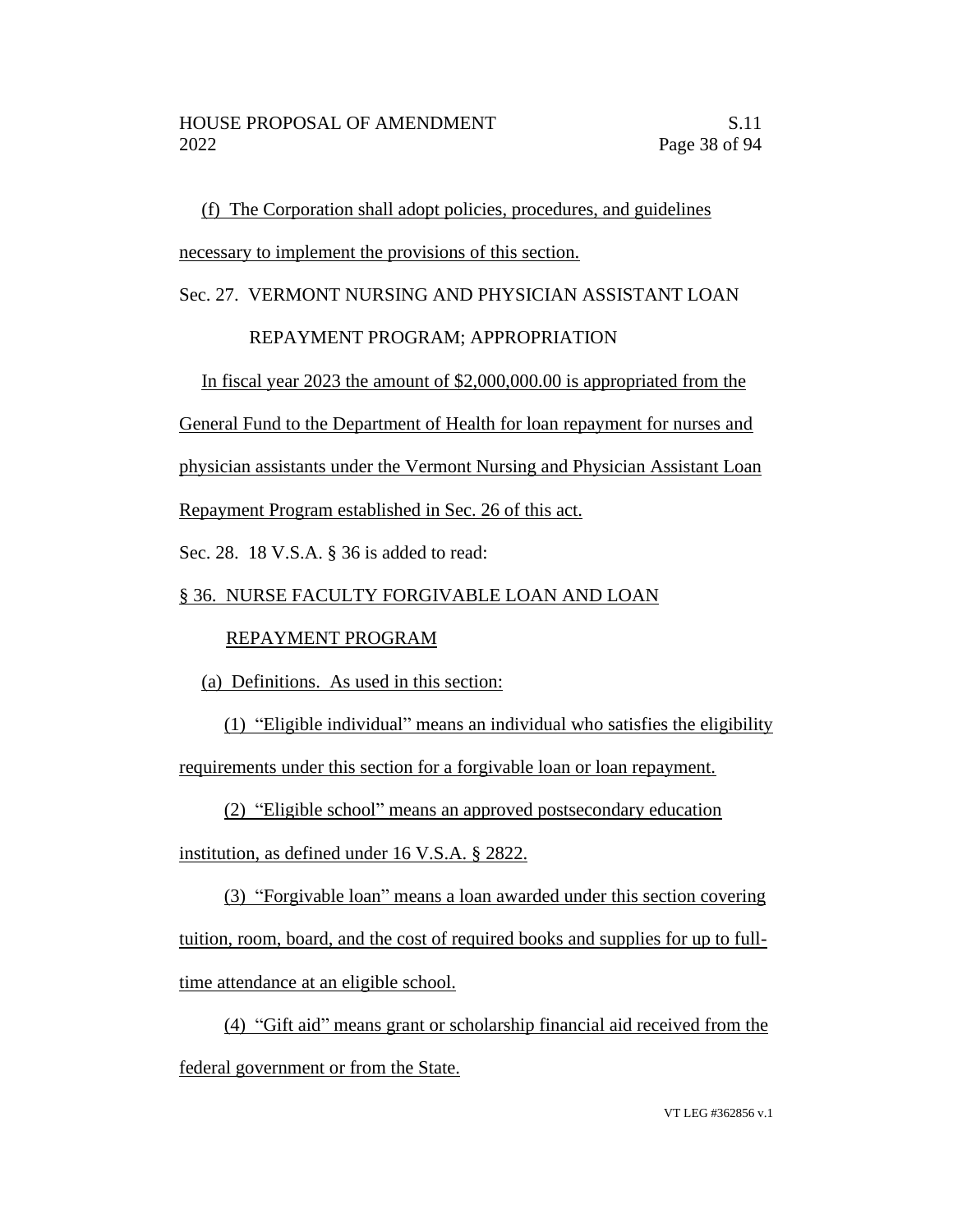(5) "Loan repayment" means the cancellation and repayment of loans under this section.

(6) "Loans" means education loans guaranteed, made, financed, serviced, or otherwise administered by the Corporation under this subchapter for attendance at an eligible school.

(7) "Nurse faculty member" or "member of the nurse faculty" means a nurse with a master's or doctoral degree that qualifies the individual to teach at a nursing school in this State.

(8) "Program" means the Nurse Faculty Forgivable Loan and Loan Repayment Program created under this section.

(b) Program creation. The Nurse Faculty Forgivable Loan and Loan Repayment Program is created and shall be administered by the Department of Health in collaboration with the Corporation. The Program provides forgivable loans to students enrolled in an eligible school who commit to working as a member of the nurse faculty at a nursing school in this State and who meet the eligibility requirements in subsection (d) of this section. The Program also provides loan repayment on behalf of individuals who work as nurse faculty members at a nursing school in this State and who meet the eligibility requirements in subsection (e) of this section.

(c) Payment. The forgivable loan and loan repayment benefits provided under the Program shall be paid on behalf of the eligible individual by the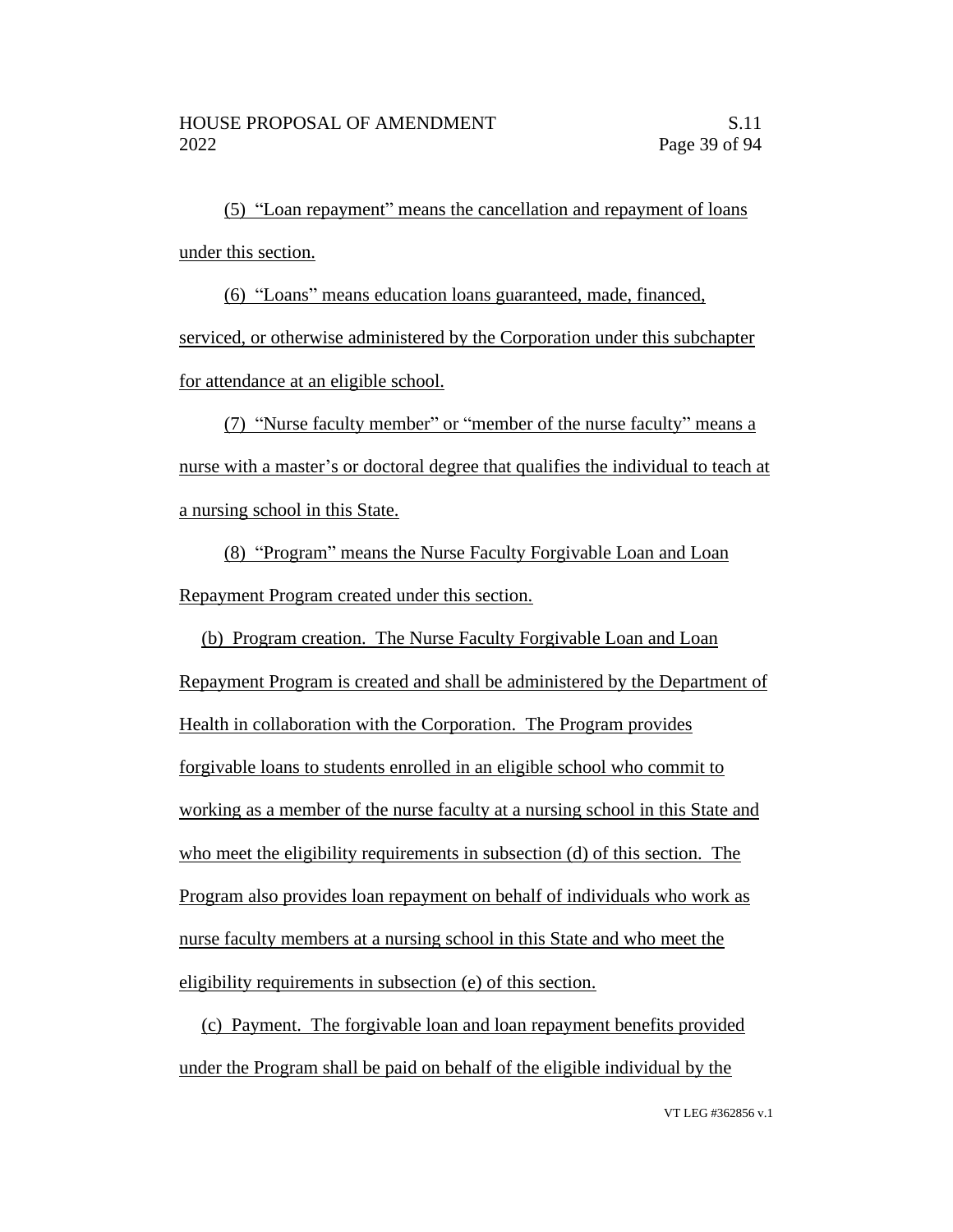Corporation, subject to the appropriation of funds by the General Assembly specifically for this purpose.

(d) Eligibility for forgivable loans. To be eligible for a forgivable loan under the Program, an individual, whether a resident or nonresident, shall satisfy all of the following requirements:

(1) be enrolled at an eligible school in a program that leads to a graduate degree in nursing;

(2) continually demonstrate satisfactory academic progress by maintaining the minimum grade point average or better or the equivalent as determined by the Corporation if the eligible school does not use grade point averages;

(3) have used any available gift aid;

(4) have executed a contract with the Corporation committing the individual to work as a member of the nurse faculty at a nursing school in this State;

(5) have executed a promissory note that will reduce the individual's forgivable loan benefit, in whole or in part, if the individual fails to complete the period of service required in subsection (f) of this section; and

(6) have completed the Program's application form, the free application for federal student aid (FAFSA), and the Vermont grant application each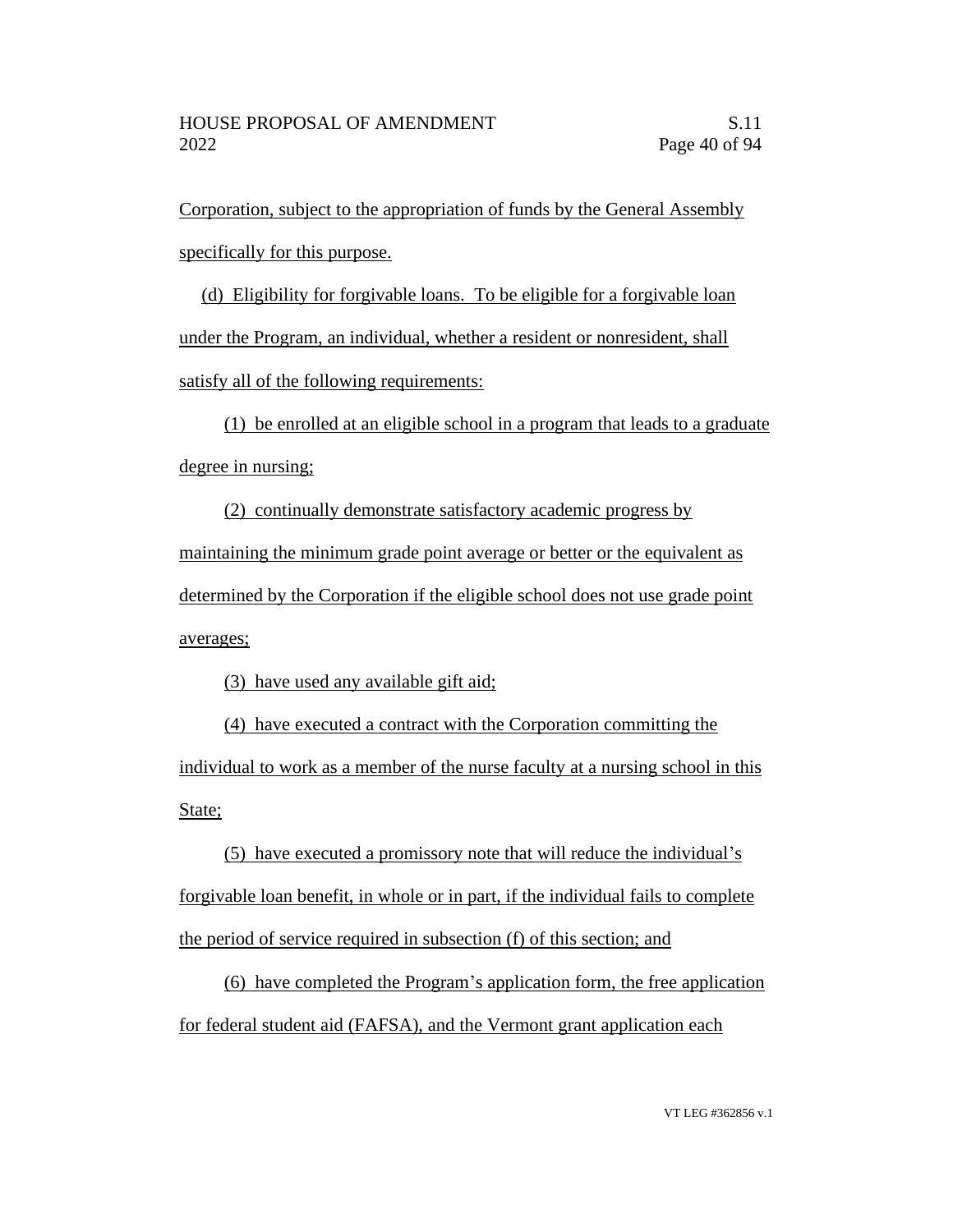academic year of enrollment in accordance with a schedule determined by the Corporation.

(e) Eligibility for loan repayment. To be eligible for loan repayment under

the Program, an individual shall satisfy all of the following requirements:

(1) graduated from an eligible school where the individual has, within the past five years, been awarded a graduate degree in nursing;

(2) had the minimum grade point average or better or the equivalent as determined by the Corporation if the eligible school does not use grade point averages from the eligible school;

(3) work as a member of the nurse faculty at a nursing school in this State; and

(4) be a resident of Vermont.

(f) Service commitment.

(1) Forgivable loans. For each year of service as a nurse faculty member at a nursing school in this State, an eligible individual shall be entitled to a full academic year of forgivable loan benefit under the Program. If an eligible individual fails to serve as a nurse faculty member at a nursing school in this State for a period that would entitle the individual to the full forgivable loan benefit received by the individual, other than for good cause as determined by the Corporation in consultation with the Vermont Department of Health, then the individual shall receive only partial loan forgiveness for a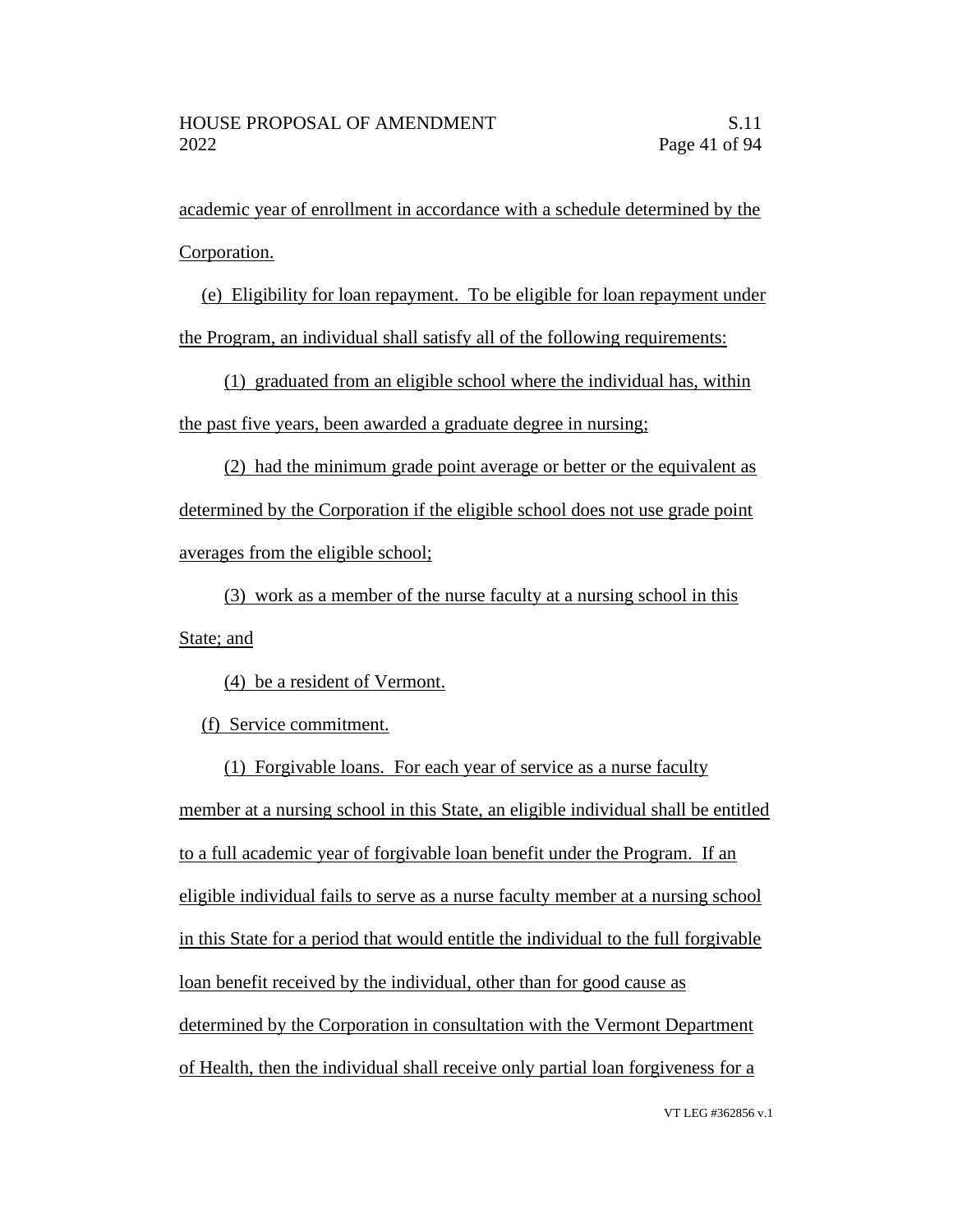pro rata portion of the loan pursuant to the terms of the interest-free reimbursement promissory note signed by the individual at the time of entering the Program.

(2) Loan repayment. An eligible individual shall be entitled to an amount of loan cancellation and repayment under this section equal to one year of loans for each year of service as a member of the nurse faculty at a nursing school in this State.

(g) Adoption of policies, procedures, and guidelines. The Corporation shall adopt policies, procedures, and guidelines necessary to implement the provisions of this section.

Sec. 29. NURSE FACULTY FORGIVABLE LOAN AND LOAN

### REPAYMENT PROGRAM; APPROPRIATION

In fiscal year 2023, the amount of \$500,000.00 is appropriated from the American Rescue Plan Act (ARPA) – Coronavirus State Fiscal Recovery Funds to the Department of Health for forgivable loans and loan repayment for nurse faculty members under the Nurse Faculty Forgivable Loan and Loan Repayment Program established in Sec. 28 of this act.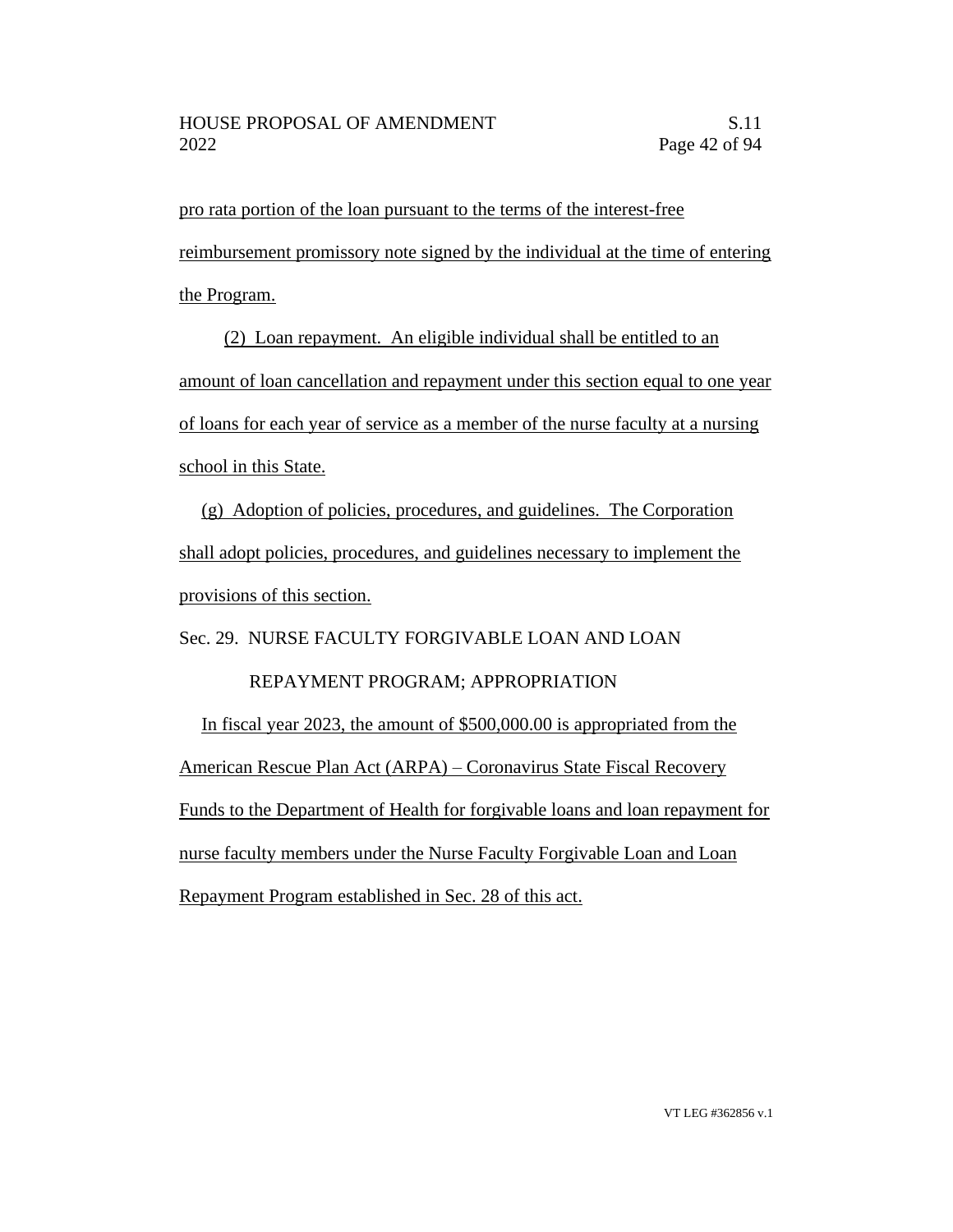Sec. 30. 18 V.S.A. § 9456 is amended to read:

#### § 9456. BUDGET REVIEW

(a) The Board shall conduct reviews of each hospital's proposed budget based on the information provided pursuant to this subchapter and in accordance with a schedule established by the Board.

(b) In conjunction with budget reviews, the Board shall:

\* \* \*

(10) require each hospital to provide information on administrative costs, as defined by the Board, including specific information on the amounts spent on marketing and advertising costs; and

(11) require each hospital to create or maintain connectivity to the

State's Health Information Exchange Network in accordance with the criteria established by the Vermont Information Technology Leaders, Inc., pursuant to subsection 9352(i) of this title, provided that the Board shall not require a hospital to create a level of connectivity that the State's Exchange is unable to support;

(12) review the hospital's investments in workforce development initiatives, including nursing workforce pipeline collaborations with nursing schools and compensation and other support for nurse preceptors; and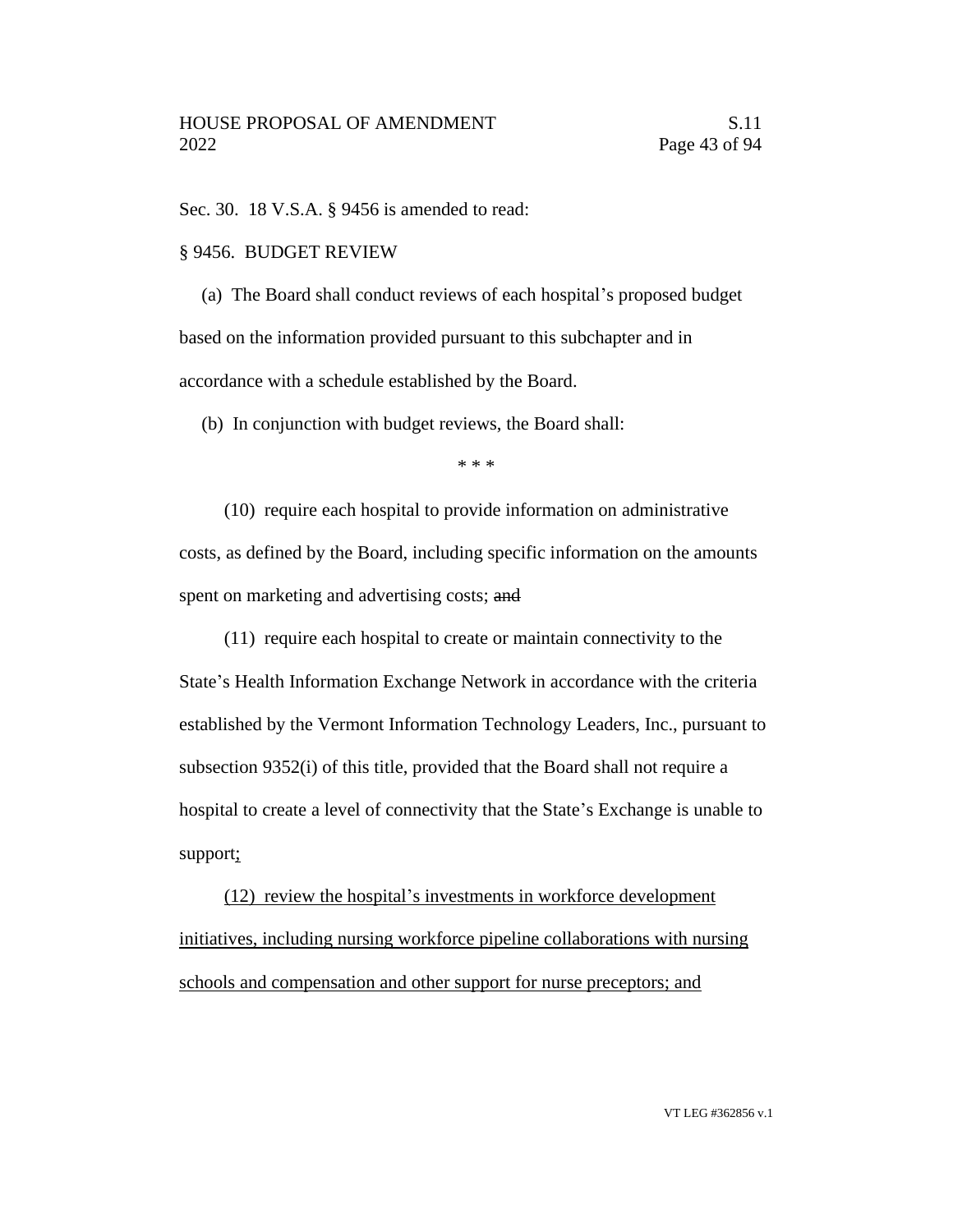(13) consider the salaries for the hospital's executive and clinical leadership and the hospital's salary spread, including a comparison of median salaries to the medians of northern New England states.

\* \* \*

# Sec. 31. GREEN MOUNTAIN CARE BOARD; FISCAL YEAR 2023 HOSPITAL BUDGET REVIEW; NURSING WORKFORCE DEVELOPMENT INITIATIVES

For hospital fiscal year 2023, the Green Mountain Care Board may exclude all or a portion of a hospital's investments in nursing workforce development initiatives from any otherwise applicable financial limitations on the hospital's budget or budget growth. Notwithstanding any provision of GMCB Rule 3.202, the Board may modify its hospital budget guidance for hospital fiscal year 2023 as needed to comply with this section.

Sec. 32. AGENCY OF HUMAN SERVICES; HEALTH CARE

#### WORKFORCE DATA CENTER

(a) In fiscal year 2023, the amount of \$1,000,000.00 is appropriated from the American Rescue Plan Act (ARPA) – Coronavirus State Fiscal Recovery Funds to the Office of Health Care Reform in the Agency of Human Services to enable the Agency to establish and operate the statewide Health Care Workforce Data Center. In order to enhance the State's public health data systems, respond to the COVID-19 public health emergency, and improve the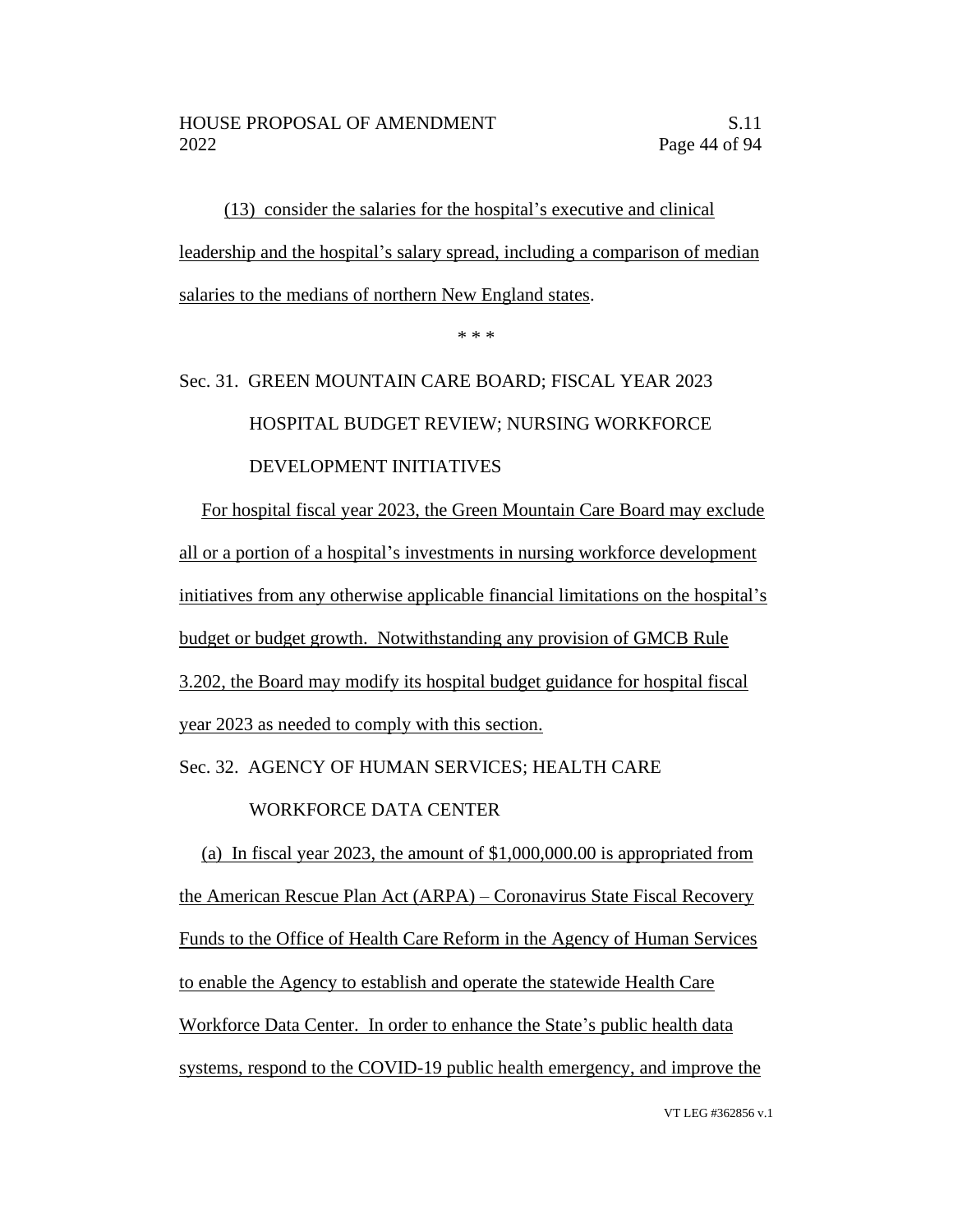State's COVID-19 mitigation and prevention efforts, the Center shall collect health care workforce data, shall collaborate with the Director of Health Care Reform to identify and propose solutions to address data gaps, and shall share the data with the Green Mountain Care Board as appropriate to inform the Board's Health Resource Allocation Plan responsibilities pursuant to 18 V.S.A. § 9405.

(b) The Center shall use existing statewide information to the extent practicable to avoid imposing administrative burdens on health care providers and to avoid duplication of efforts underway elsewhere in Vermont. The Center shall expand its data collection practices over two years to include all levels of the health care workforce, beginning with the highest-level licensed health care professionals.

(c) In order to ensure the Center has access to accurate and timely health care workforce data, the Center:

(1) shall have the cooperation of other State agencies and departments in responding to the Center's requests for information;

(2) may enter into data use agreements with institutions of higher education and other public and private entities, to the extent permitted under State and federal law; and

(3) may collect vacancy and turnover information from health care employers.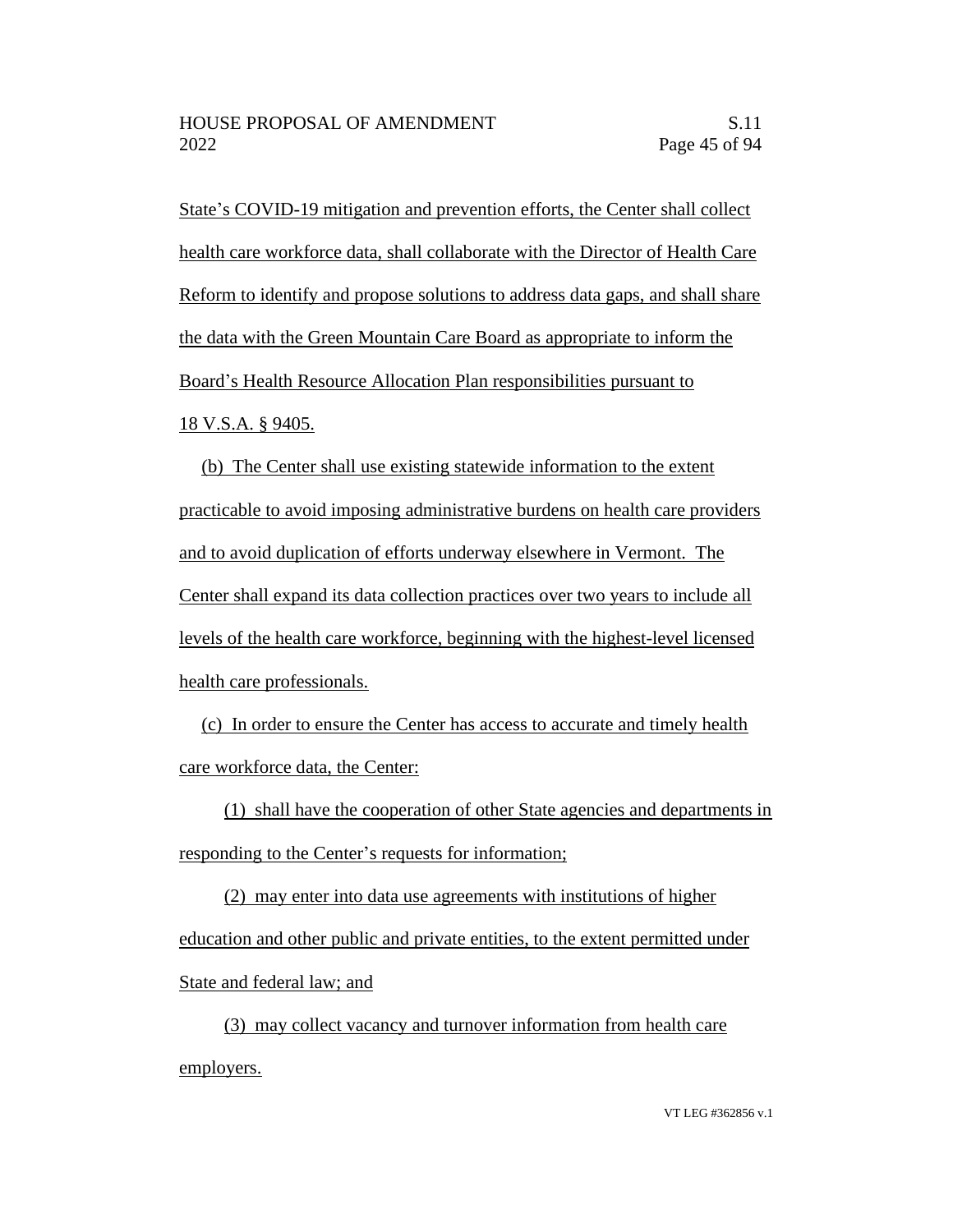(d) One permanent classified Health Care Workforce Data Center Manager position is created in the Agency of Human Services, Office of Health Care Reform in fiscal year 2023 to manage the Health Care Workforce Data Center created pursuant to this section.

(e) The Agency of Human Services may include proposals for additional funding or data access, or both, for the Center as part of the Agency's fiscal year 2024 budget request.

# Sec. 33. OFFICE OF PROFESSIONAL REGULATION; BARRIERS TO MENTAL HEALTH LICENSURE; REPORT

The Office of Professional Regulation shall undertake a systematic review of the licensing processes for mental health and substance use disorder treatment professionals to identify barriers to licensure. On or before January 15, 2023, the Office shall provide its findings and recommendations to address any identified barriers to licensure to the House Committees on Health Care, on Human Services, on Commerce and Economic Development, and on Government Operations and the Senate Committees on Health and Welfare, on Economic Development, Housing and General Affairs, and on Government Operations.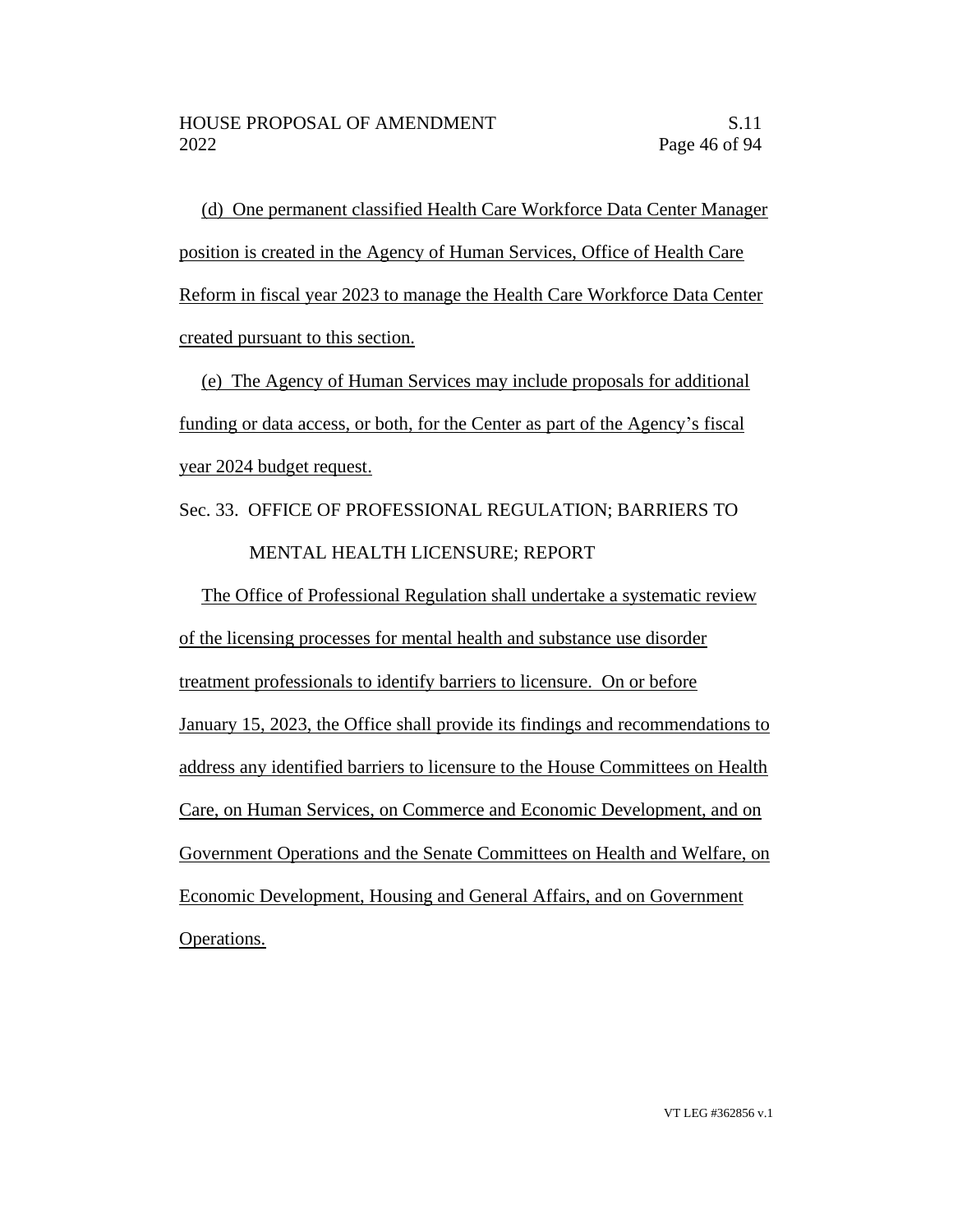#### Sec. 34. AGENCY OF HUMAN SERVICES; POSITION;

#### APPROPRIATION

(a) One classified, three-year limited-service Health Care Workforce Coordinator position is created in the Agency of Human Services, Office of Health Care Reform in fiscal year 2023 to support the health care workforce initiatives set forth in this act and in the Health Care Workforce Development Strategic Plan. The Coordinator shall focus on building educational, clinical, and housing partnerships and support structures to increase and improve health care workforce training, recruitment, and retention.

(b) In fiscal year 2023 the amount of \$170,000.00 is appropriated from the General Fund to the Agency of Human Services, Office of Health Care Reform for the Health Care Workforce Coordinator position, of which \$120,000.00 is for personal services and \$50,000.00 is for operating expenses.

Sec. 35. DEPARTMENT OF LABOR; GREEN MOUNTAIN CARE

#### BOARD; SUPPLY AND DEMAND MODELING

On or before January 15, 2023, the Department of Labor, in collaboration with the Green Mountain Care Board, shall explore and recommend to the House Committees on Health Care, on Human Services, and on Commerce and Economic Development and the Senate Committees on Health and Welfare and on Economic Development, Housing and General Affairs a process, methodology, and necessary funding amounts to establish and maintain the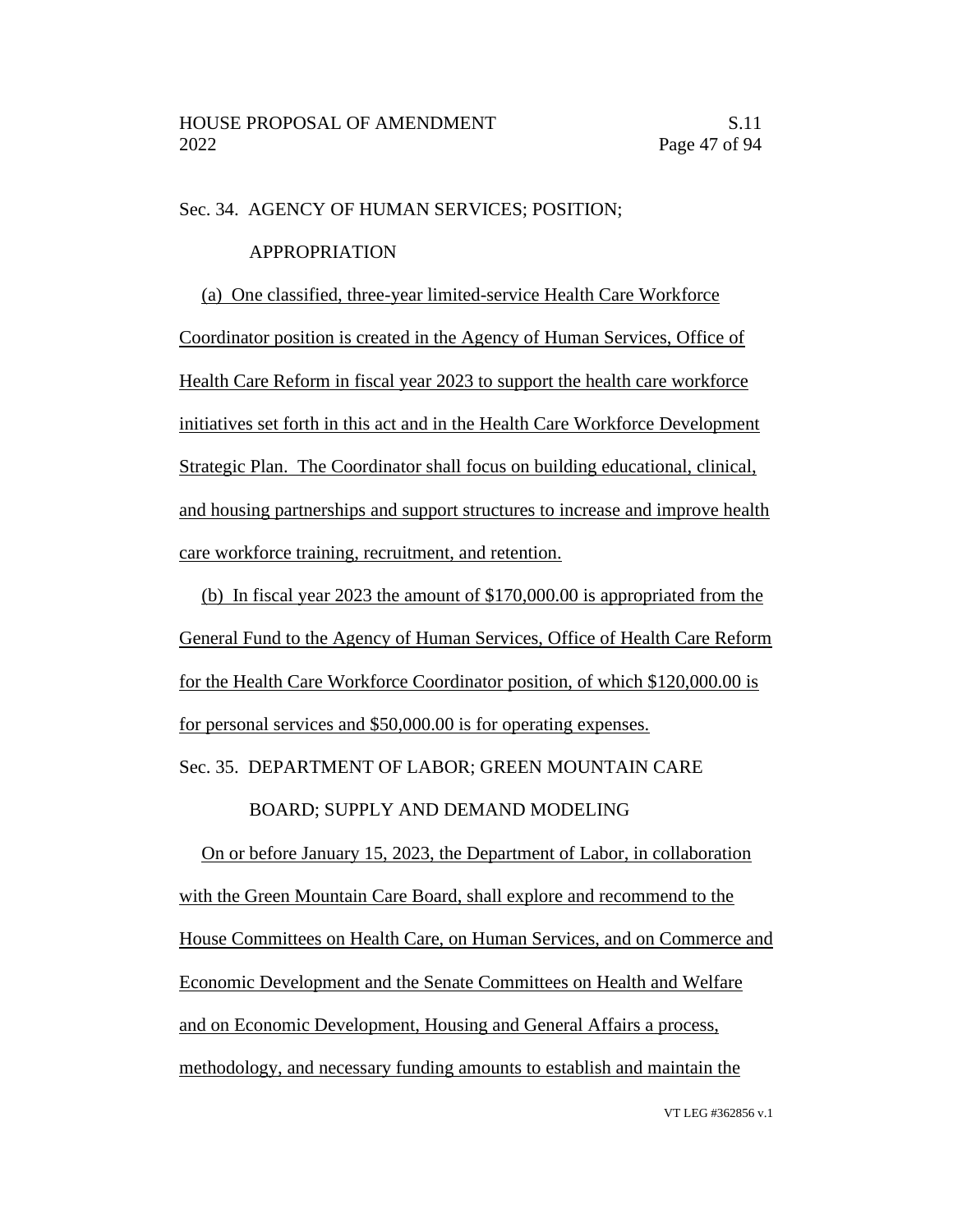capacity to perform health care supply and demand modeling based on information in the Health Care Workforce Data Center, for use by health care employers, health care educators, and policymakers.

#### Sec. 36. DEPARTMENT OF FINANCIAL REGULATION; GREEN

#### MOUNTAIN CARE BOARD; PRIOR AUTHORIZATIONS;

#### ADMINISTRATIVE COST REDUCTION; REPORT

(a) The Department of Financial Regulation shall explore the feasibility of requiring health insurers and their prior authorization vendors to access clinical data from the Vermont Health Information Exchange whenever possible to support prior authorization requests in situations in which a request cannot be automatically approved.

(b) The Department of Financial Regulation shall direct health insurers to provide prior authorization information to the Department in a format required by the Department in order to enable the Department to analyze opportunities to align and streamline prior authorization request processes. The Department shall share its findings and recommendations with the Green Mountain Care Board, and the Department and the Board shall collaborate to provide recommendations to the House Committee on Health Care and the Senate Committees on Health and Welfare and on Finance on or before January 15, 2023 regarding the statutory changes necessary to align and streamline prior authorization processes and requirements across health insurers.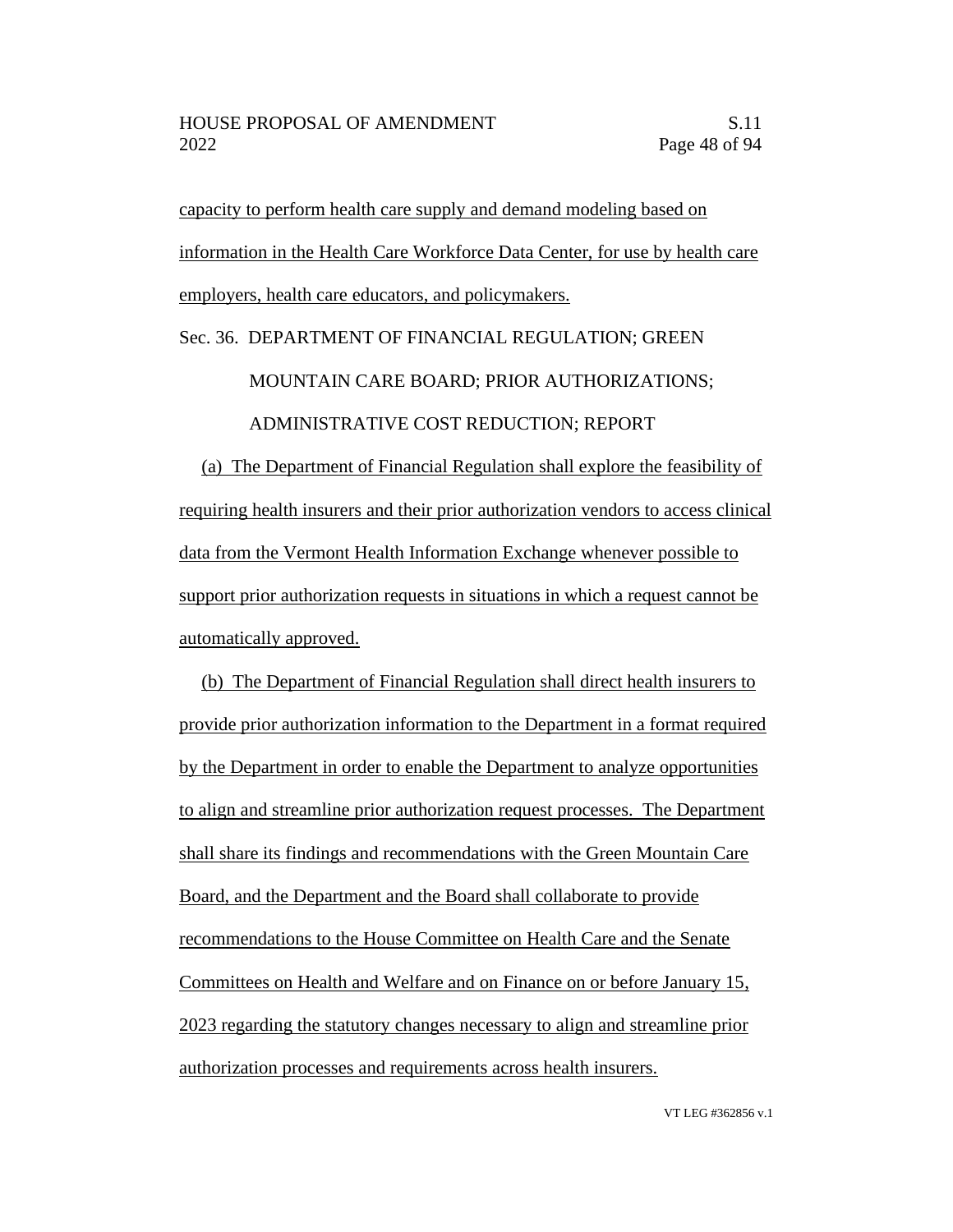\* \* \*

Sec. 37. 33 V.S.A. § 3543 is amended to read:

#### § 3543. STUDENT LOAN REPAYMENT ASSISTANCE

(a)(1) There is established a need-based student loan repayment assistance program for the purpose of providing student loan repayment assistance to any individual employed by a regulated, privately operated center-based child care program or family child care home.

(2) An eligible individual shall:

 $(A)(i)$  work in a privately operated center-based child care program or in a family child care home that is regulated by the Division for at least an average of 30 hours per week for 48 weeks of the year; or

(ii) if the individual is an employee of a Vermont Head Start program that operates fewer than 48 weeks per year, work a minimum of nine months of the year, inclusive of any employer-approved time off;

(B) receive an annual salary of not more than \$50,000.00 through the individual's work in regulated childcare; and

(C) have earned an associates or bachelor's degree with a major concentration in early childhood, child and human development, elementary education, special education with a birth to age eight focus, or child and family services within the preceding five years.

\* \* \*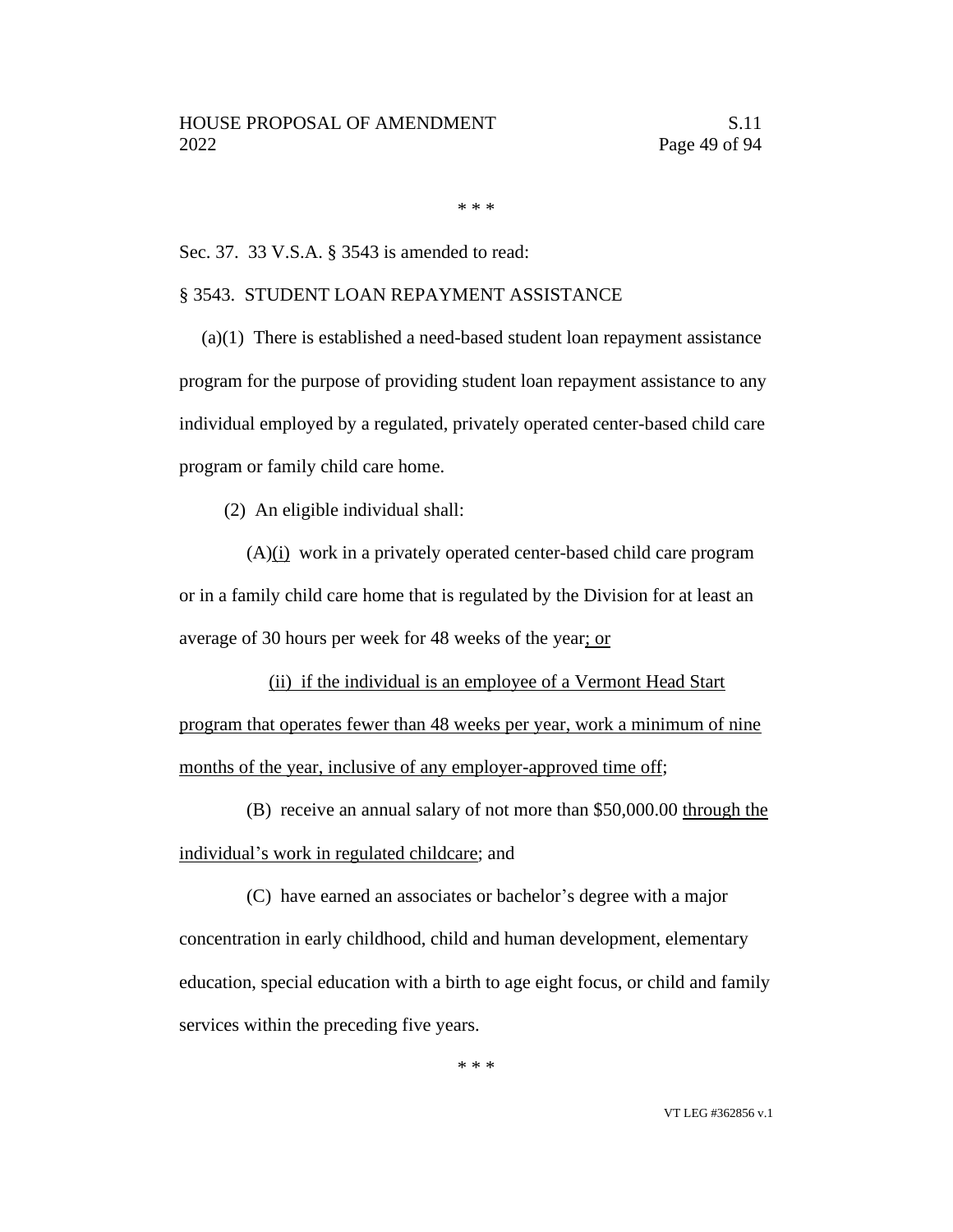#### Sec. 38. PILOT PROGRAM; POSITIONS EMBEDDED WITHIN

#### RECOVERY CENTERS

(a)(1) In fiscal year 2023 the amount of  $$1,290,000.00$  is appropriated from the General Fund to the Department for Disabilities, Aging, and Independent Living's Division of Vocation Rehabilitation for the purpose of developing and implementing a two-year pilot program that authorizes 15 FTE new limitedservice positions embedded within 12 recovery centers across the State.

(2) The 15 FTE limited-service positions shall be allocated as follows:

(A) Of the total appropriation, \$540,000.00 total shall be allocated in equal amounts to fund the following 2.5 FTE at each of two geographically diverse recovery centers:

(i) one FTE to serve as an employment counselor within the Division of Vocation Rehabilitation;

(ii) one FTE to serve as an employment consultant within the Vermont Association of Business Industry and Rehabilitation; and

(iii) 0.5 FTE to serve as Employment Assistance Program staff within the Division of Vocation Rehabilitation.

(B) Of the total appropriation, \$75,000.00 shall be allocated in equal amounts to fund one FTE who shall serve as an employment support counselor at each of the 10 remaining recovery centers in the State.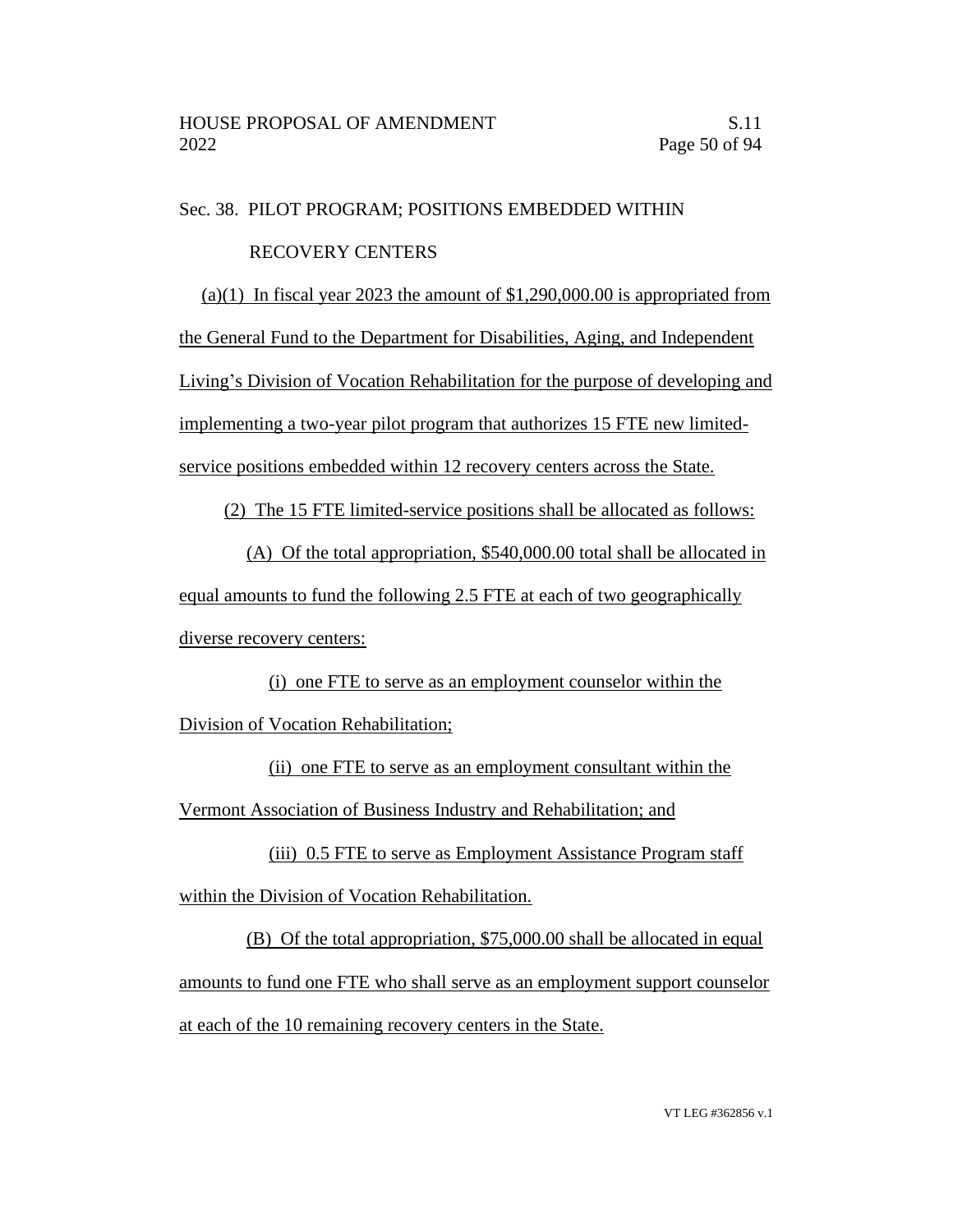(b) On or before January 1, 2024, the Division of Vocational Rehabilitation, in collaboration with the Vermont Association of Business Industry and Rehabilitation, shall submit a report to the House Committees on Commerce and Economic Development and on Human Services and to the Senate Committees on Economic Development, Housing and General Affairs and on Health and Welfare summarizing the effectiveness of the pilot program, including:

#### (1) educational attainment and achievement of program recipients;

(2) acquisition of a credential of value pursuant to 10 V.S.A. § 546;

(3) number of job placements; and

(4) job retention rates.

Sec. 39. CREDENTIAL OF VALUE GOAL; PUBLIC-PRIVATE

### PARTNERSHIP; APPROPRIATION

(a) Duties. In fiscal year 2023, the amount of \$150,000.00 is appropriated from the General Fund to the Vermont Student Assistance Corporation for a performance-based contract to perform the following duties, in coordination and alignment with State partners, in support of the State's goal articulated in 10 V.S.A. § 546 that 70 percent of working-age Vermonters hold a credential of value by 2025 (Goal):

(1) increase public awareness of the value of postsecondary education and training to help persons of any age make informed decisions about the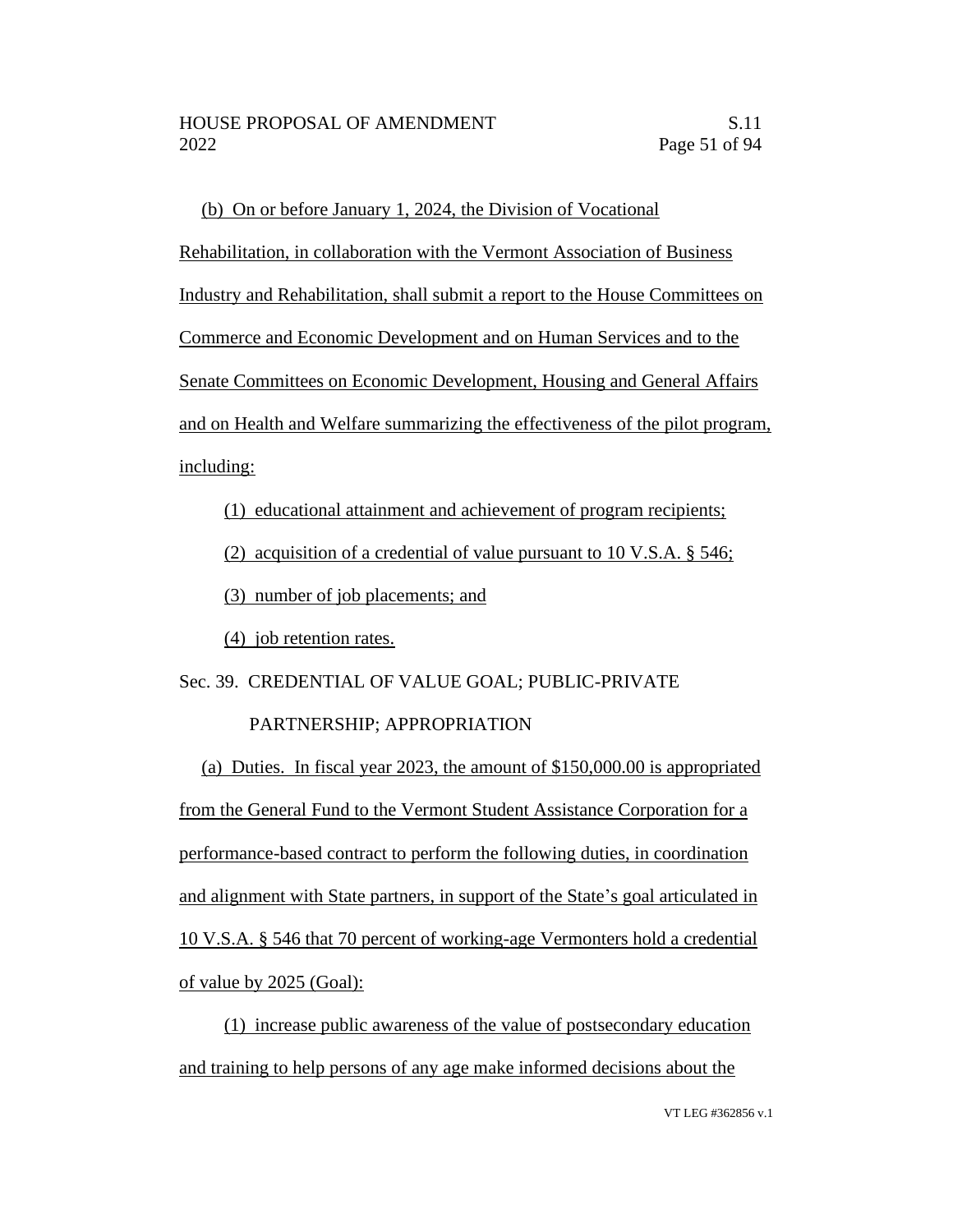value of education and training that would further their advancement in educational pathways and pursuit of career goals, through targeted outreach as outlined in subsection (b) of this section;

(2) promote a broad understanding of the public good and value in achieving the State's Goal and of actions stakeholders can take to increase attainment;

(3) assist or coordinate with stakeholders, such as educational, business, governmental, nonprofit, and philanthropic organizations, in activities that seek to align the delivery of high-quality education and training opportunities with career advancement and support the policy priorities outlined in 10 V.S.A.  $§ 546;$ 

(4) collect and display publicly available, nonconfidential information about postsecondary credentials available to Vermonters;

(5) facilitate conversations or provide information about the national best practices in aligning, recognizing, measuring, tracking, and promoting postsecondary credentials of value to the Vermont Department of Labor and Agency of Education when requested;

(6) maintain web-based resources that provide information about opportunities to obtain a postsecondary credential of value, in coordination with State partners;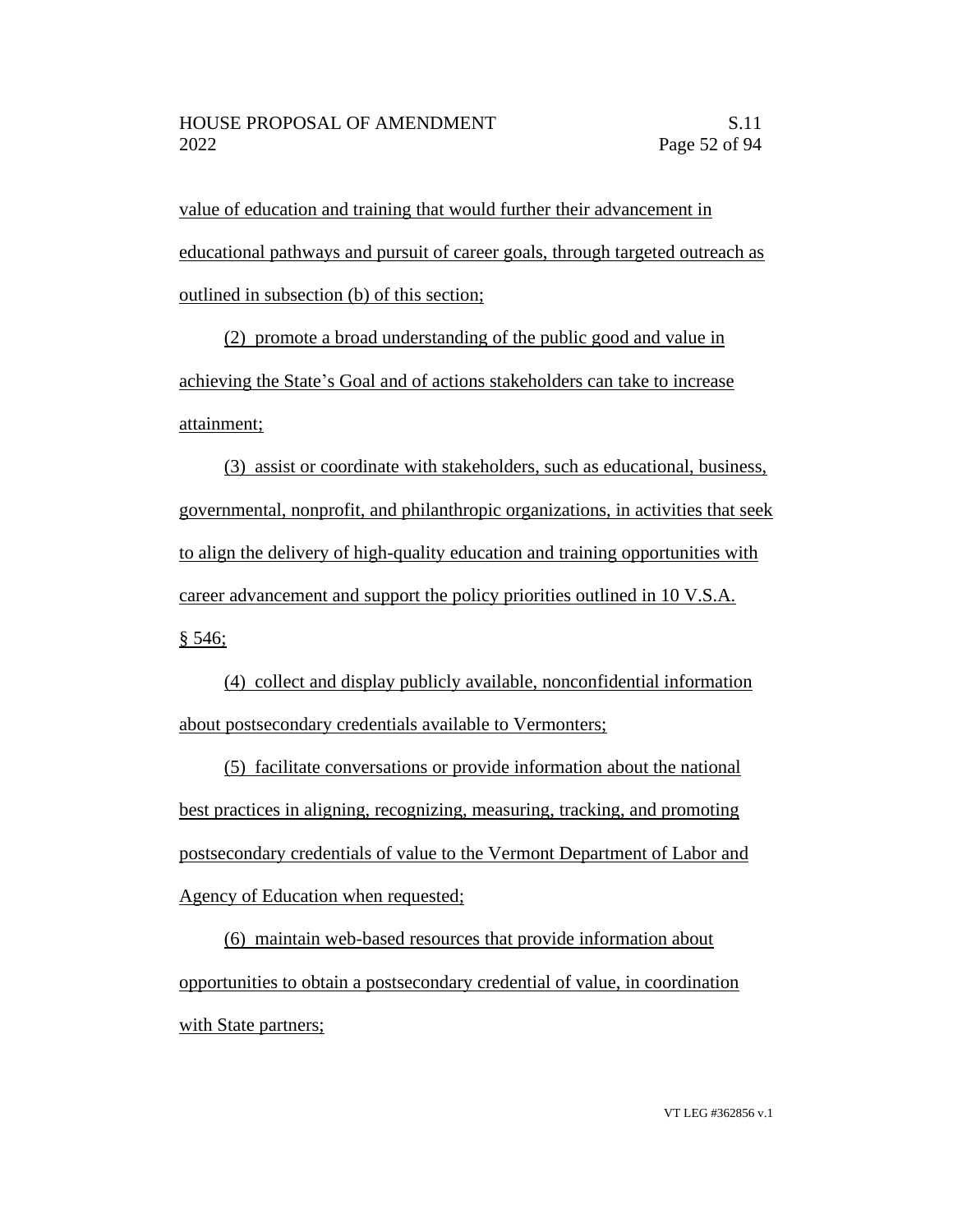(7) support the Vermont Department of Labor and Agency of Education transition or integration of Advance Vermont's web-based resources and collected information referenced in subdivisions (4) and (6) of this subsection into a State-supported system in a coordinated way; and

(8) meet on a quarterly basis with the Vermont Department of Labor and Agency of Education about activities described in this subsection.

(b) Outreach. The contractor may use funds awarded by the State to:

(1) create and distribute public-facing communications and resources related to the duties described in this section; and

(2) offer support to career and education counselors, employment and training counselors, jobseekers and their families, and other stakeholders, consistent with best practice and State policy and programs, to help them better understand the postsecondary education and training landscape.

(c) Reports. The contractor shall provide written reports to:

(1) the Vermont Department of Labor and Agency of Education about anticipated work and activities using a simplified reporting template jointly developed by the contractor and the State entities on a quarterly basis; and

(2) on or before December 15, 2022, the House and Senate committees of jurisdiction regarding the use of funds, activities performed, and outcomes achieved pursuant to this section.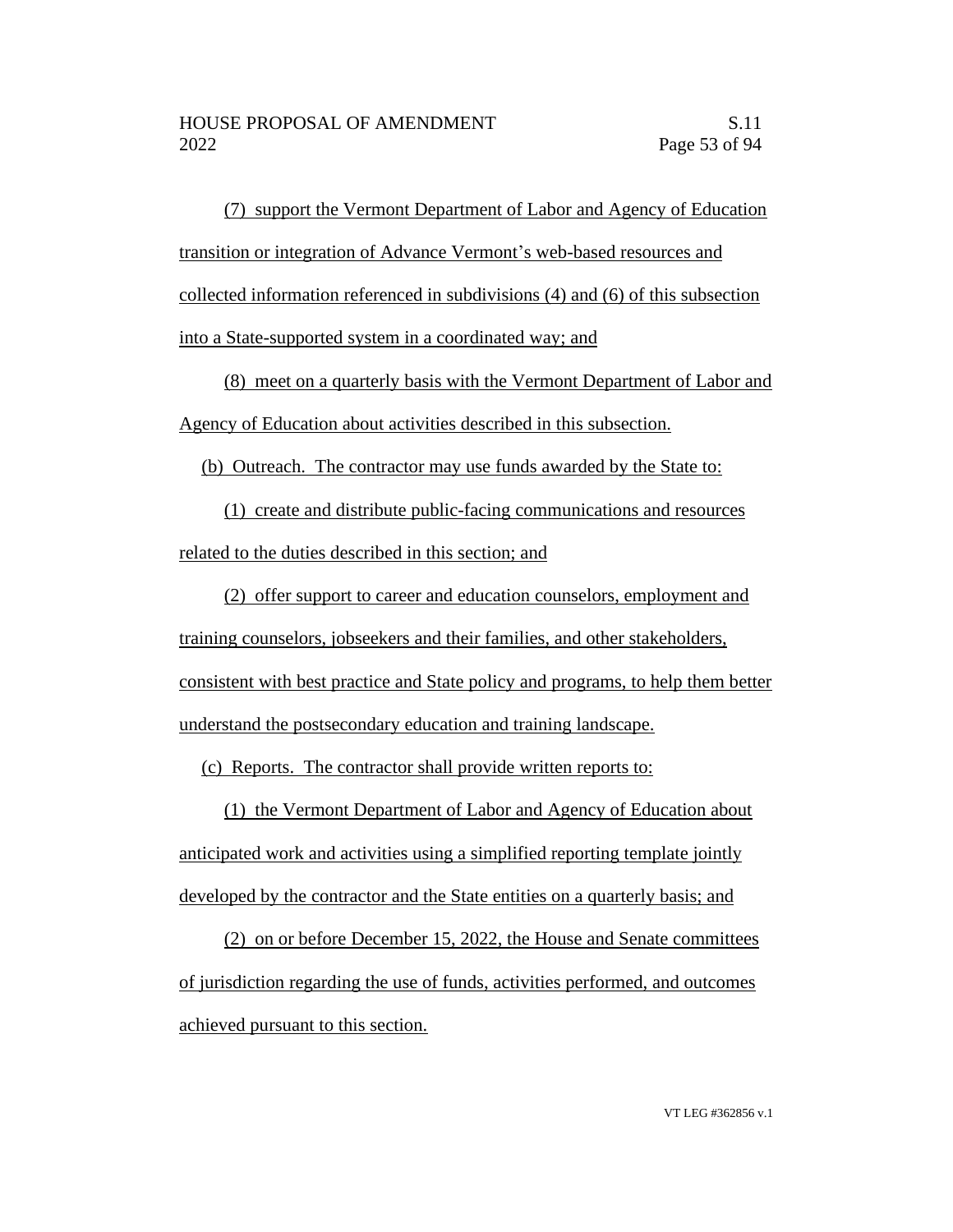#### Sec. 40. VERMONT SERVE, LEARN, AND EARN PROGRAM;

#### APPROPRIATION

In fiscal year 2023, the amount of \$2,000,000.00 is appropriated from the General Fund to the Department of Forests, Parks and Recreation to provide funding for capital and operating needs of groups participating in the Vermont Serve, Learn, and Earn Program, which supports workforce development goals through creating meaningful paid service and learning opportunities for young adults.

#### Sec. 41. ADULT EDUCATION AND LITERACY; FINDINGS

The General Assembly finds:

(1) Adult education and literacy services are a key piece of the workforce development system and serve as the entryway into career readiness and workforce development for tens of thousands of our most vulnerable Vermonters, those with low literacy, under-education, or those simply in need of increased skills so that they can succeed.

(2) 36,000 adults in Vermont do not have a high school credential, and tens of thousands more lack the skills to matriculate into and be successful in college, in career training programs, or both. Adult education and literacy providers are the first stop on the path to the transformative opportunities that Vermont is offering for these individuals.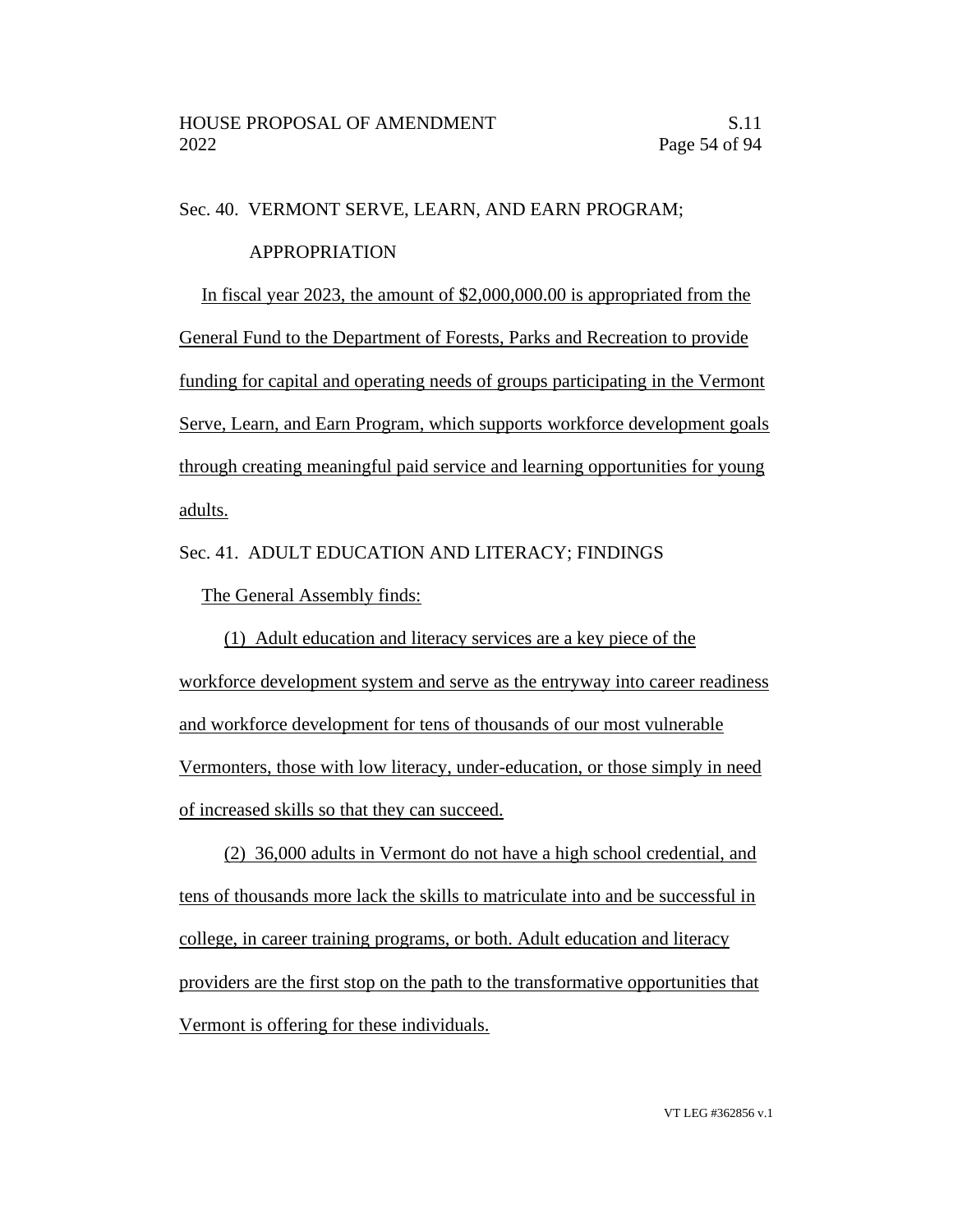(3) Adult education and literacy services help people build the assets they need to move out of poverty successfully, as well as the confidence to continue to move toward success throughout their lives. Students are supported to identify concrete goals and then break those goals down into steps. Students set goals in the domains of:

(A) family and life;

(B) academics; and

(C) career and college readiness.

Sec. 42. FINDINGS; FOREST FUTURE STRATEGIC ROADMAP

The General Assembly finds for the purposes of this section and Secs. 43 to

45 of this act:

(1) Private and public forestlands:

(A) constitute unique and irreplaceable resources, benefits, and

values of statewide importance;

(B) contribute to the protection and conservation of wildlife habitat,

air, water, and soil resources of the State;

(C) mitigate the effects of climate change; and

(D) benefit the general health and welfare of the persons of the State.

(2) The forest products sector, including maple sap collection:

(A) is a major contributor to and is valuable to the State's economy

by providing nearly 14,000 jobs for Vermonters, generating \$2.1 billion in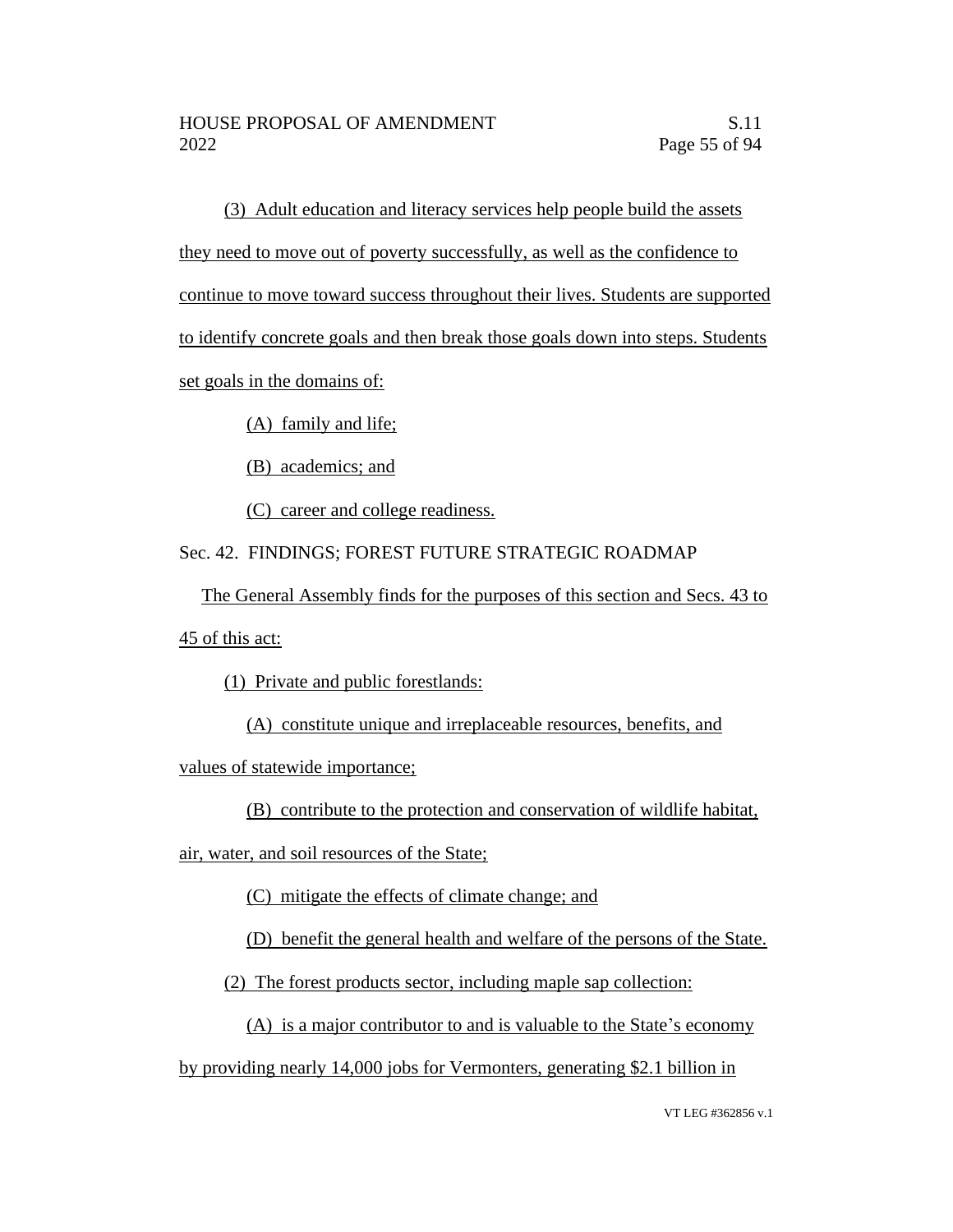annual sales, and supporting \$30.8 million in additional economic activity from trail uses and seasonal tourism;

(B) is essential to the manufacture of forest products that are used and enjoyed by the persons of the State; and

(C) benefits the general welfare of the persons of the State.

(3) Private and public forestlands are critical for and contribute

significantly to the State's outdoor recreation and tourism economies.

(4) Eighty percent of Vermont's forestland is held in private ownership, of which 56 percent of private lands are enrolled in the forestland category of Vermont's Use Value Appraisal Program (UVA). UVA is Vermont's most important conservation program and contains the largest foundation of supply to support a vibrant forest-based rural economy.

(5) Economic realities and demand pressures for urban, commercial, and residential land uses throughout the State continue to challenge forest landowners trying to maintain intact forests. Forest fragmentation can adversely affect the natural environment and viable forest management. Addressing the economic and social needs of the forest products sector is paramount to keeping forests intact, viable, and healthy.

(6) The encouragement, development, improvement, and preservation of forestry operations will result in extant, intact, and functioning forests that will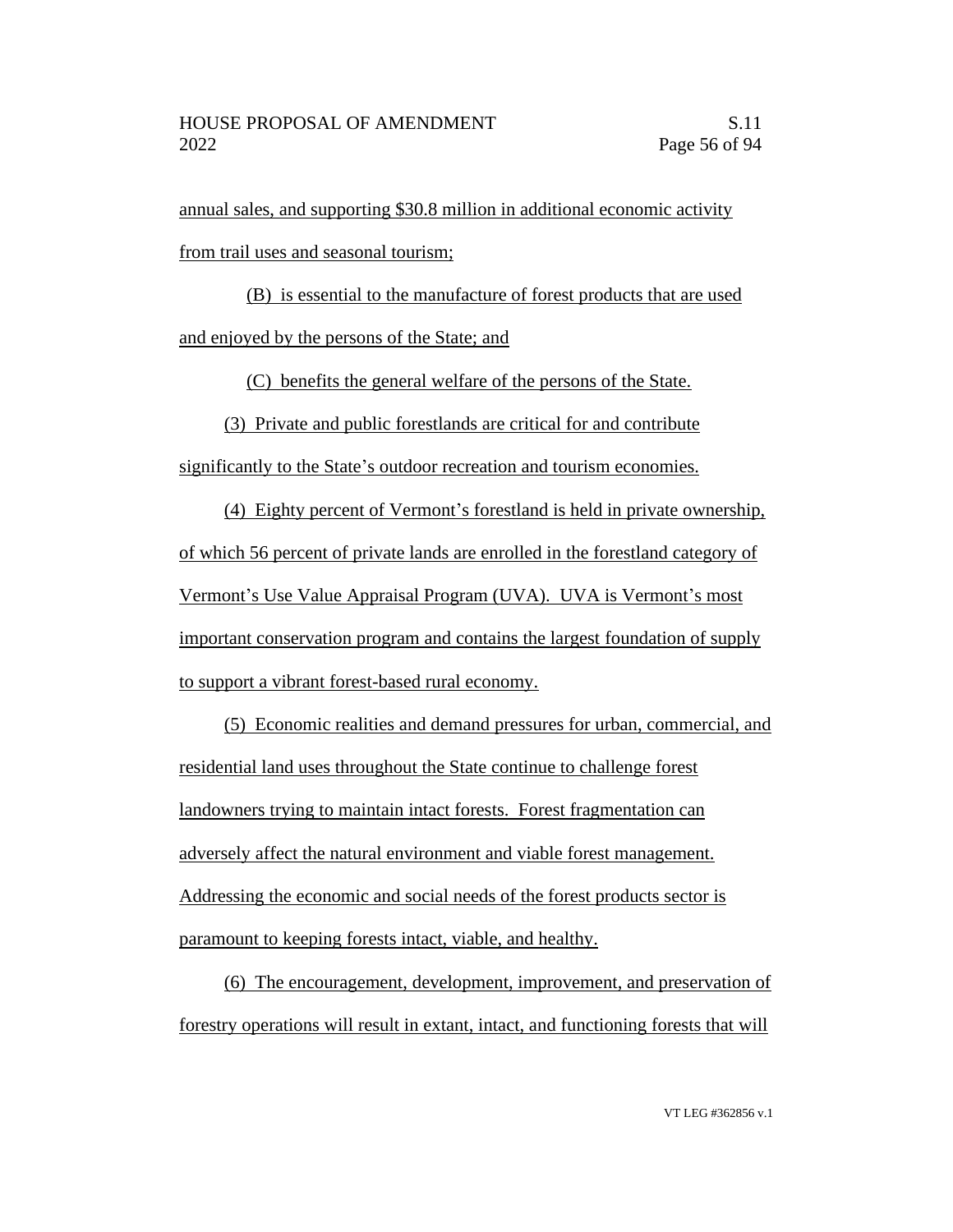provide a general benefit to the health and welfare of the persons of the State and the State's economy.

(7) To strengthen, promote, and protect the Vermont forest products sector, the State should establish the Vermont Forest Future Strategic

#### Roadmap.

Sec. 43. 10 V.S.A. chapter 82 is added to read:

## CHAPTER 82. VERMONT FOREST FUTURE STRATEGIC ROADMAP § 2531. VERMONT FOREST FUTURE STRATEGIC ROADMAP

(a) Creation. The Commissioner of Forests, Parks and Recreation shall create the Vermont Forest Future Strategic Roadmap to strengthen, modernize, promote, and protect the forest products sector in Vermont. The Commissioner of Forests, Parks and Recreation may contract with a qualified contractor for the creation of the Vermont Forest Future Strategic Roadmap.

(b) Intended outcomes. The intended outcomes of the Vermont Forest Future Strategic Roadmap are to:

(1) increase sustainable economic development and jobs in Vermont's forest economy;

(2) promote ways to expand the workforce and strengthen forest product enterprises in order to strengthen, modernize, promote, and protect the Vermont forest economy into the future;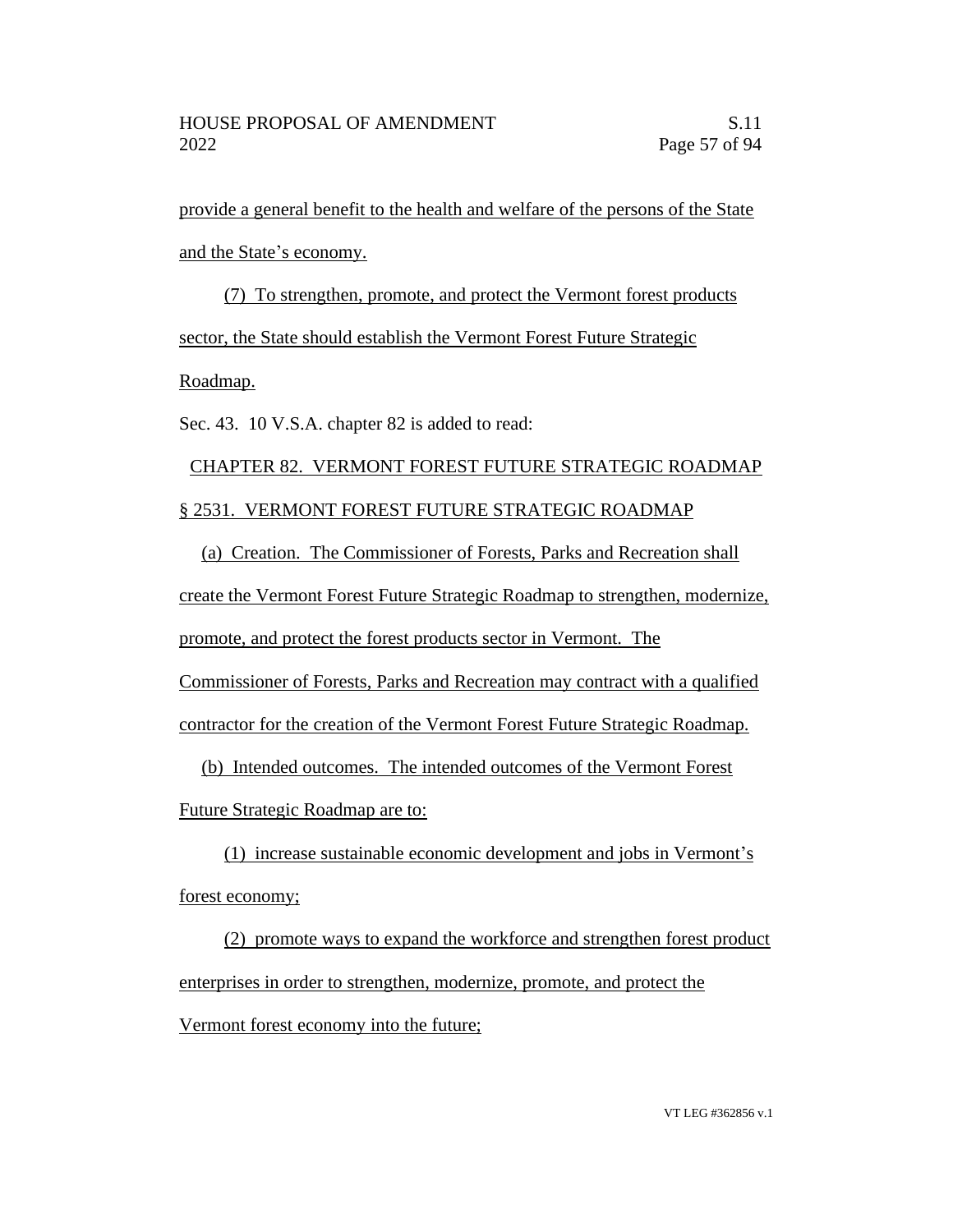(3) promote the importance of healthy, resilient, and sustainably managed working forests that provide a diverse array of high-quality products now and in the future; and

(4) identify actionable strategies designed to strengthen, modernize, promote, and protect the forest products sector in Vermont, including opportunities for new product development, opening new markets for Vermont forest products, adopting modern manufacturing processes, and utilizing new ways to market Vermont forest products.

(c) Strategic Roadmap content. In developing the Vermont Forest Future Strategic Roadmap, the Commissioner of Forests, Parks and Recreation or the relevant contractor shall:

(1) review all existing data, plans, and industry-level research completed over the past 10 years, including the Working Lands Enterprise Fund's Forest Sector Systems Analysis, and identify any recommendations in those reports in order to build upon previous efforts;

(2) identify infrastructure investment and funding to support and promote Vermont forest products enterprises;

(3) identify regulatory barriers and propose policy recommendations to support and strengthen the Vermont forest economy;

(4) identify opportunities for all State agencies to engage with and enhance the Vermont forest products sector, including the Department of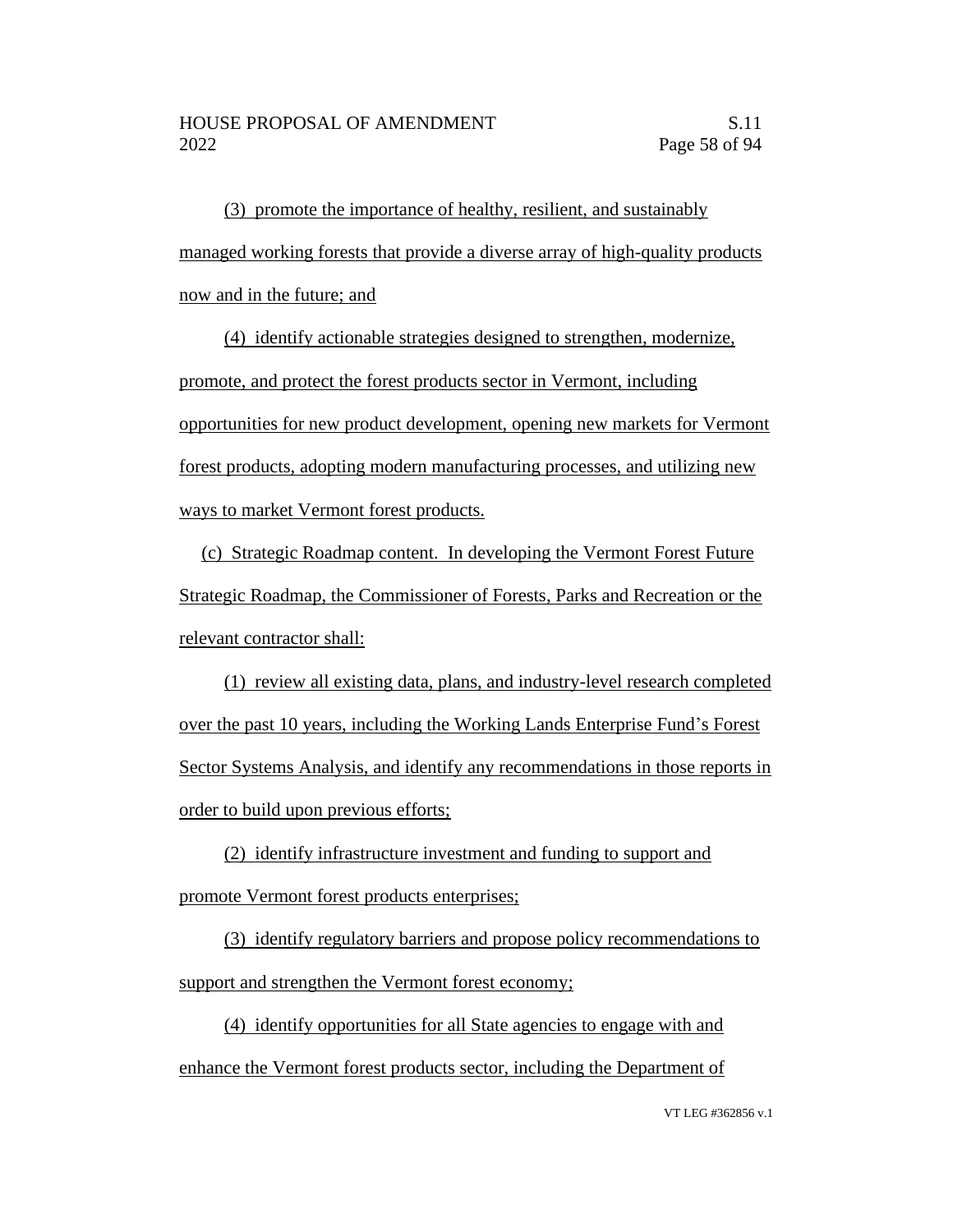Buildings and General Services, the Agency of Commerce and Community Development, the Department of Tourism and Marketing, the Agency of Education, the Agency of Transportation, the Department of Public Service, the Agency of Natural Resources, the Department of Financial Regulation, and the Department of Labor;

(5) develop recommendations to support education and training of the current and future workforce of the Vermont forest products sector;

(6) propose alternatives for the modernization of transportation and regulation of Vermont forest products enterprises, including modernization of local and State permits;

(7) identify methods or programs that Vermont forest enterprises can utilize to access business assistance services;

(8) recommend how to maintain access by Vermont forest products enterprises to forestland and how to maintain the stewardship and conservation of Vermont forests as a whole;

(9) propose methods to enhance market development and manufacturing by Vermont forest products enterprises, including value chain coordination and regional partnerships;

(10) recommend consumer education and marketing initiatives; and

(11) recommend how to clarify the roles of various public entities and nongovernmental organizations that provide certain services to the forestry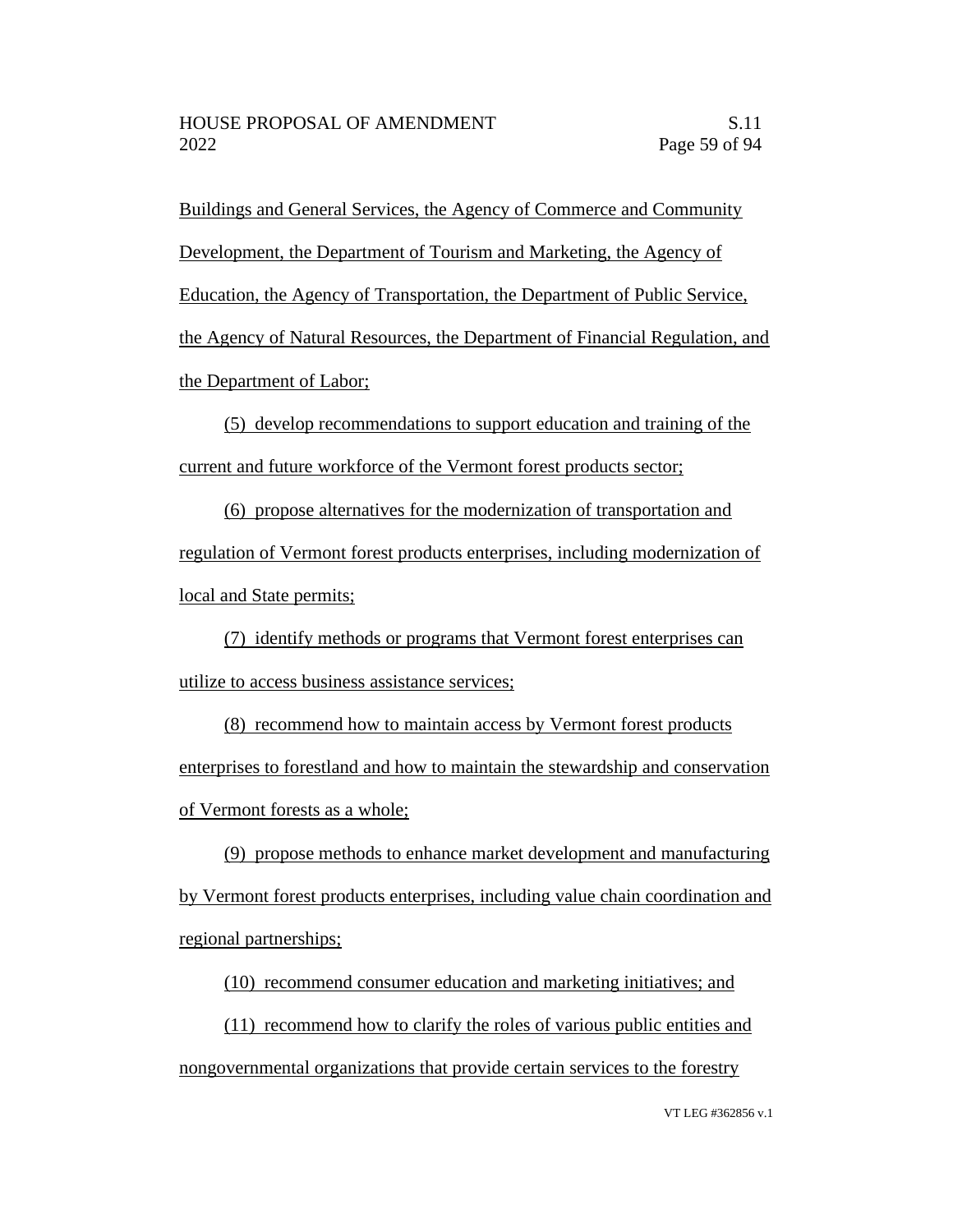sector and to ensure coordination and alignment of those functions in order to advance and maximize the strength of the forest products industry.

(d) Process for development of Vermont Forest Future Strategic Roadmap.

(1) The Commissioner of Forests, Parks and Recreation or relevant contractor shall develop the Vermont Forest Future Strategic Roadmap and all subsequent revisions through the use of a public stakeholder process that includes and invites participation by interested parties representing all users of Vermont's forests, including representatives of forest products enterprises, State agencies, investors, forestland owners, recreational interests, loggers, foresters, truckers, sawmills, firewood processors, wood products manufacturers, education representatives, and others.

(2) The Commissioner of Forests, Parks and Recreation, in collaboration with forest products sector stakeholders, shall review the Strategic Roadmap periodically and shall update the Strategic Roadmap at least every 10 years.

(e) Advisory panel; administration.

(1) The Commissioner of Forests, Parks and Recreation or relevant contractor shall convene a Vermont Forest Future Strategic Roadmap advisory panel to review and counsel in the development and implementation of the Vermont Forest Future Strategic Roadmap. The advisory panel shall include representatives of forest products enterprises, State agencies, investors, forestland owners, foresters, loggers, truckers, wood products manufacturers,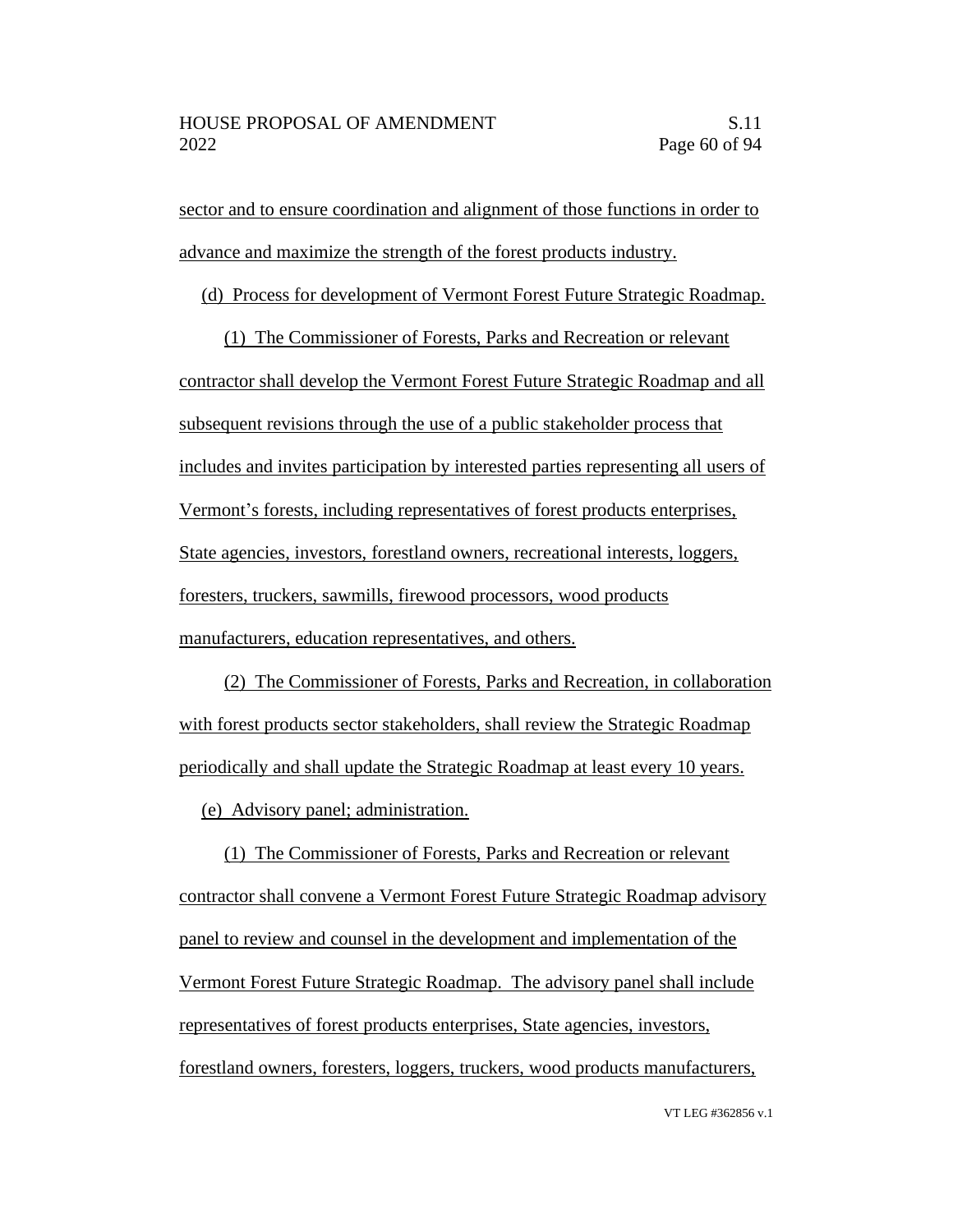recreational specialists, education representatives, trade organizations, and other partners as deemed appropriate. The Commissioner of Forests, Parks and Recreation shall select representatives to the advisory panel.

(2) The Commissioner of Forests, Parks and Recreation or relevant contractor may seek grants or other means of assistance to support the development and implementation of the Vermont Forest Future Strategic Roadmap.

Sec. 44. IMPLEMENTATION

(a) The Commissioner of Forests, Parks and Recreation or relevant contractor shall submit to the General Assembly:

(1) draft recommendations for the Vermont Forest Future Strategic

Roadmap on or before July 1, 2023; and

(2) a final report and recommendations for the Vermont Forest Future Strategic Roadmap on or before January 1, 2024.

(b) Any recommendation submitted under this section shall include

recommended appropriations sufficient to implement the recommendation or

the Vermont Forest Future Strategic Roadmap as a whole.

Sec. 45. APPROPRIATIONS

In addition to any other funds appropriated to the Department of Forests, Parks and Recreation, in fiscal year 2023 the amount of \$250,000.00 is appropriated from the General Fund to the Department to enter a two-year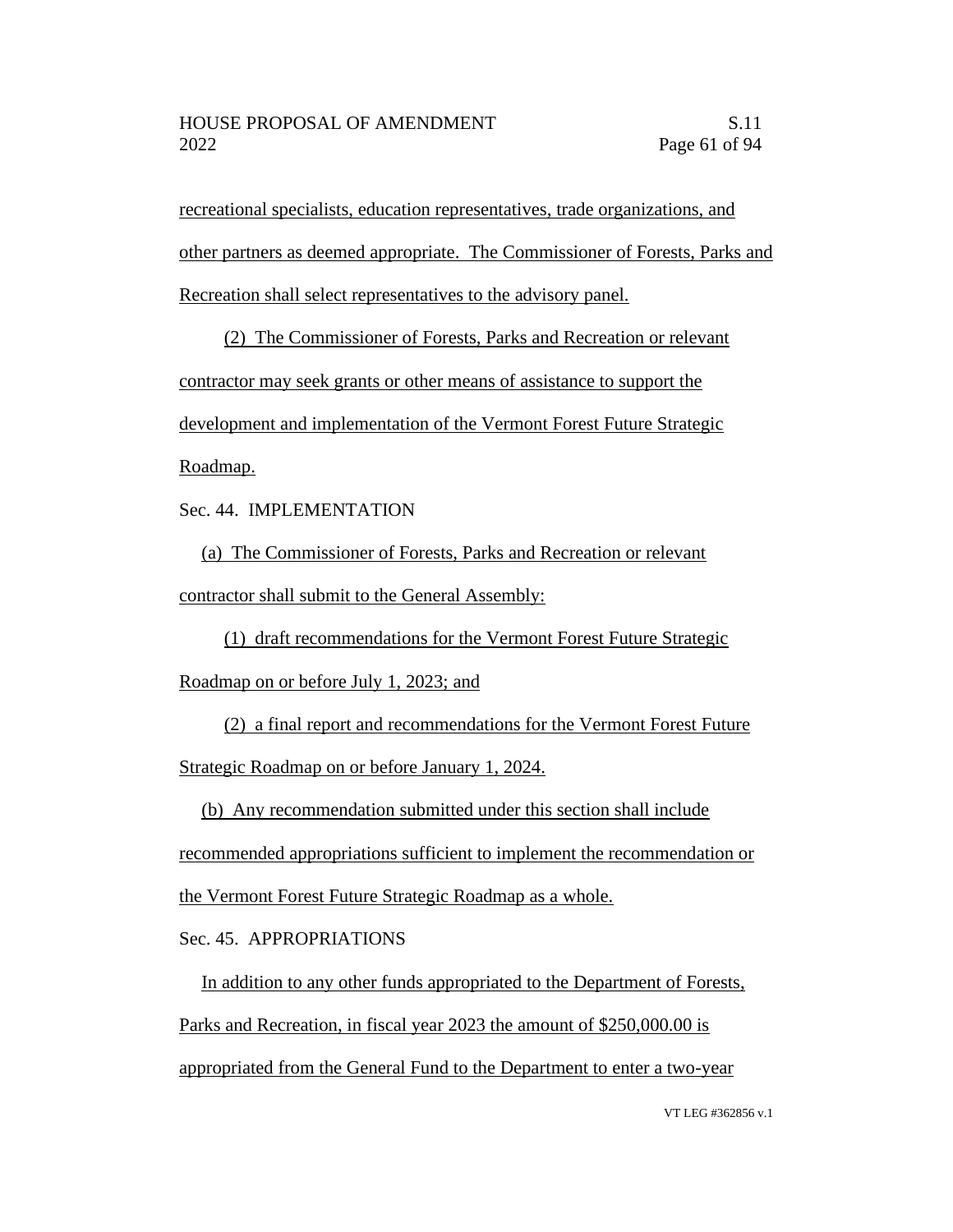contract in fiscal year 2023 for the purpose of contracting for the development of the Vermont Forest Future Strategic Roadmap required by 10 V.S.A. § 2531.

\* \* \* Community Recovery and Revitalization Grant Program \* \* \*

Sec. 46. 2021 Acts and Resolves No. 74, Sec. H.18 is amended to read:

## Sec. H.18 CAPITAL INVESTMENT COMMUNITY RECOVERY AND REVITALIZATION GRANT PROGRAM

(a) Creation; purpose; regional outreach.

(1) The Agency of Commerce and Community Development shall use the \$10,580,000 appropriated to the Department of Economic Development in Sec.  $G.300(a)(12)$  of this act to design and implement a capital investment grant program the Community Recovery and Revitalization Grant Program consistent with this section.

(2) The purpose of the  $\frac{1}{2}$  program Program is to make funding available for transformational projects that will provide each region of the State with the opportunity to attract businesses, retain existing businesses, create jobs, and invest in their communities by encouraging capital investments and economic growth make investments to retain and expand existing businesses and nonprofit organizations, attract new businesses and nonprofit organizations, and create new jobs with a preference for projects located in regions and communities with declining or stagnant grand list values.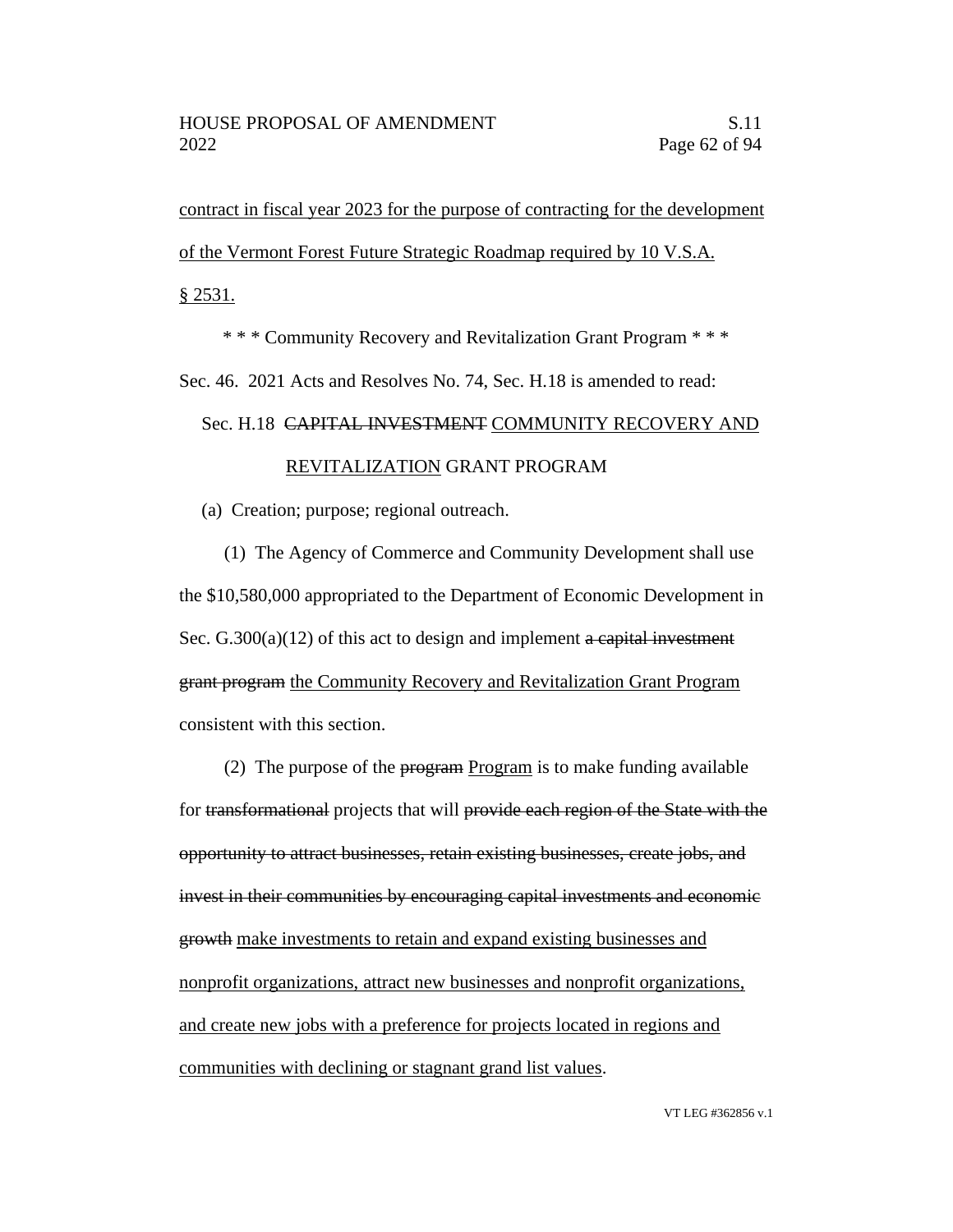(3) The Agency shall collaborate with other State agencies, regional development corporations, regional planning commissions, and other community partners to identify potential regional applicants and projects to ensure the distribution of grants throughout the regions of the State.

(b) Eligible applicants.

(1) To be eligible for a grant, an applicant shall meet the following criteria:

(A) The applicant is located within this State.

(B) The applicant is:

 $(i)(I)$  a for-profit entity with not less than a 10 percent equity

interest in the project; or

(II) a nonprofit entity; and

(ii) grant funding from the Program represents not more than 50 percent of the total project cost.

(1) To be eligible for a grant, the applicant must be located within the

State and:

 $(A)(i)$  the applicant is a for-profit entity with not less than a 10 percent equity interest in the project, or a nonprofit entity, which has documented financial impacts from the COVID-19 pandemic; and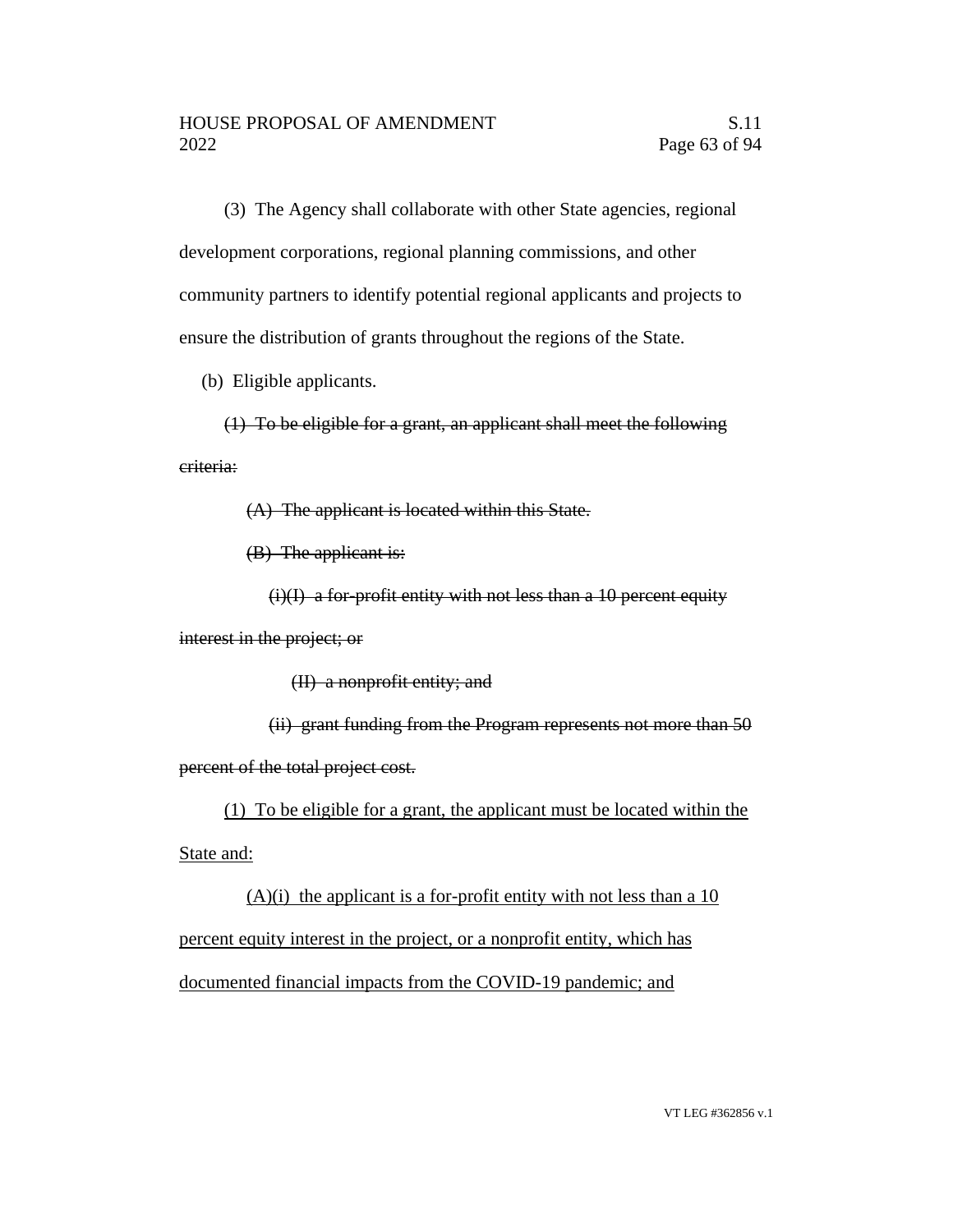(ii) intends to utilize the funds for an enumerated use as defined in the U.S. Treasury Final Rule for Coronavirus State and Fiscal Recovery Funds; or

(B)(i) the applicant is a municipality;

(ii) the municipality needs to make infrastructure improvements to incentivize community development; and

(iii) the proposed infrastructure improvements and the projected development or redevelopment are compatible with confirmed municipal and regional development plans and the project has clear local significance for employment.

 $\left(\frac{C}{2}\right)$  The applicant demonstrates must demonstrate:

 $\overline{(i)}$ (A) community and regional support for the project;

 $(ii)(B)$  that grant funding is needed to complete the project;

 $(iii)(C)$  leveraging of additional sources of funding from local,

State, or federal economic development programs; and

 $(iv)(D)$  an ability to manage the project, with requisite experience and a plan for fiscal viability.

 $(2)(3)$  The following are ineligible to apply for a grant:

- (A) a State or local government-operated business;
- $(B)$  a municipality;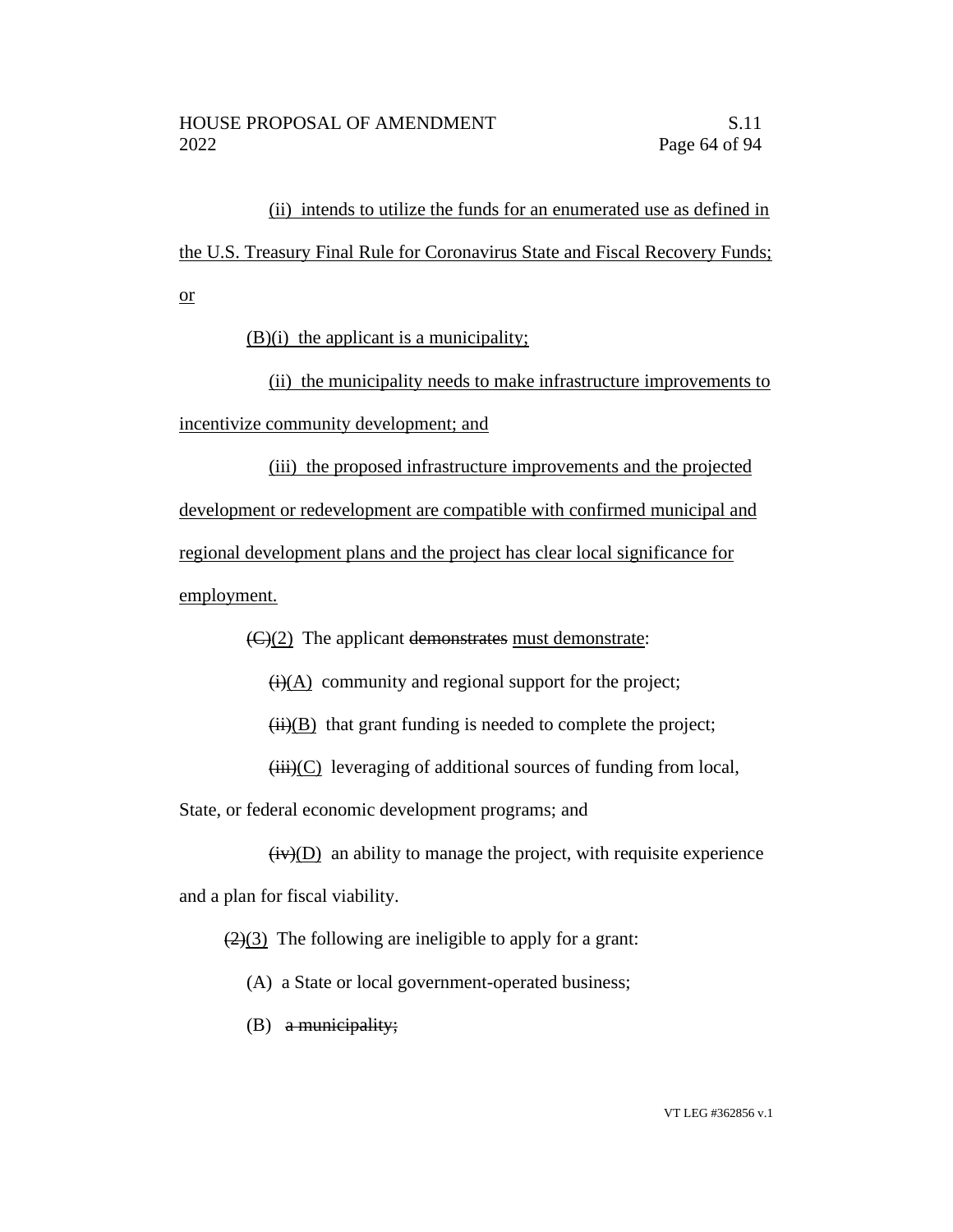(C) a business that, together with any affiliated business, owns or operates more than 20 locations, regardless of whether those locations do business under the same name or within the same industry; and

(D)(C) a publicly-traded publicly traded company.

(c) Grant funds; eligible uses for municipalities. A municipality is only authorized to utilize program funding under this section if:

(1) the project clearly requires substantial public investment over and above the normal municipal operating or bonded debt expenditures;

(2) the public improvements being requested are integral to the expected private development; and

(3) the project meets one of the following criteria:

(A) the development includes new or rehabilitated affordable housing, as defined in 24 V.S.A. § 4303;

(B) the development will include at least one entirely new business or business operation or expansion of an existing business within the project, and this business will provide new, quality, full-time jobs that meet or exceed the prevailing wage for the region as reported by the Department of Labor; or

(C) the development will enhance transportation by creating improved traffic patterns and flow or creating or improving public transportation system.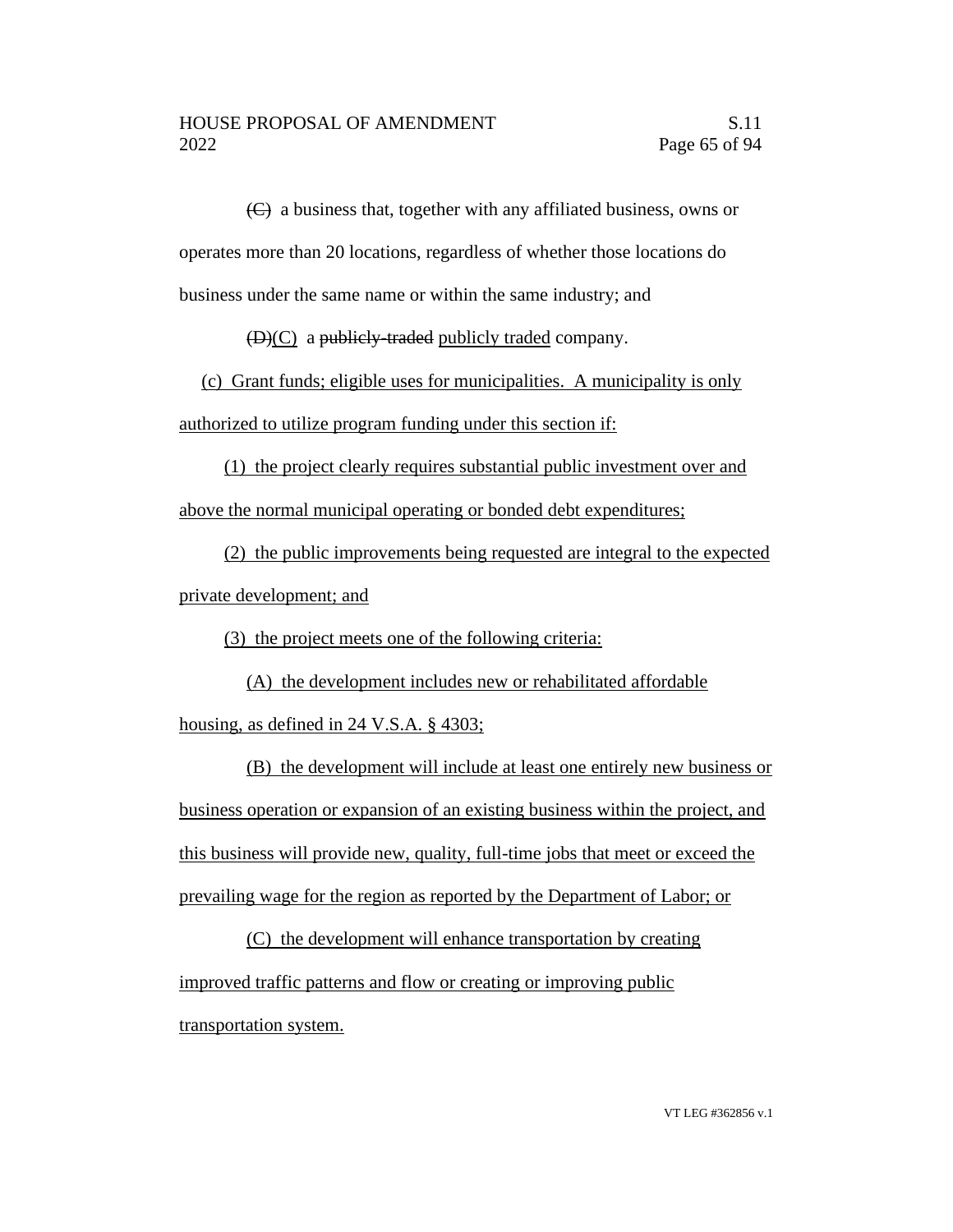(d) Grant Funds; eligible uses; private and nonprofit entities. A project of a business or nonprofit organization is eligible if:

(1) the project had a COVID-related impact that delayed the project;

(2) project costs have increased as a result of the COVID-19 pandemic;

or

(3) the project involves enumerated uses of funds, as defined by the U.S.

Treasury Final Fule, and determined by the Agency of Commerce and

Community Development.

 $(e)(e)$  Awards; amount; eligible uses.

(1) An award shall not exceed the lesser of \$1,500,000.00 \$1,000,000.00

or the estimated net State fiscal impact of the project based on Agency

modeling 20 percent of the total project cost.

(2) A recipient may use grant funds for the acquisition of property and

equipment, construction, renovation, and related capital expenses.

(3) A recipient may combine grant funds with funding from other sources but shall not use grant funds from multiple sources for the same costs within the same project.

(4)(3) The Agency shall release grant funds upon determining that the applicant has met all Program conditions and requirements.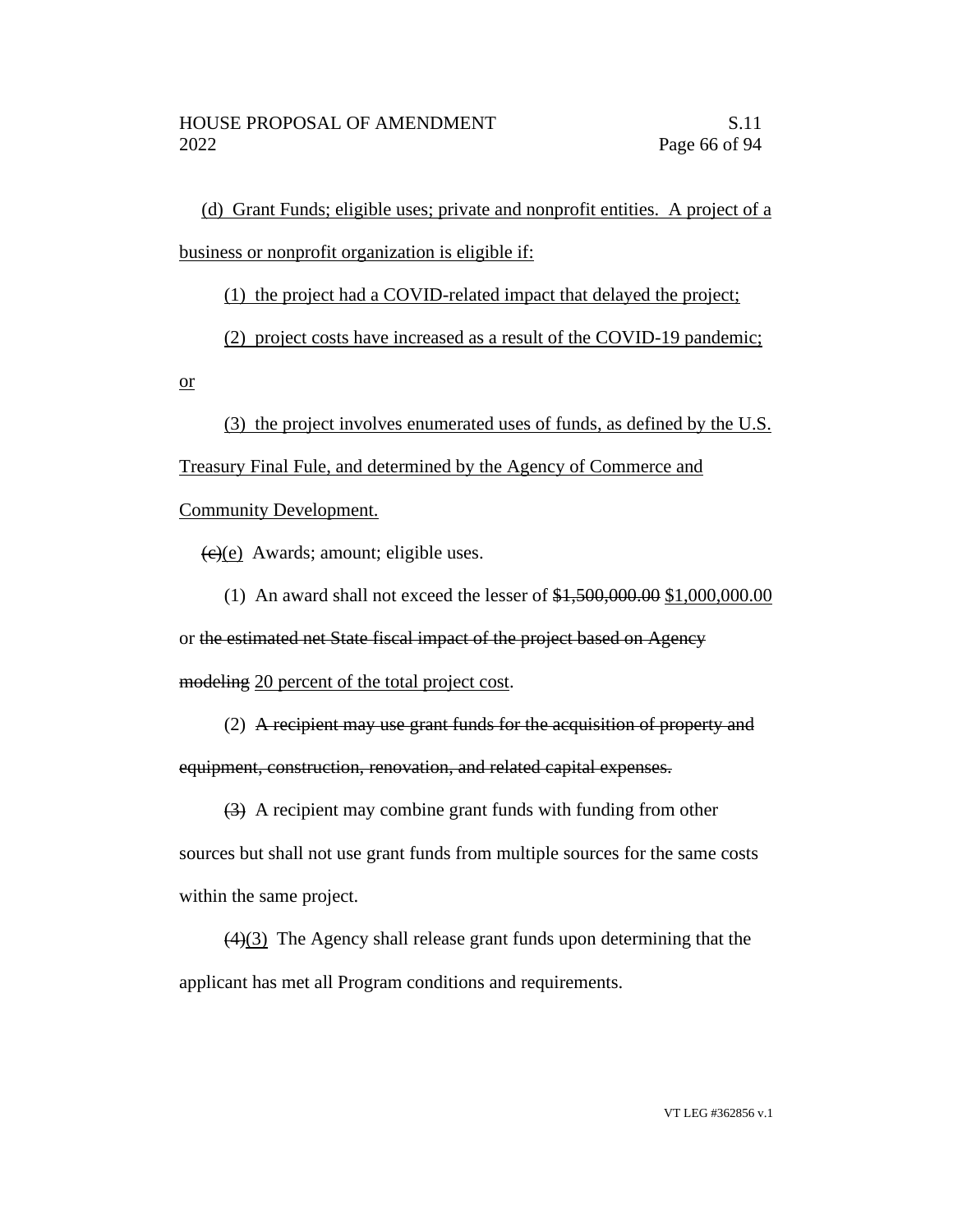$(5)(4)$  Nothing in this section is intended to prevent a grant recipient from applying for additional grant funds if future amounts are appropriated for the program.

(d) Data model; approval.

(1) The Agency shall collaborate with the Legislative Economist to design a data model and related methodology to assess the fiscal, economic, and societal impacts of proposals and prioritize them based on the results.

(2) The Agency shall present the model and related methodology to the Joint Fiscal Committee for its approval not later than September 1, 2021.

(f) Approval process.

(1) For an application submitted by a municipality pursuant to this section, the Vermont Economic Progress Council shall review each application to determine that the infrastructure improvements proposed to serve the project and the proposed development in the project would not have occurred as proposed in the application, or would have occurred in a significantly different and less desirable manner than as proposed in the application, but for the proposed utilization of the grant application funds.

(2) The review shall take into account:

(A) the amount of additional time, if any, needed to complete the proposed development for the project and the amount of additional cost that might be incurred if the project were to proceed without the grant funding;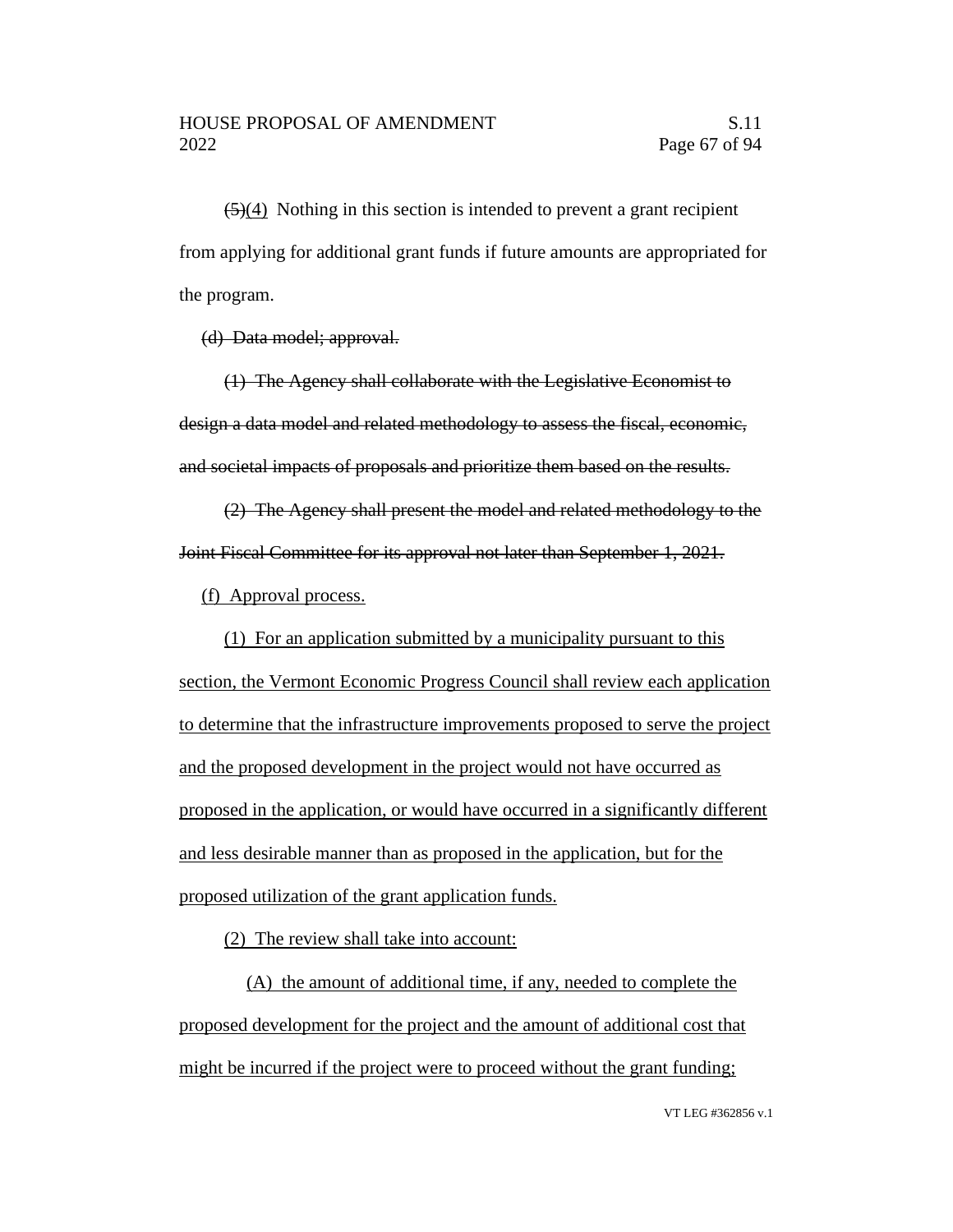(B) how the proposed project components and size would differ, if at all, including, if applicable to the project, in the number of units of affordable housing, as defined in 24 V.S.A. § 4303 without grant funding; and

(C) the lack of new construction in the municipality, indicated by a stagnant or declining grand list value as determined by the Department of Taxes, considering both the total full listed value and the equalized education grand list value.

 $(e)(g)$  Application process; decisions; awards.

 $(1)(A)$  The Agency shall accept applications on a rolling basis for threemonth periods and shall review and consider for approval the group of applications it has received as of the conclusion of each three-month period Under the grant program established in this section, a municipality, upon approval of its legislative body, may apply to the Vermont Economic Progress Council pursuant to the process set forth in this section to use grant funding for a project.

(B) The Agency shall accept applications from for profit or nonprofit entities on a rolling basis until Program funds are expended.

(B) The Agency shall make application information available to the Legislative Economist and the Executive Economist in a timely manner.

(2) Using the data model and methodology approved by the Joint Fiscal Committee, the Agency shall analyze the information provided in an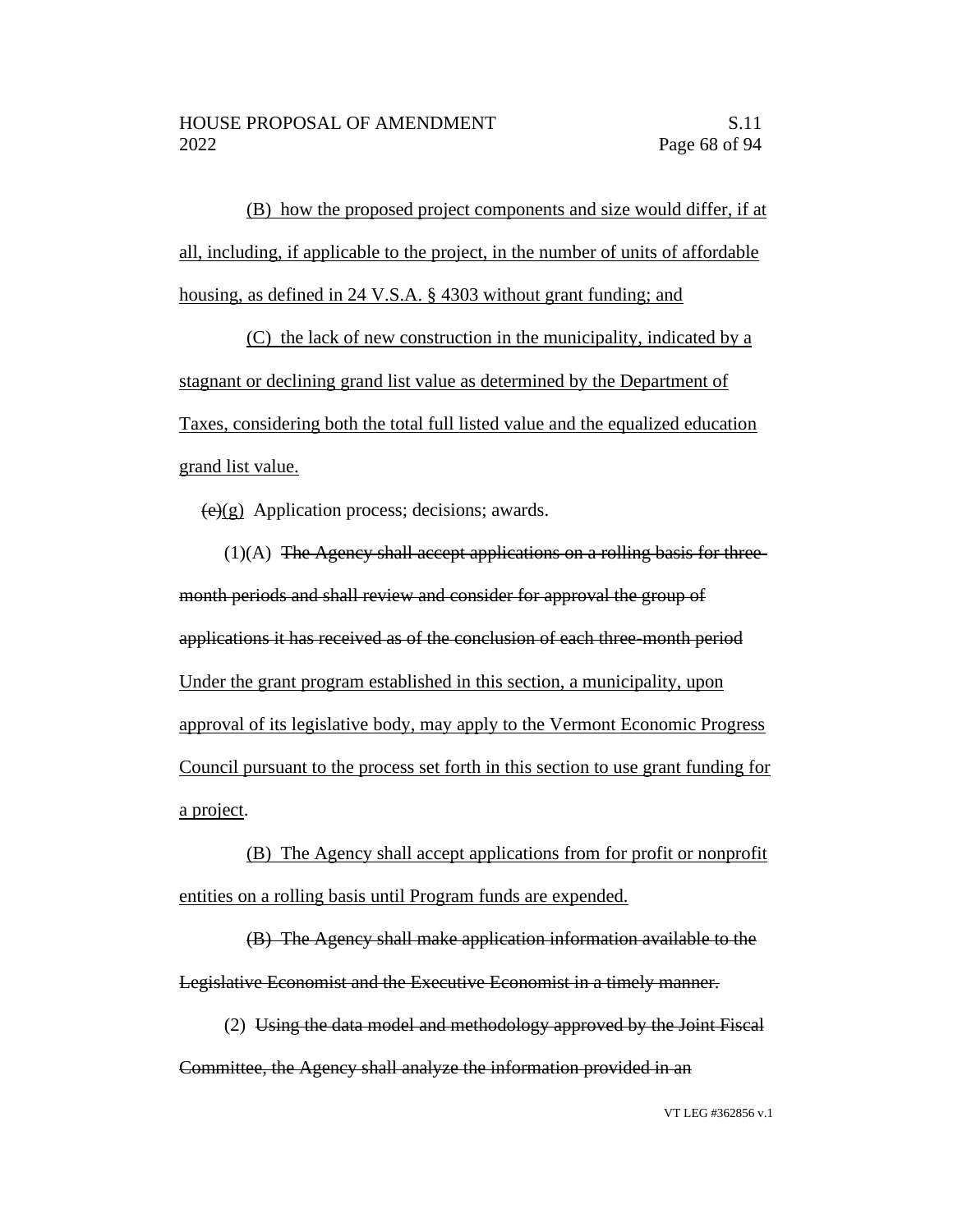application to estimate the net State fiscal impact of a project, including the following factors:

(A) increase to grand list value;

(B) improvements to supply chain;

(C) jobs impact, including the number and quality of jobs; and

(D) increase to State GDP. [Repealed.]

(3) The Secretary of Commerce and Community Development shall appoint an interagency team, which may include members from among the Department of Economic Development, the Department of Housing and Community Development, the Agency of Agriculture, Food and Markets, the Department of Public Service, the Agency of Natural Resources, or other State agencies and departments, which team shall review, analyze, and recommend projects for funding based on the estimated net State fiscal impact of a project and on other contributing factors, including consistent with the guidelines the Agency develops in coordination with the Joint Fiscal Office and the

#### following:

#### (A) transformational nature of the project for the region;

(B) project readiness, quality, and demonstrated collaboration with stakeholders and other funding sources;

 $\overline{(C)(B)}$  alignment and consistency with regional plans and priorities; and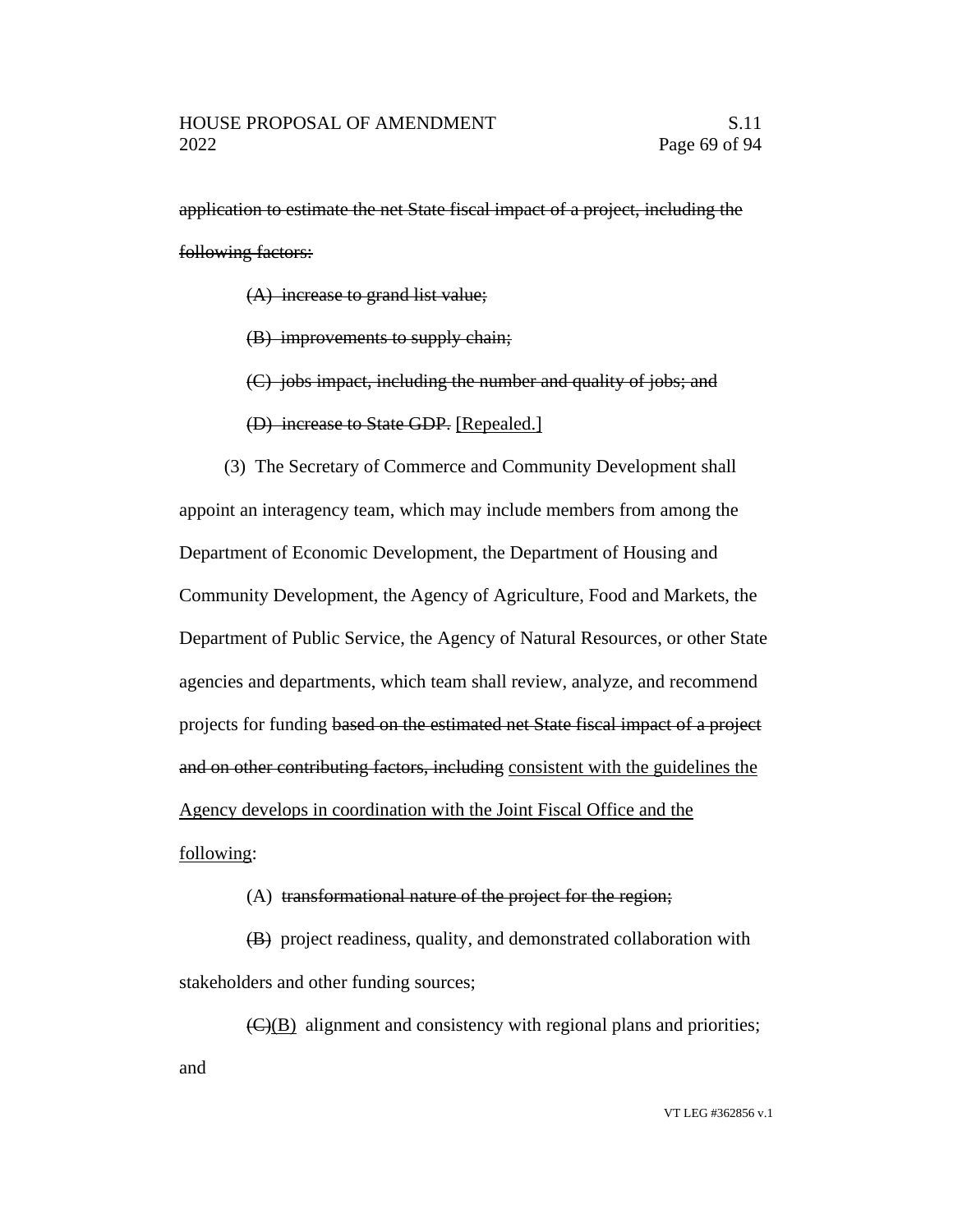$(D)(C)$  creation and retention of workforce opportunities.

(4) The Secretary of Commerce and Community Development shall consider the recommendations of the interagency team and shall give final approval to projects.

 $(f)(h)$  Grant agreements; post award monitoring.

(1) If selected by the Secretary, the applicant and the Agency shall execute a grant agreement that includes audit provisions and minimum requirements for the maintenance and accessibility of records that ensures that the Agency and the Auditor of Accounts have access and authority to monitor awards.

(2) The Agency shall publish on its website not later than 30 days after approving an award a brief project description the name of the grantee and the amount of a grant.

 $\frac{1}{2}$ (i) Report. On or before December 15, 2021 February 15, 2023, the Agency shall submit a report to the House Committee on Commerce and Economic Development and the Senate Committee on Economic Development, Housing and General Affairs concerning the implementation of this section, including:

- (1) a description of the implementation of the  $\frac{1}{2}$  program;
- (2) the promotion and marketing of the program; and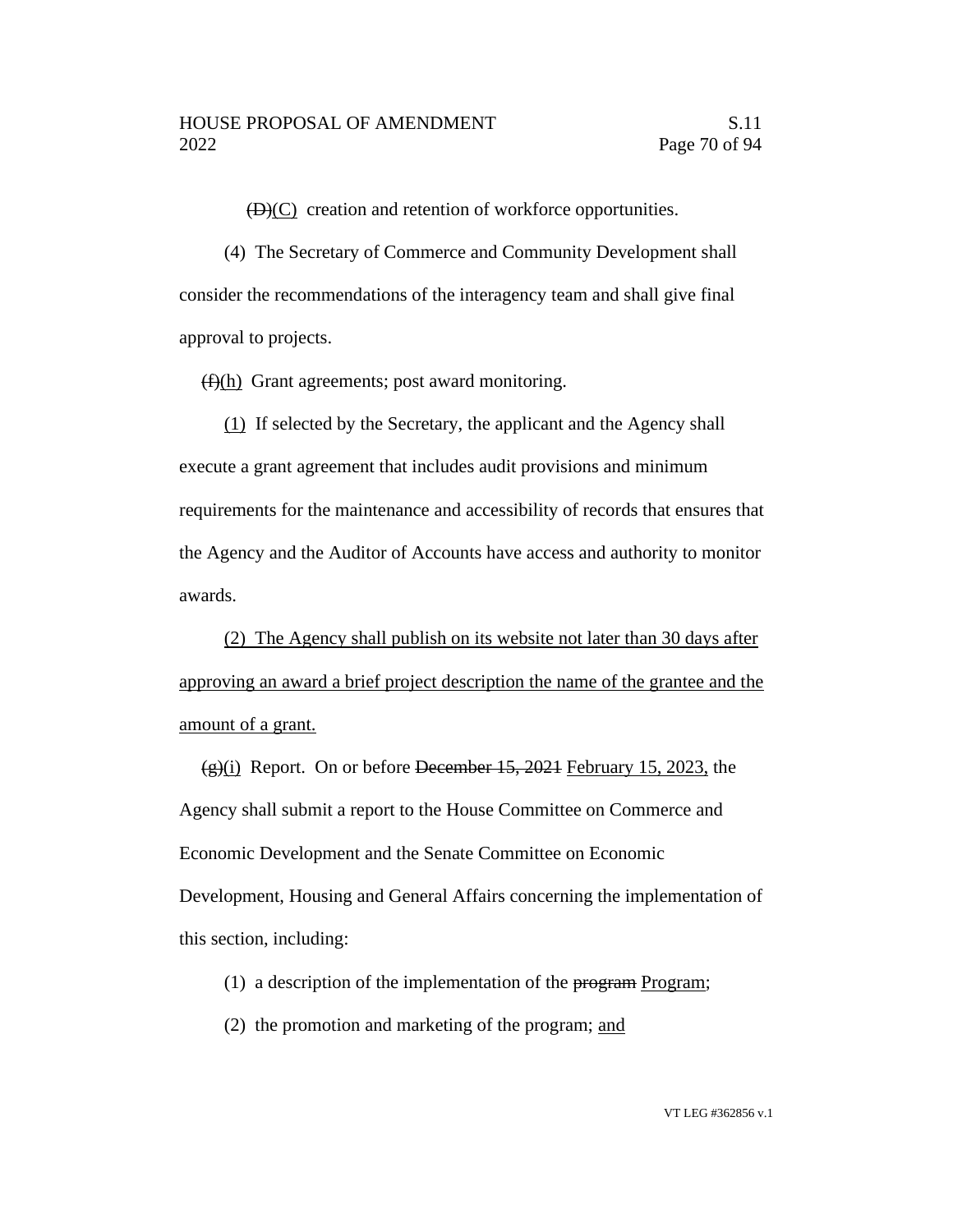(3) an analysis of the utilization and performance of the program, including the projected revenue impacts and other qualitative and quantitative returns on investment in the program based on available data and modeling Program.

(j) Implementation.

(1) The Agency of Commerce and Community Development shall consult with the Legislative Joint Fiscal Office to develop guidelines and approval processes for the Program and shall submit the proposed guidelines and processes to the Joint Fiscal Committee and the chairs of the relevant legislative committees of jurisdiction prior to accepting applications for grants through the Program.

(2) When considering whether and how to prioritize economic sectors that have suffered economic harm due to the COVID-19 pandemic, the Agency may designate one or more sectors for priority consideration through the Program, including the arts and culture, travel, lodging, tourism, agriculture, and child care sectors.

\* \* \* VEDA Short-Term Forgivable Loans \* \* \* Sec. 47. VEDA SHORT-TERM FORGIVABLE LOANS

(a) Creation. The Vermont Economic Development Authority shall create a Short-Term Forgivable Loan Program to support Vermont businesses

VT LEG #362856 v.1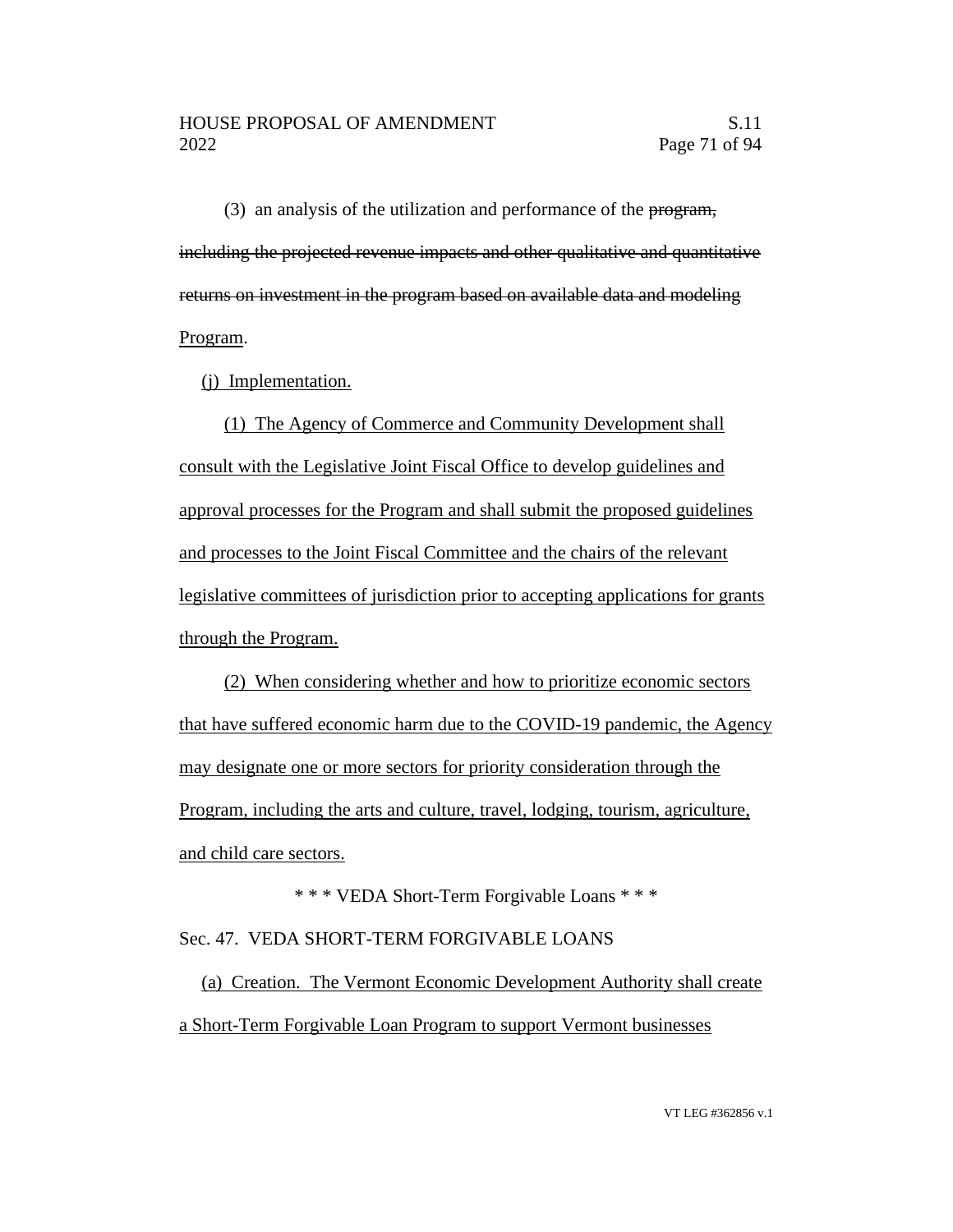experiencing continued working capital shortfalls as a result of the COVID-19 public health emergency.

(b) Eligible business. An eligible borrower is a for-profit or nonprofit business:

(1) with fewer than 500 employees;

(2) located in Vermont;

(3) that was in operation or had taken substantial steps toward becoming operational as of March 13, 2020; and

(4) that can identify economic harm caused by or exacerbated by the pandemic.

(c) Economic harm.

(1) An applicant shall demonstrate economic harm from lost revenue, increased costs, challenges covering payroll, rent or mortgage interest, or other operating costs that threaten the capacity of the business to weather financial hardships and result in general financial insecurity due to the COVID-19 public health emergency.

(2) The Authority shall measure economic harm by a material decline in the applicant's annual adjusted net operating income before the COVID-19 public health emergency relative to its annual adjusted net operating income during the COVID-19 public health emergency.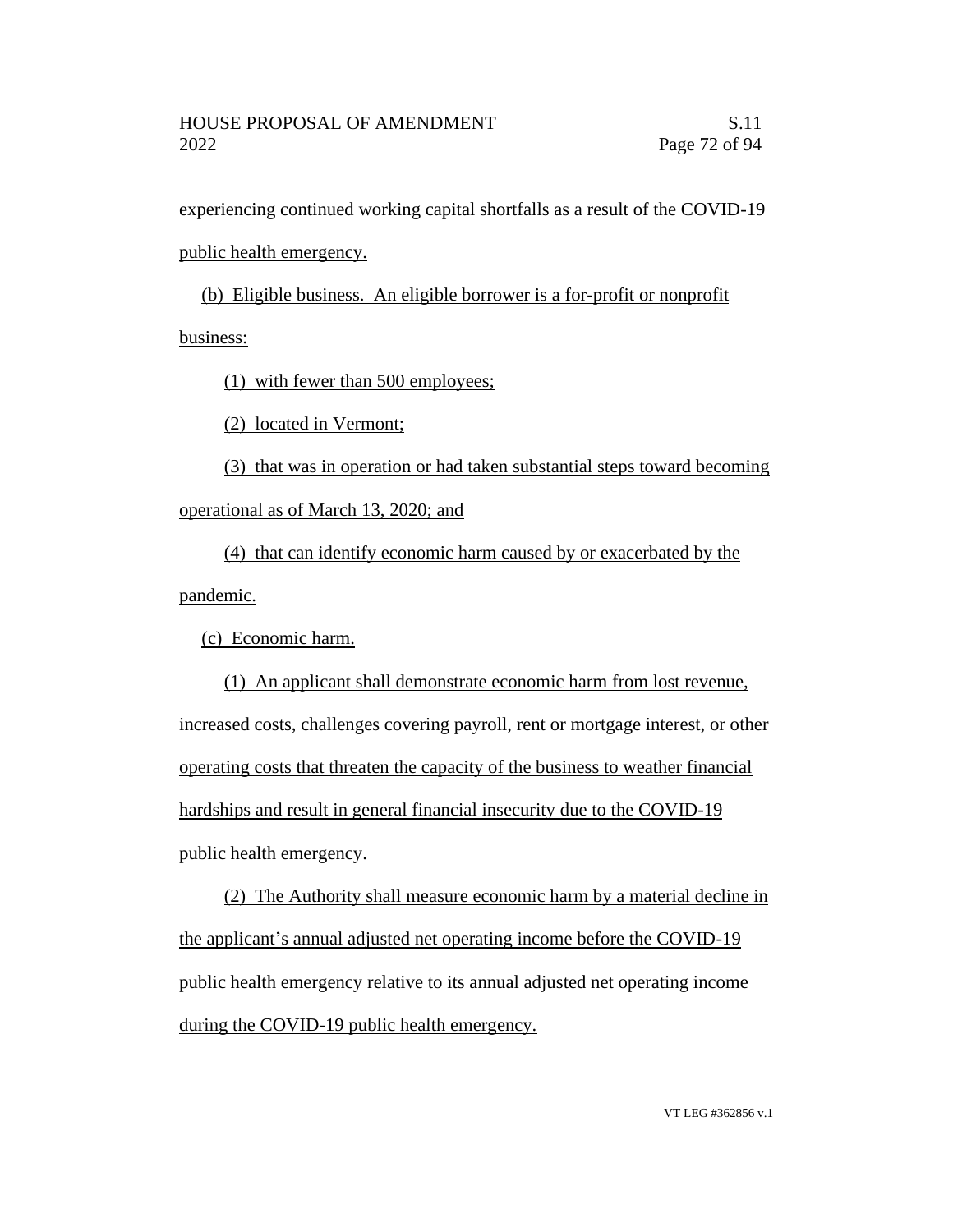(3) When assessing an applicant's adjusted net operating income, the Authority shall consider previous COVID-19 State and federal subsidies, reasonable owner's compensation, noncash expenses, extraordinary items, and other adjustments deemed appropriate. The Authority shall also consider whether other State or federal assistance is or may become available and appropriate for the business and shall not provide assistance for the same costs that are covered by another program.

(4) To be eligible for a loan, the Authority shall determine that a business has experienced at least a 20 percent reduction in its adjusted net operating income in calendar years 2020 and 2021 combined as compared to 2019, or other appropriate basis of comparison where necessary.

(d) Maximum loan. The Authority shall determine the amount of a loan award pursuant to guidelines adopted pursuant to subsection (f) of this section, provided that a loan shall not exceed the lesser of:

(1) \$500,000.00;

(2) six months of eligible operating expenses; or

(3) the amount of the cumulative decline in adjusted net operating income during the COVID-19 public health emergency in 2020 and 2021.

(e) Eligible use of loan; loan forgiveness.

(1) A loan recipient may use loan proceeds to pay for eligible operating expenses but shall not use the proceeds for capital expenditures.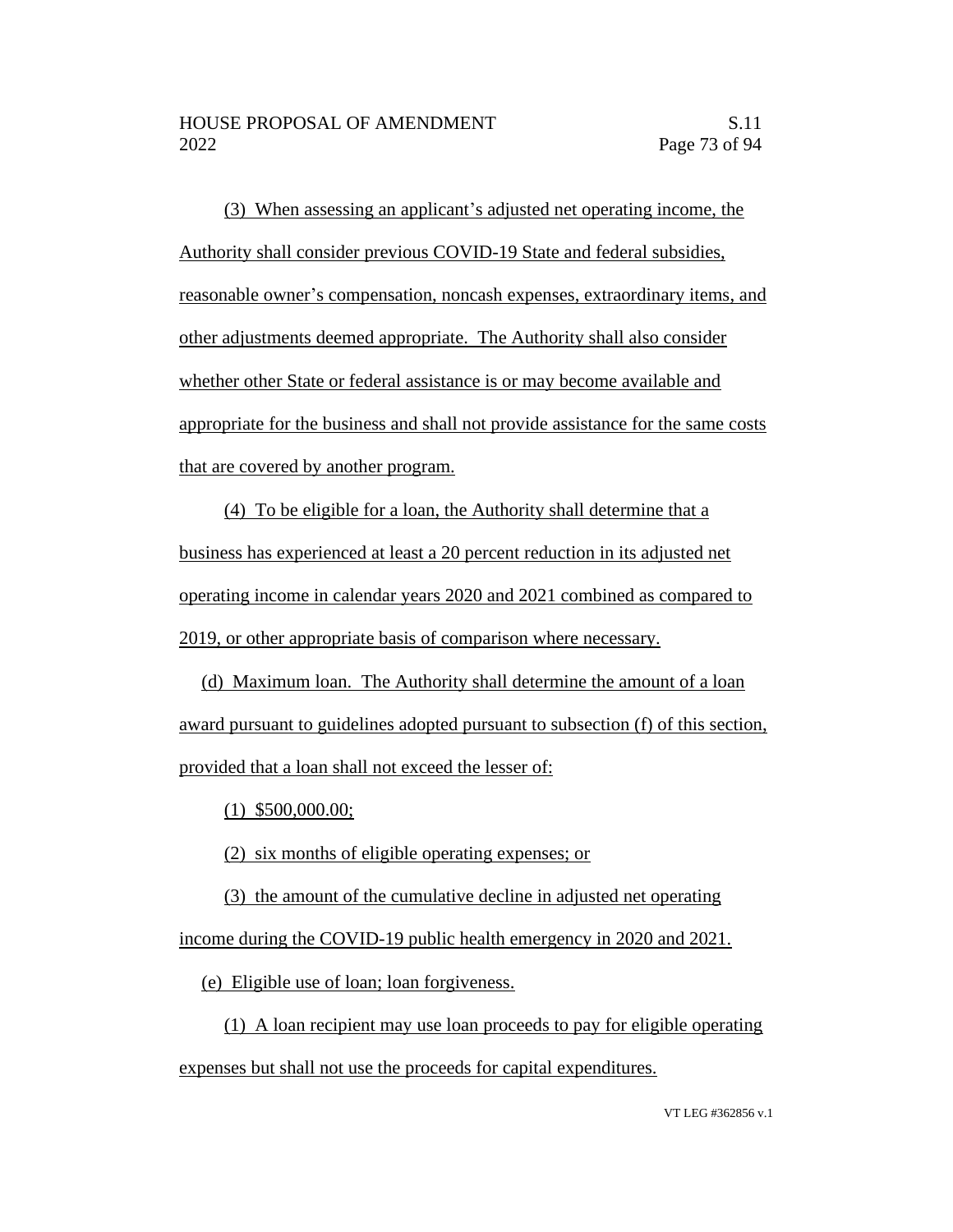(2) The Authority shall approve loan forgiveness based on documentation evidencing loan proceeds were used to pay for eligible operating expenses.

(f) Guidelines. The Vermont Economic Development Authority shall consult with the Legislative Joint Fiscal Office to develop guidelines and approval processes for the VEDA Short-Term Forgivable Loan Program and shall submit the proposed guidelines and processes to the Joint Fiscal Committee and the chairs of the relevant legislative committees of jurisdiction prior to accepting applications for grants through the Program.

(g) Priority sectors. When considering whether and how to prioritize economic sectors that have suffered economic harm due to the COVID-19 pandemic, the Agency of Commerce and Community Development may designate one or more sectors for priority funding through the Program, including the arts and culture, travel, lodging, tourism, agriculture, and child care sectors.

(h) Technical assistance. The Authority shall provide information to applicants on how to access technical assistance from the Small Business Development Center through the Community Navigator Pilot Program. Sec. 48. WINDHAM COUNTY ECONOMIC DEVELOPMENT (a) Findings.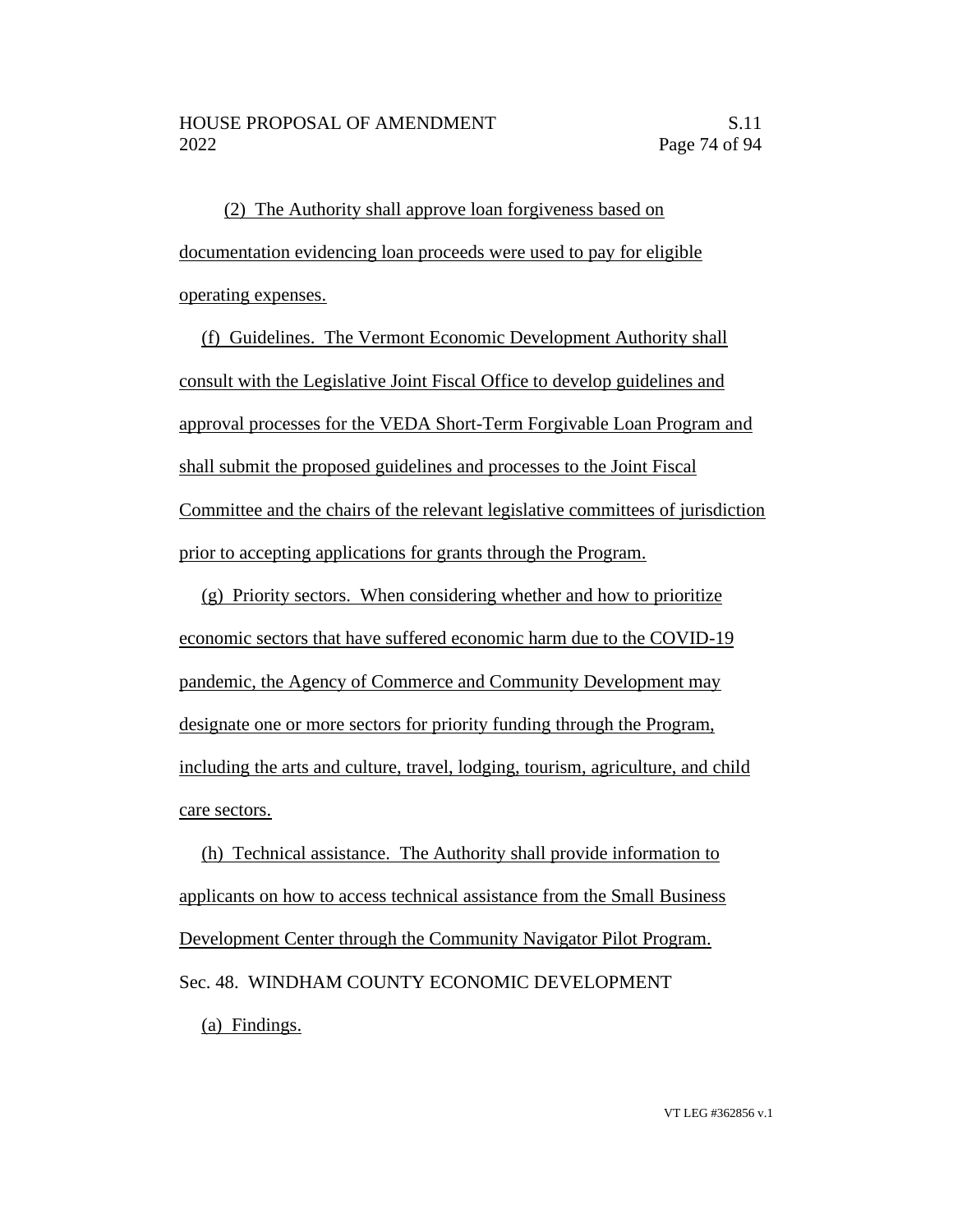(1) In 2014 Acts and Resolves No. 95, Sec. 80 created the Entergy Windham County Economic Development Special Fund pursuant to 32 V.S.A. chapter 7, subchapter 5, for the deposit and management of funds that were received pursuant to the settlement agreement between the State of Vermont and Entergy Nuclear Vermont Yankee, LLC, dated December 23, 2013.

(2) Pursuant to 2015 Acts and Resolves No. 4, Sec. 69, as further amended by 2016 Acts and Resolves No. 68, Sec. 69, the Secretary of Commerce and Community Development is authorized to make grants, repayable grants, and loans in the Special Fund for the purpose of promoting economic development in Windham County.

(3) From the amounts available in the Special Fund, the Agency of Commerce and Community Development has provided grant funds, and the Vermont Economic Development Authority, working in coordination with the Agency, has provided loans and loan servicing, for economic development projects in Windham County.

(b) Purpose: The purpose of this section is to ensure all program and interest funds received from the revolved loans originating from the Entergy Windham County Economic County Special Fund provide future economic development benefits for Windham County.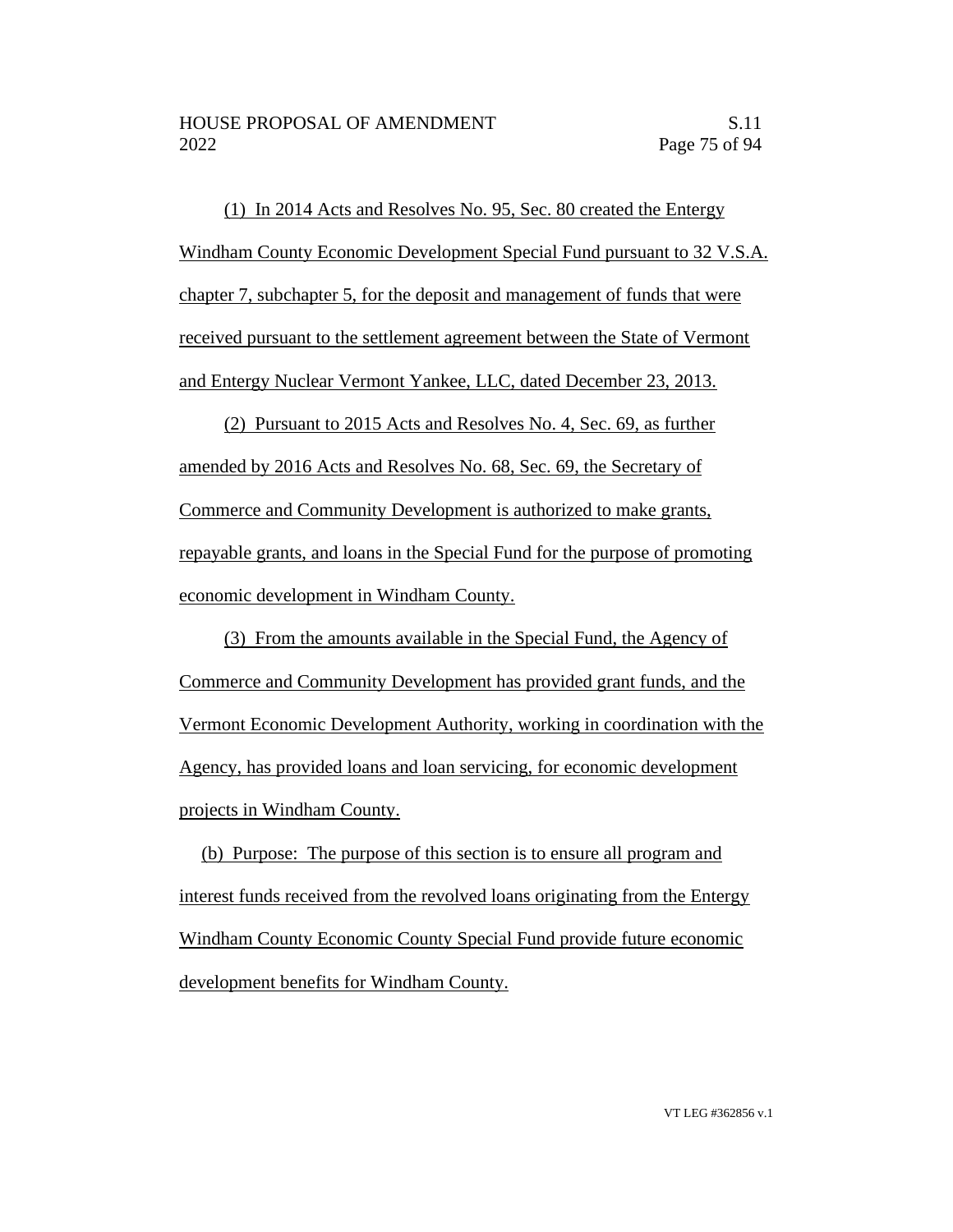(c) Authority; Program Creation: Decisions for the use of any remaining and future funds shall be made through local administration by the Brattleboro Development Credit Corporation.

(d) Agency of Commerce and Community Development; transfer. On or before June 30, 2022 the Agency of Commerce and Community Development shall transfer any amounts remaining in the Entergy Windham County Economic Development Special Fund to the Brattleboro Development Credit Corporation.

(e) Vermont Economic Development Authority; transfer. On or before June 30, 2022, the Vermont Economic Development Authority shall take any steps necessary to transfer to the Brattleboro Development Credit Corporation any loans, loan servicing, future loan payments, and other legal rights, duties, or obligations related to its activities undertaken with funding from the Entergy Windham County Economic Development Special Fund.

(f) Brattleboro Economic Development Corporation; use of funds. The Brattleboro Economic Development Corporation shall use the funds transferred pursuant to this section to provide grants and loans for projects that provide economic development benefits to Windham County.

(g) Entergy Windham County Economic Development Special Fund; termination. The purpose of the Entergy Windham County Economic Development Special Fund has been fulfilled as determined by the General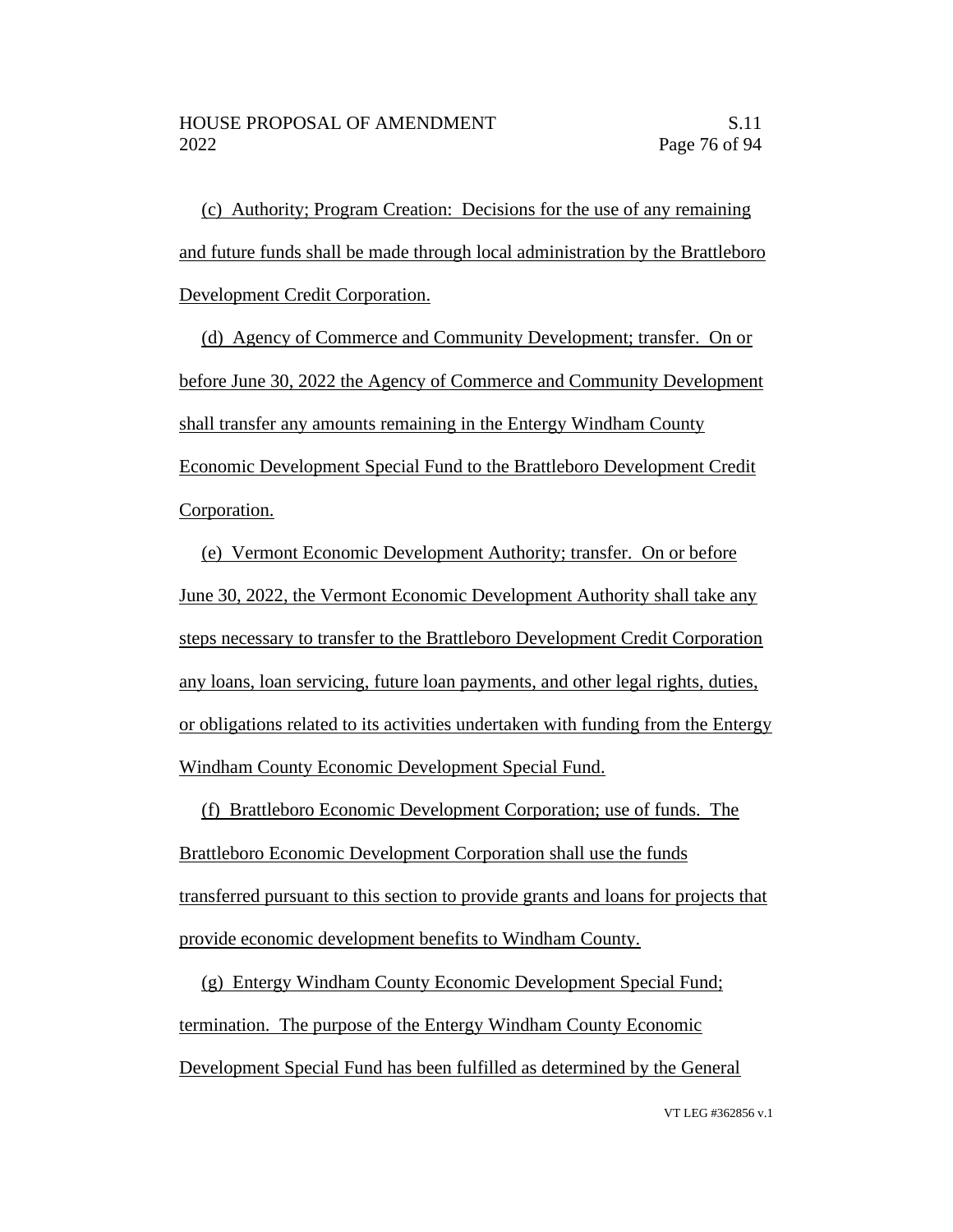Assembly. Upon the completion of the transfers required in this section, and

pursuant to 32 V.S.A. § 587(b) the Entergy Windham County Economic

Development Special Fund is terminated.

\* \* \* Downtown Tax Credits \* \* \*

Sec. 49. APPROPRIATION; DOWNTOWN AND VILLAGE CENTER TAX CREDIT PROGRAM

There is appropriated the sum of \$2,700,000.00 from the General Fund to the Vermont Downtown and Village Center Tax Credit Program to be used in fiscal years 2023 and 2024. Notwithstanding 32 V.S.A. § 5930ee, the funds shall be used to increase the amount of tax credits that may be awarded to qualified projects. Of those tax credits awarded in fiscal years 2023 and 2024, up to \$2,000,000.00 may be awarded to qualified projects located in designated neighborhood development areas.

Sec. 50. [Reserved.]

Sec. 51. [Reserved.]

\* \* \* Appropriations \* \* \*

Sec. 52. APPROPRIATIONS

(a) Reversion. In fiscal year 2022, of the amounts appropriated in 2021 Acts and Resolves No. 74, Sec. G. 300(a)(13), from the American Rescue Plan Act (ARPA) – Coronavirus State Fiscal Recovery Funds to the Agency of Commerce and Community Development for the Economic Recovery Grant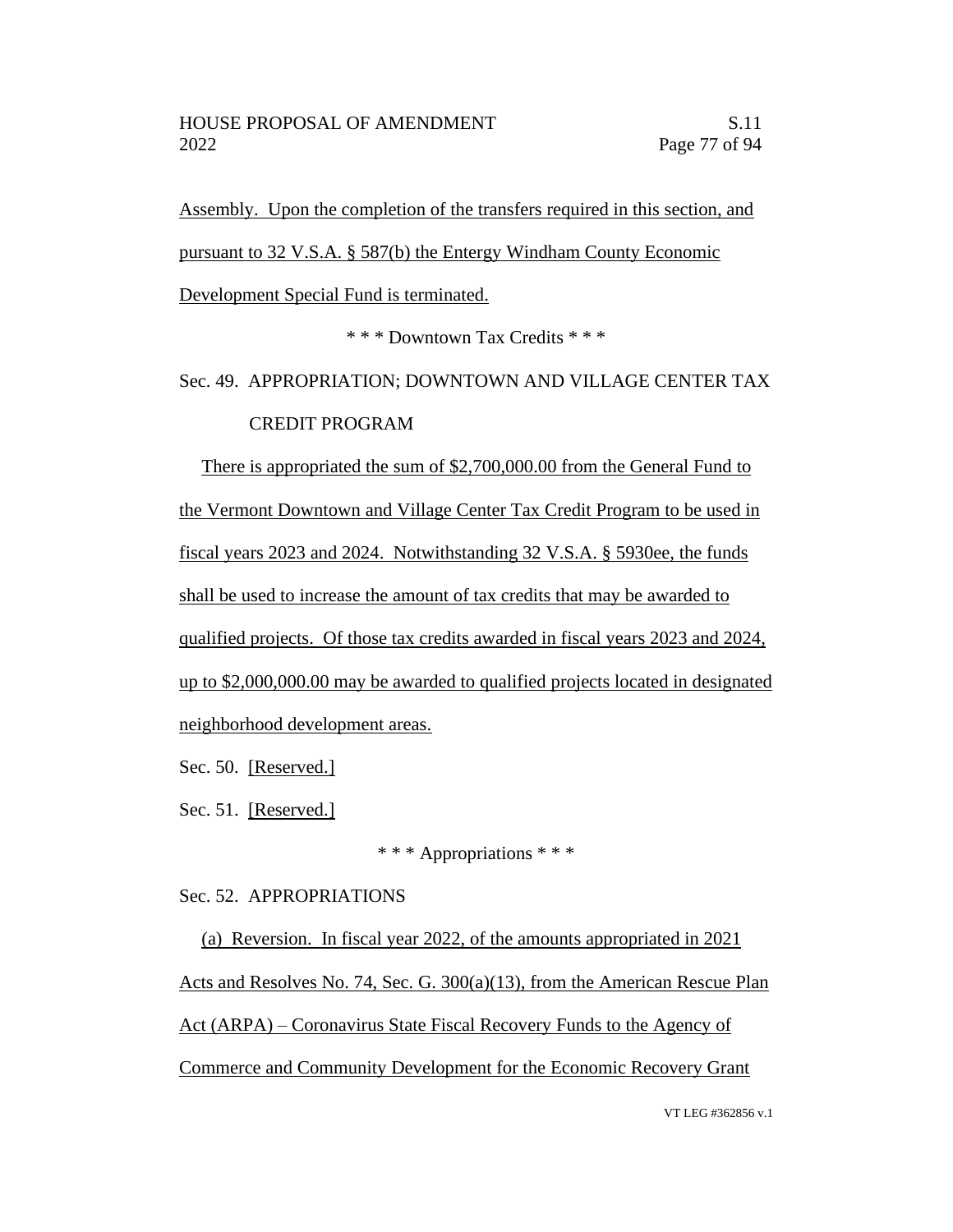Program, \$25,500,000.00 shall revert to the American Rescue Plan Act

(ARPA) – Coronavirus State Fiscal Recovery Funds.

(b) COVID economic support. In fiscal year 2022, the amount of

\$28,000,000.00 is appropriated from the American Rescue Plan Act (ARPA) –

Coronavirus State Fiscal Recovery Funds as follows:

(1) VEDA Short-Term Forgivable Loan Program. \$19,000,000.00 to the Vermont Economic Development Authority for the VEDA Short-Term

Forgivable Loan Program.

(2) Creative economy grants. \$9,000,000.00 to the Vermont Arts Council to provide grants for monthly operating costs, including rent, mortgage, utilities, and insurance, to creative economy businesses and nonprofits that have sustained substantial losses due to the pandemic.

(c) General Fund.

(1) In fiscal year 2023 the amount of \$10,200,000.00 is appropriated from the General Fund to the Agency of Commerce and Community Development for the Capital Investment Grant Program.

(2) In fiscal year 2023 the amount of \$1,800,000.00 is appropriated from the General Fund to the Agency of Commerce and Community Development to grant to Southeastern Vermont Community Action for the Restaurants and Farmers Feeding the Hungry Program, known as Everyone Eats, to provide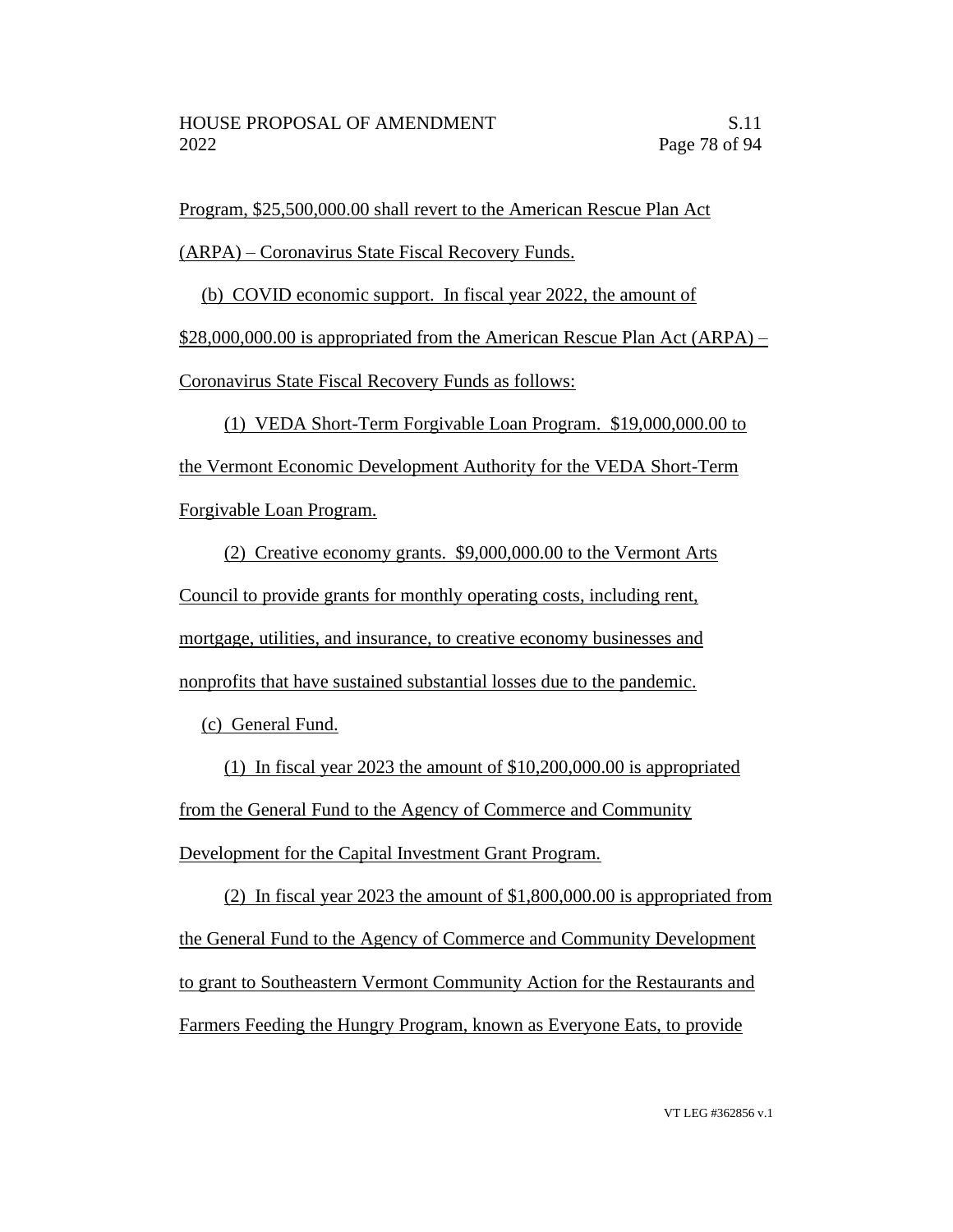State funds to match Federal Emergency Management Agency (FEMA) funds available for the Program.

Sec. 53. 2020 Acts and Resolves No. 3, Sec. 64(c) is amended to read:

(c) Sec. 62 (32 V.S.A. § 3102 (e)(8)) shall take effect on July 1,  $2022$ 

2024.

\* \* \* COVID-19-Related Paid Leave Grant Program \* \* \*

## Sec. 54. FINDINGS AND INTENT

(a) The General Assembly finds that:

(1) COVID-19 has caused increased employee absences due to illness,

quarantine, and school and daycare closures.

(2) Many employees do not have sufficient paid time off to cover all of their COVID-19-related absences from work.

(3) Some employers have provided their employees with additional paid time off for COVID-19-related purposes.

(4) The surge in COVID-19 cases caused by the Omicron variant of the

virus has made it financially difficult or impossible for employers to provide

additional paid time off to their employees for COVID-19-related purposes.

(5) Providing grants to employers to reimburse a portion of the cost of providing paid time off to employees for COVID-19-related purposes will:

(A) help to mitigate some negative economic impacts of the COVID-19 pandemic on employers;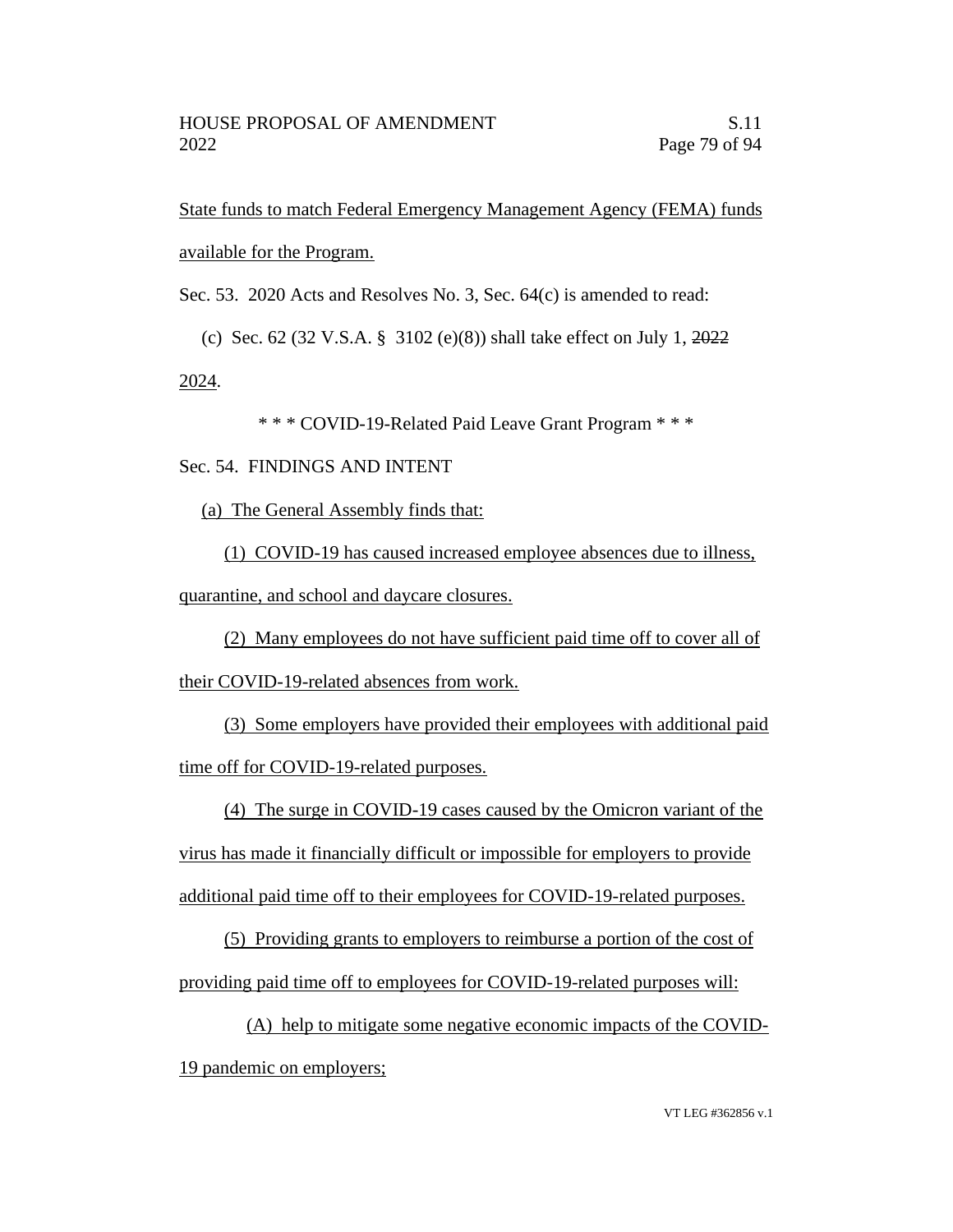(B) improve employee retention;

(C) prevent the spread of COVID-19 in the workplace; and

(D) provide crucial income to employees and their families.

(6) The Front-Line Employees Hazard Pay Grant Program established pursuant to 2020 Acts and Resolves No. 136, Sec. 6 and expanded pursuant to 2020 Acts and Resolves No. 168, Sec. 1 successfully directed millions of dollars in hazard pay to front-line workers during the first year of the COVID-19 pandemic. By utilizing grants to employers, who in turn provided the hazard pay to their employees, the Program enabled employers to retain employees and reward them for their hard work during the uncertainty of the early months of the COVID-19 pandemic.

(b) It is the intent of the General Assembly that the COVID-19-Related Paid Leave Grant Program created pursuant to Sec. 2a of this act shall be modeled on the Front-Line Employees Hazard Pay Grant Program and shall assist employers in providing paid leave to their employees for COVID-19 related absences.

## Sec. 54a. COVID-19-RELATED PAID LEAVE GRANT PROGRAM

(a)(1) There is established in the Department of Financial Regulation the COVID-19-Related Paid Leave Grant Program to administer and award grants to employers to reimburse the cost of providing COVID-19-related paid leave to employees.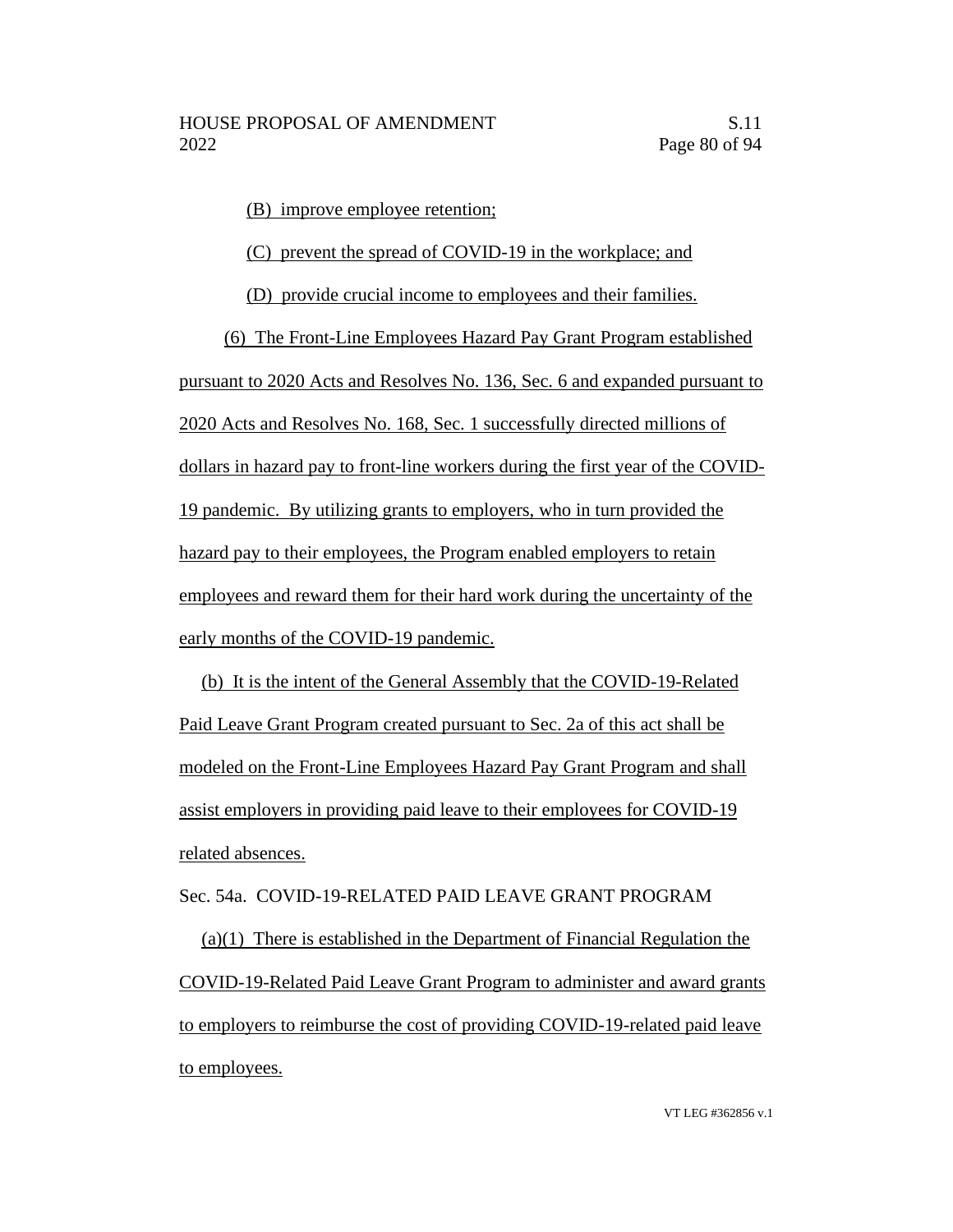(2) The sum of \$16,500,000.00 is appropriated from the American Rescue Plan Act (ARPA) – Coronavirus State Fiscal Recovery Funds to the Department of Financial Regulation in fiscal year 2023 for the provision of grants to reimburse employers for the cost of providing COVID-19-related paid leave. Not more than seven percent of the amount appropriated pursuant to this subdivision may be used for expenses related to Program administration and outreach.

(b) As used in this section:

(1) "Commissioner" means the Commissioner of Financial Regulation.

(2) "COVID-19-related reason" means the employee is:

(A) self-isolating because the employee has been diagnosed with

COVID-19 or tested positive for COVID-19;

(B) self-isolating pursuant to the recommendation of a health care provider or a State or federal public health official because the employee has been exposed to COVID-19 or the employee is experiencing symptoms of

COVID-19;

(C) caring for a parent, grandparent, spouse, child, sibling, parent-inlaw, grandchild, or foster child, because:

(i) the school or place of care where that individual is normally located during the employee's workday is closed due to COVID-19;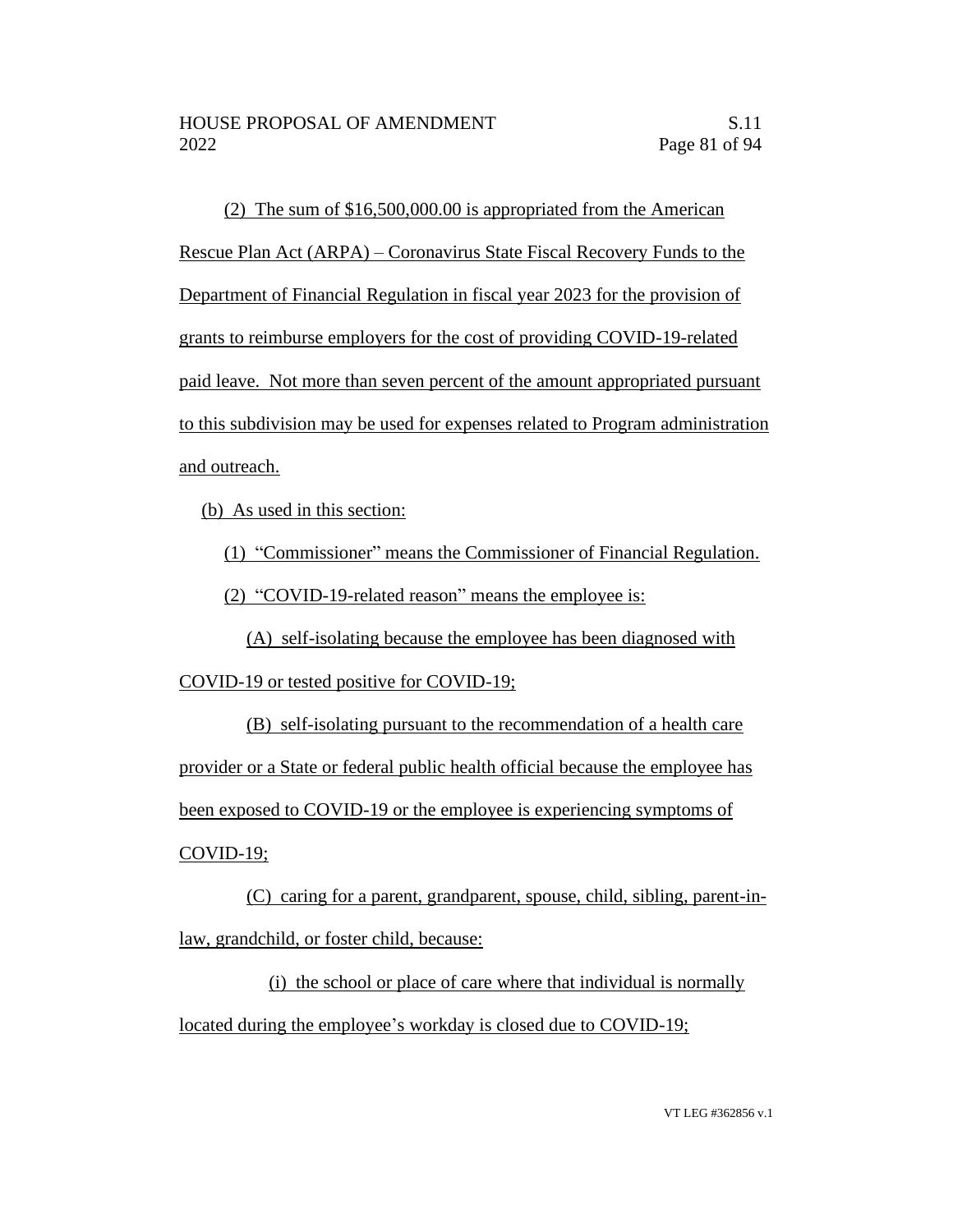(ii) that individual has been requested not to attend the school or the place of care where that individual is normally located during the employee's workday due to COVID-19;

(iii) that individual has been diagnosed with or tested positive for COVID-19; or

(iv) that individual is self-isolating pursuant to the recommendation of a health care provider or a State or federal public health official because that individual has been exposed to or is experiencing symptoms of COVID-19;

(D) attending an appointment for the employee or the employee's parent, grandparent, spouse, child, sibling, parent-in-law, grandchild, or foster child to receive a vaccine or a vaccine booster for protection against COVID-19; or

(E) experiencing symptoms, or caring for a parent, grandparent, spouse, child, sibling, parent-in-law, grandchild, or foster child who is experiencing symptoms, related to a vaccine or a vaccine booster for protection against COVID-19.

(3) "Department" means the Department of Financial Regulation.

(4) "Employee" means an individual who, in consideration of direct or indirect gain or profit, is employed by an employer to perform services in Vermont.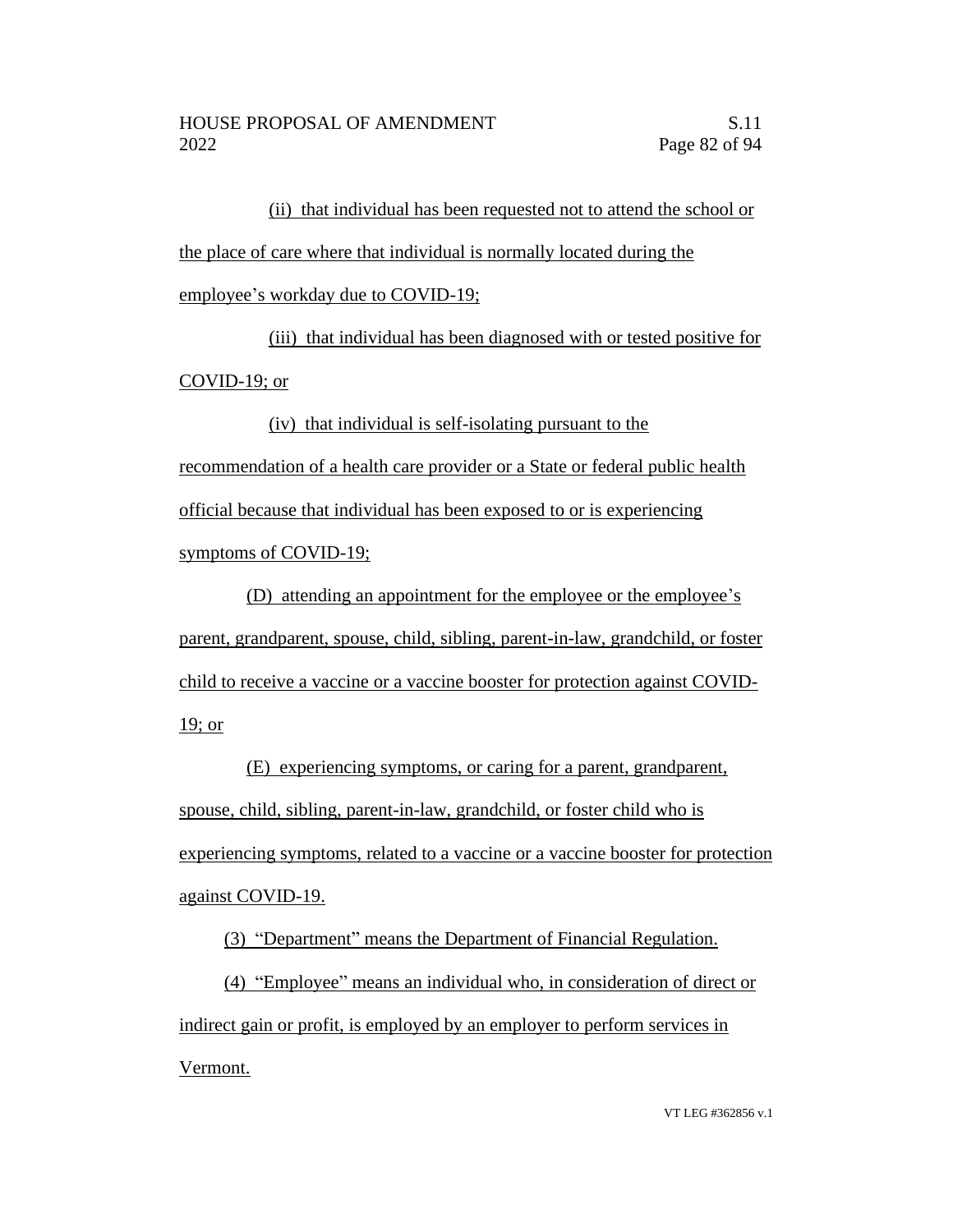(5) "Employer" means any person that has one or more employees performing services for it in Vermont. "Employer" does not include the State or the United States.

(6) "Program" means the COVID-19-Related Paid Leave Grant Program established pursuant to this section.

(7) "Program period" means the period beginning on July 1, 2022 and ending on June 30, 2023.

(8) "Spouse" includes a civil union partner or a domestic partner, as that term is defined pursuant to 17 V.S.A. § 2414.

(c)(1) An employer may apply to the Commissioner for quarterly grants to reimburse the employer for the cost of paid leave provided to its employees for COVID-19-related reasons during the Program period.

(2) An employer's grant amount may include reimbursement for retroactively provided COVID-19-related paid leave to employees who took unpaid leave for a COVID-19-related reason during the Program period because the employee did not have sufficient accrued paid leave available at the time that the employee took the leave.

(3) Employers may submit applications for grants during the period beginning on October 1, 2022 and ending on September 30, 2023 and may submit an application not more than once each calendar quarter during that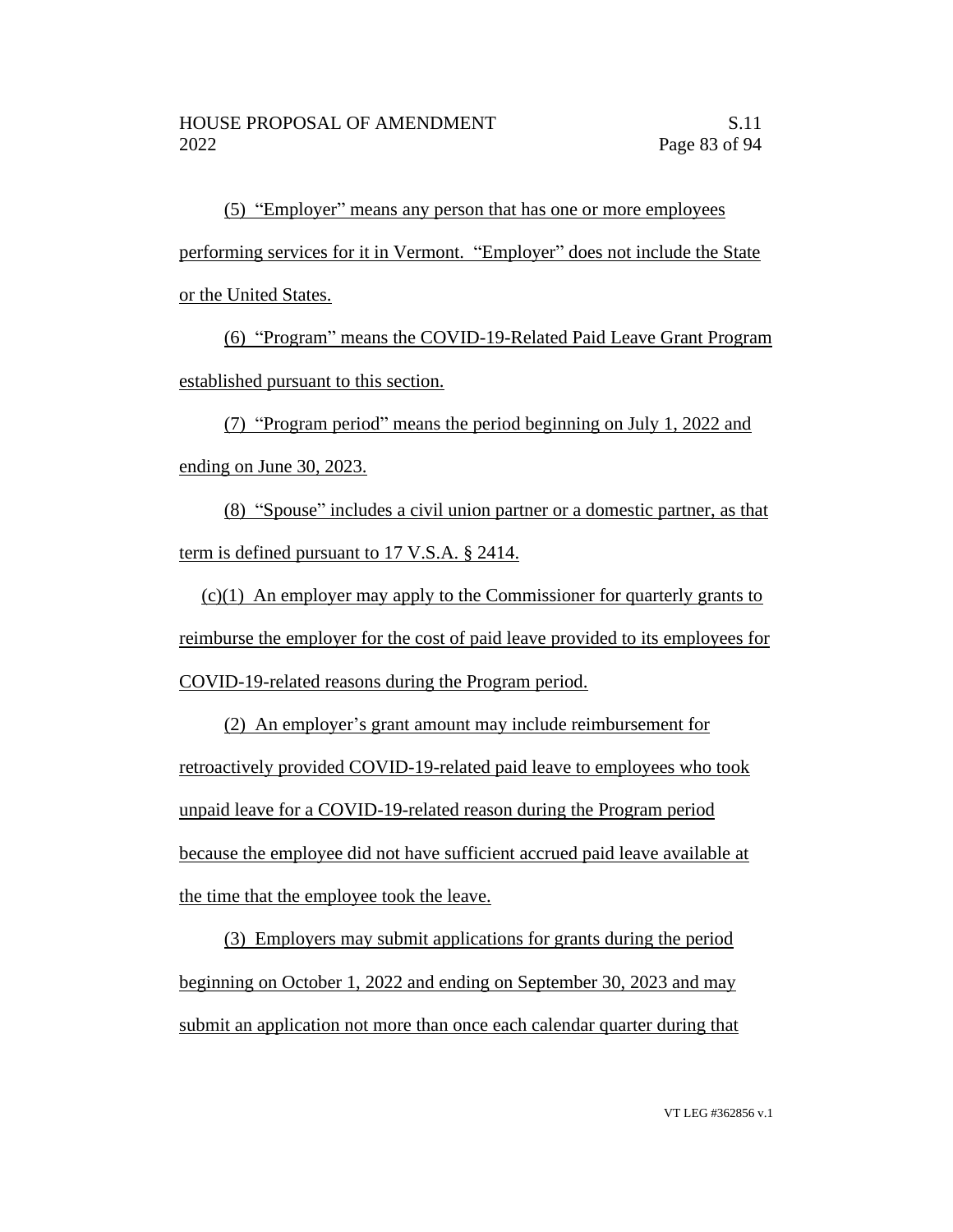period. Grant applications shall be submitted for paid leave provided during the preceding calendar quarter.

(4) An employer may combine grant funds with funding from other sources but shall not use grant funds from multiple sources for the same instance of paid leave provided to its employees for COVID-19-related reasons. As used in this subdivision, an "instance" means a calendar day in which the employee was absent from work for a COVID-19-related reason.

(5) For the sole purpose of administering grants related to paid leave provided to independent direct support providers for COVID-19-related reasons, ARIS Solutions, as the fiscal agent for the employers of the independent direct support providers, shall have the authority to apply for grants in the same manner as any employer.

(d)(1) The Commissioner shall:

(A) adopt procedures for implementing the Program, which shall include a simple grant application process, a process to allow employers to certify the amount of paid leave provided for COVID-19-related reasons, and a process to allow employers to report on their use of the grant funds awarded pursuant to this section;

(B) establish deadlines for the submission of quarterly grant applications;

(C) promote awareness of the Program to employers;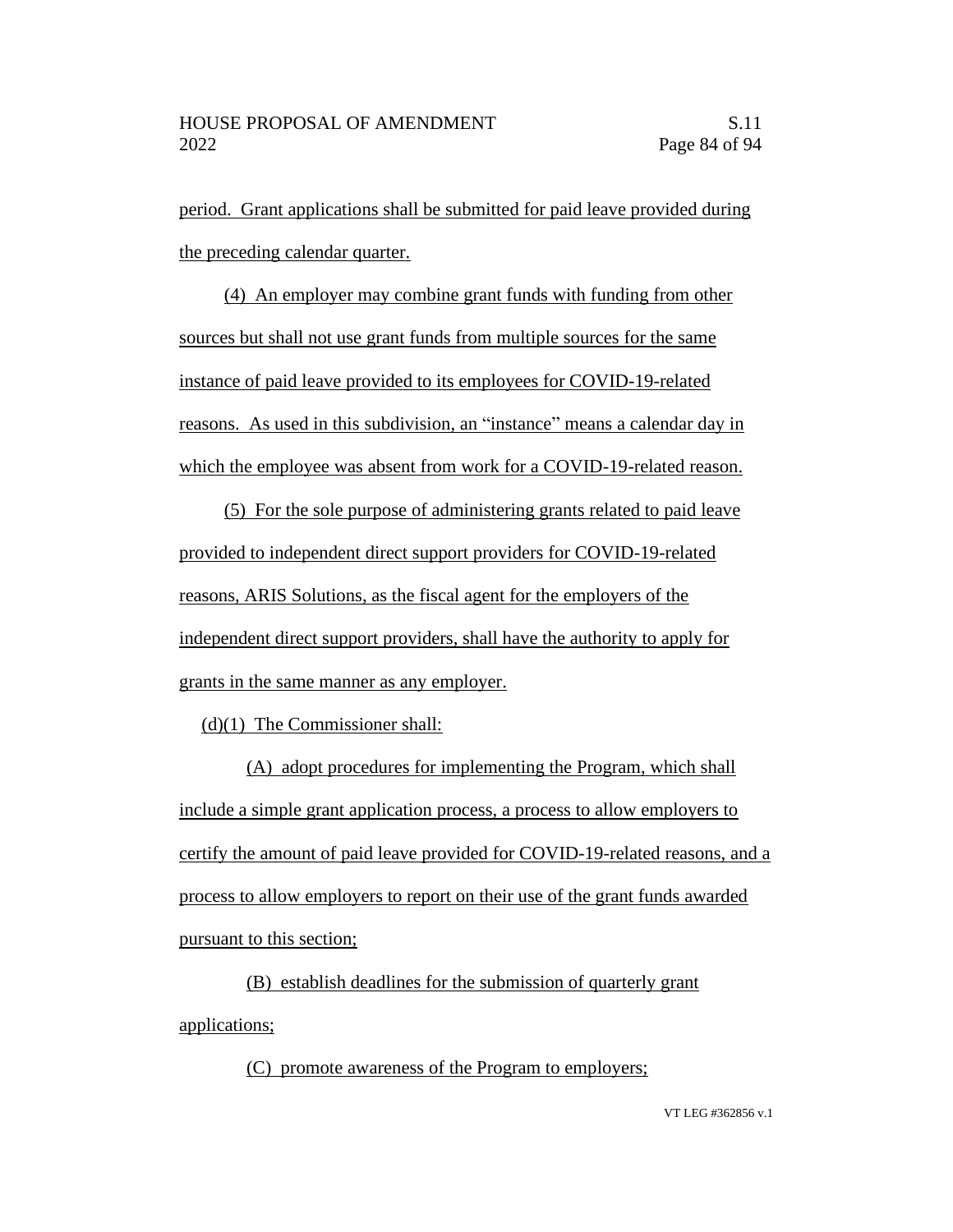(D) provide information to employers regarding Program and application requirements;

(E) award grants to employers on a first-come, first-served basis, subject to available funding; and

(F) develop and implement an audit strategy to assess grant utilization, the performance of the Program, and compliance with Program requirements.

(2)(A) The Commissioner may, with the approval of the Secretary of Administration, delegate administration of one or more aspects of the Program to other agencies and departments of the State.

(B) The Commissioner may enter into agreements, memoranda of understanding, or contracts with private entities as necessary to implement or administer the Program and, notwithstanding any provision of law to the contrary, shall not be required to competitively bid any contracts entered into pursuant to this subdivision (2)(B). For the purposes of the Program, the ongoing public health risk posed by COVID-19 shall be deemed to be an emergency situation that justifies the execution of sole source contracts pursuant to Bulletin 3.5, the State's Procurement and Contracting Procedures.

(e)(1) Employers may apply for grants to either reimburse 67 percent of the cost of COVID-19-related paid leave provided to employees or to provide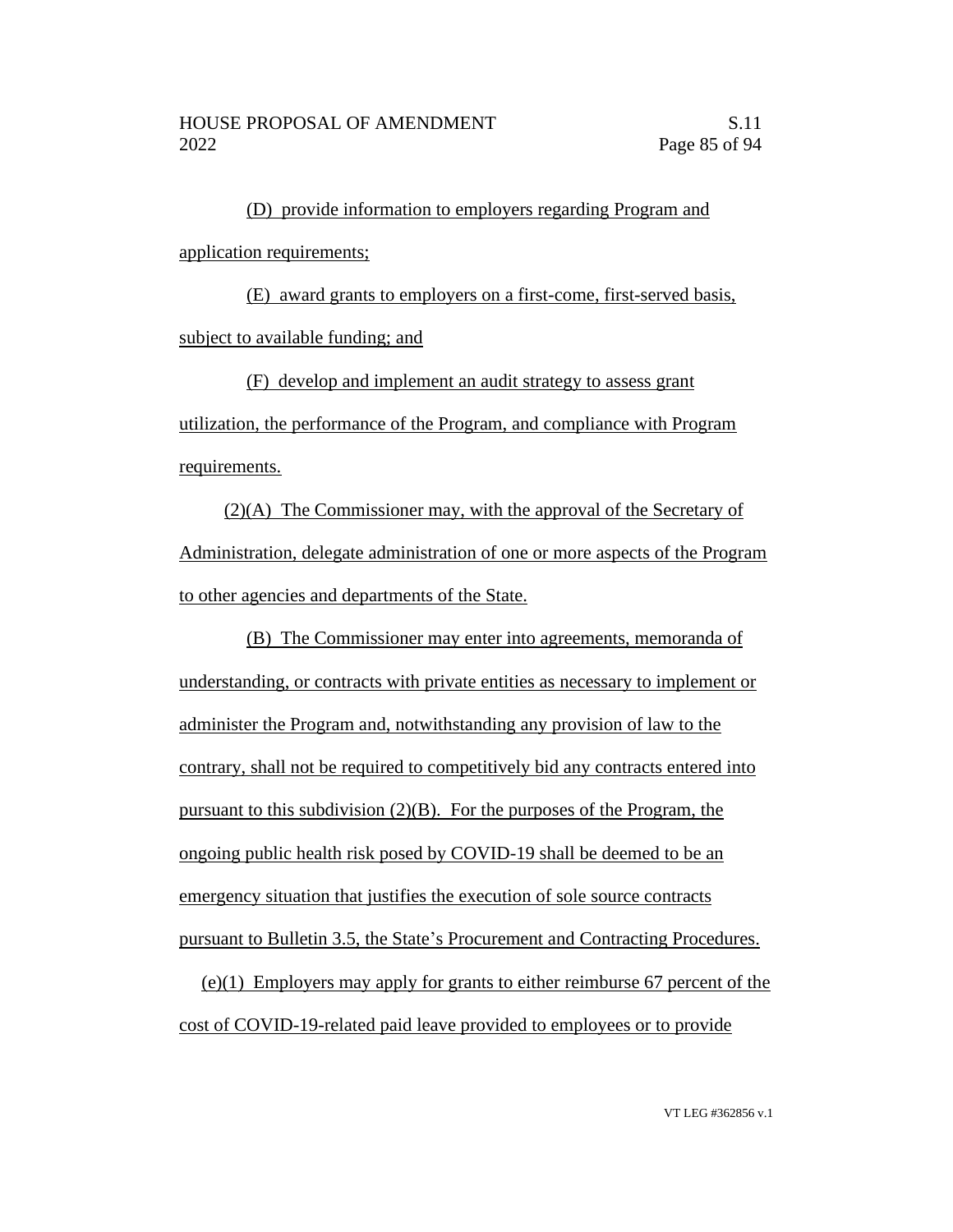funds to be used to pay 67 percent of the cost to retroactively provide paid leave to employees who took unpaid leave for COVID-19-related reasons.

(A) For reimbursement of COVID-19-related paid leave that was already provided, the employer may, subject to the limitations of subdivision (2) of this subsection (e), apply for a grant in an amount equal the number of hours of COVID-19-related paid leave provided to each employee multiplied by the greater of either the 67 percent of the minimum wage established pursuant to 21 V.S.A. § 384 or 67 percent of the employee's regular hourly wage.

(B) For COVID-19-related paid leave that will be provided retroactively to employees who took unpaid leave for COVID-19-related reasons, the employer may, subject to the limitations of subdivision (2) of this subsection (e), apply for a grant in an amount equal the number of hours of COVID-19-related paid leave to be provided to each employee multiplied by the greater of either the 67 percent of the minimum wage established pursuant to 21 V.S.A. § 384 or 67 percent of the employee's regular hourly wage.

(2)(A) An employer may only apply for a grant in relation to COVID-19-related leave that was taken by an employee during the Program period.

(B) The maximum number of hours of COVID-19-related leave for each employee that an employer may seek grant funding for through the Program shall equal the lesser of 80 hours or two times the employee's average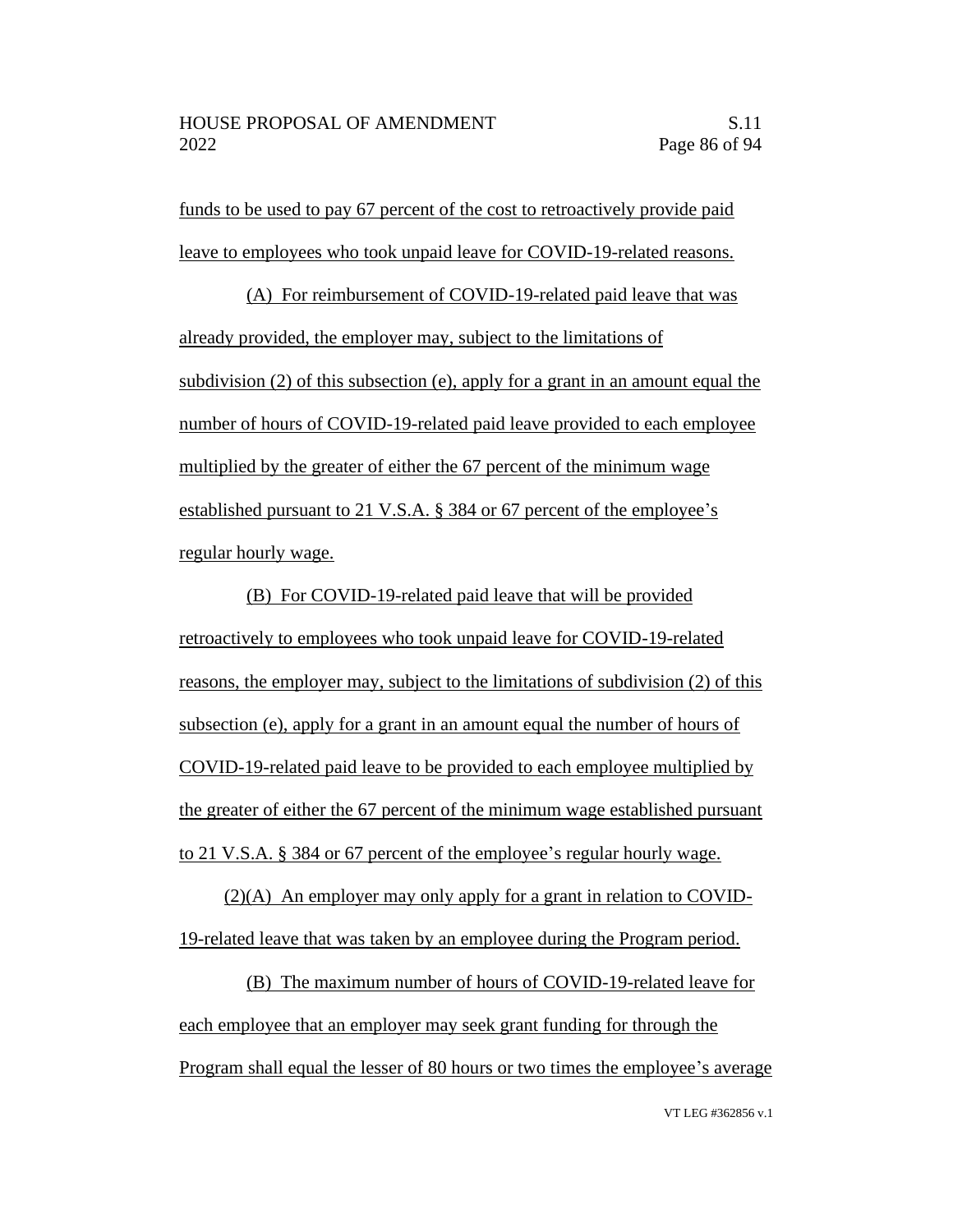weekly hours worked for the employer during the six months preceding the date on which the employee first took COVID-19-related leave during the Program period.

(C) The maximum amount that an employer shall be eligible to receive for COVID-19-related paid leave for each employee shall be not more than \$27.50 per hour of leave, with an aggregate maximum of \$2,200.00 per employee during the Program period.

(f) As a condition of being eligible to receive a grant through the Program, each employer shall be required to certify:

(1) that the employer is not seeking funds in relation to any amounts of paid leave that were deducted from the employee's accrued paid leave balance at the time the COVID-19-related leave was taken unless those amounts have been restored to the employee's accrued paid leave balance;

(2) grant funds shall only be used in relation to the payment of an employee's wages for the period when the employee was absent from work for a COVID-19-related reason; and

(3) employees receiving paid leave funded by a grant shall not be required to pay an administrative fee or other charge in relation to the employer requesting the grant.

(g) Each employer that receives a grant shall, not later than October 31, 2023, report to the Department on a form provided by the Commissioner the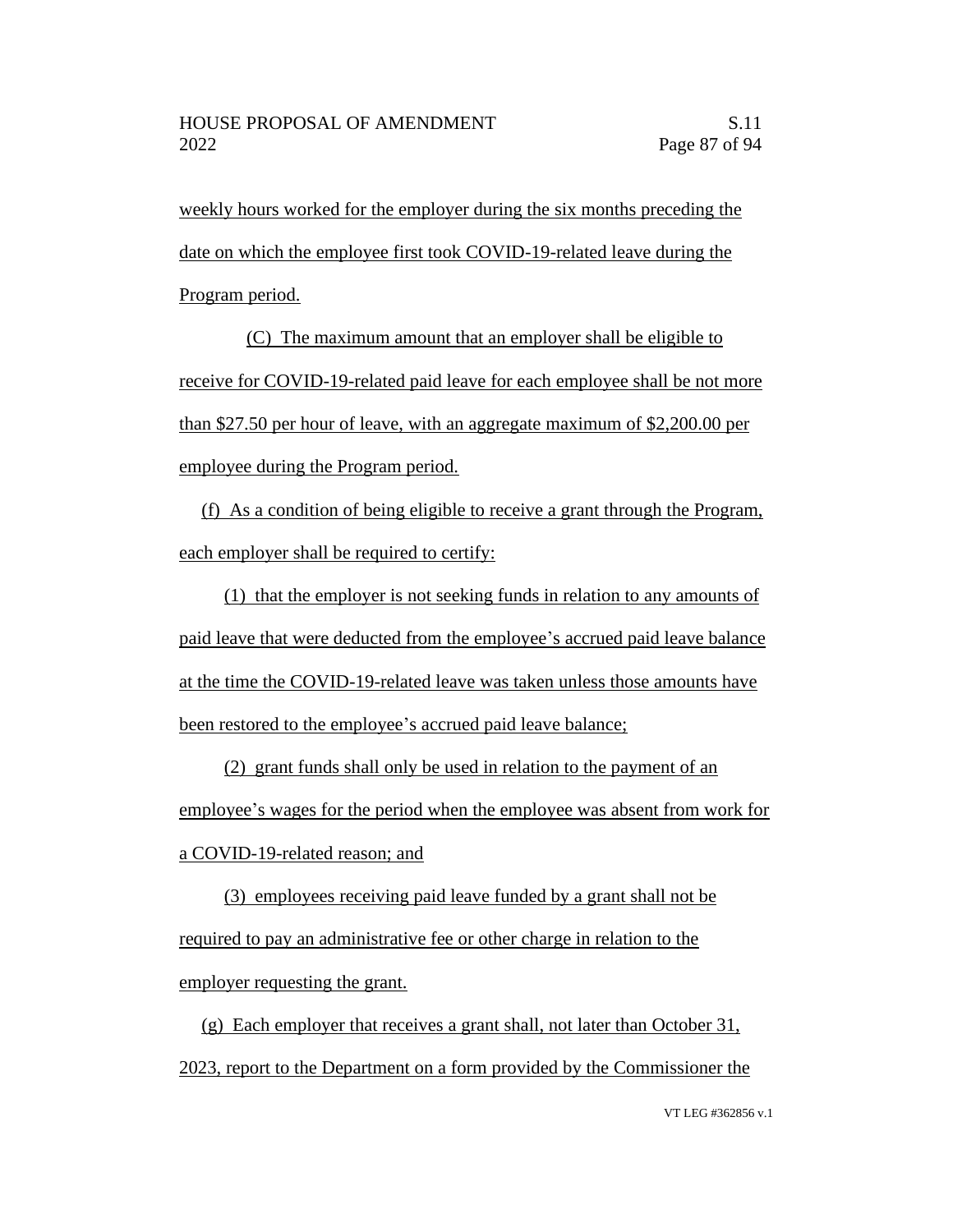amount of grant funds used to provide paid leave to employees and the amount of any remaining grant funds that were not spent. All unspent grant funds shall be returned to the Department pursuant to a procedure adopted by the Commissioner.

(h) Any personally identifiable information that is collected by the Program, any entity of State government performing a function of the Program, or any entity that the Commissioner contracts with to perform a function of the Program shall be kept confidential and shall be exempt from inspection and copying under the Public Records Act.

\* \* \* Unemployment Insurance Benefits \* \* \*

Sec. 55. FINDINGS

The General Assembly finds that the General Assembly previously enacted a \$25.00 supplemental increase to the weekly unemployment insurance benefit amount in 2021 Acts and Resolves No. 51, Sec. 11. However, the terms of that supplemental increase did not conform to federal requirements, and it never took effect. Enacting a future \$25.00 increase in the weekly unemployment insurance benefit amount will fulfill the commitment made by the General Assembly in 2021 Acts and Resolves No. 51, Sec. 11.

Sec. 55a. 2021 Acts and Resolves No. 51, Sec. 17(a)(4) is amended to read:

(4) Sec. 12 (repeal of supplemental weekly benefit) shall take effect upon the payment of a cumulative total of \$100,000,000.00 in supplemental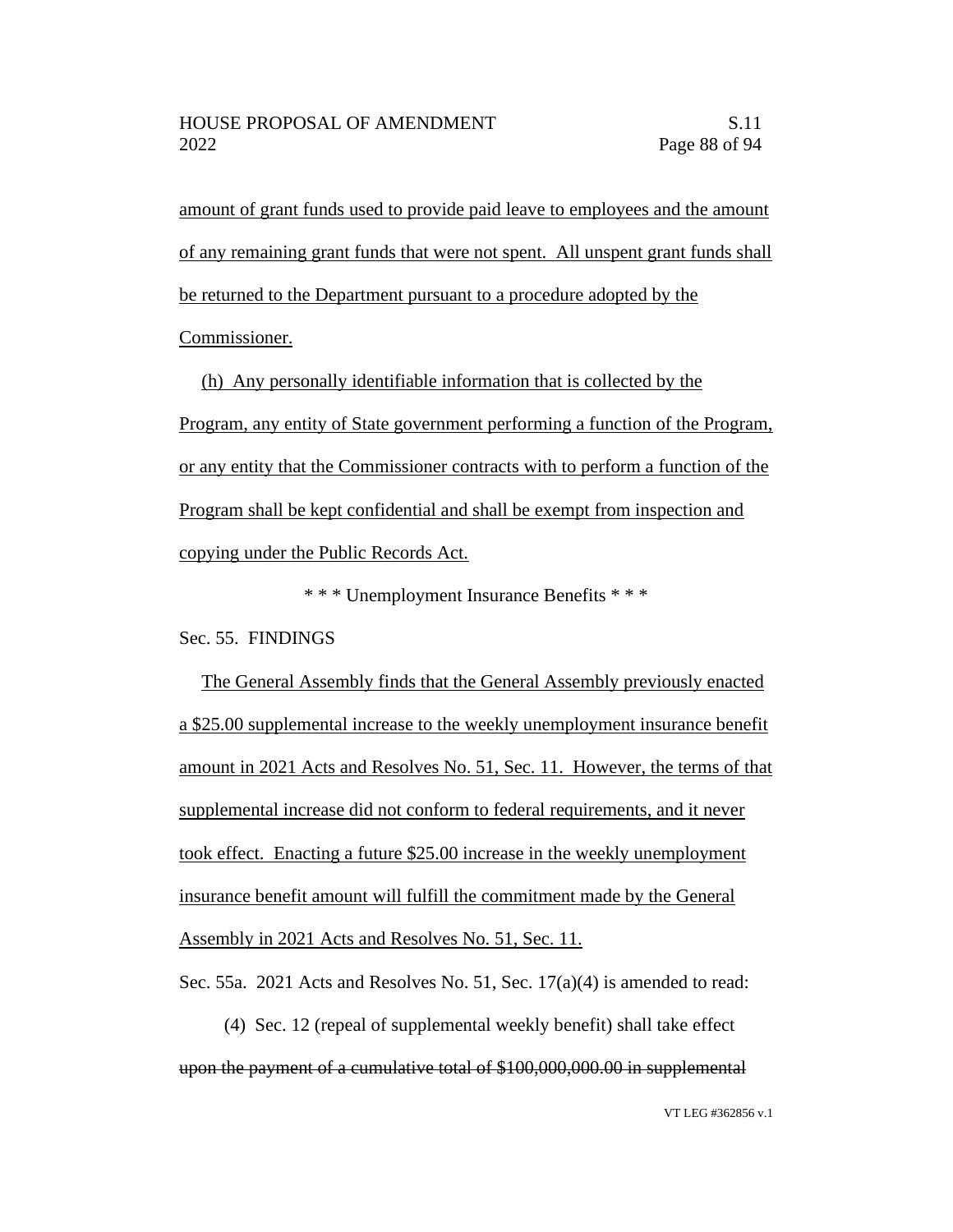benefits pursuant to 21 V.S.A. § 1338(e)(2) on October 7, 2021 and shall apply prospectively to all benefit payments in the next week and each subsequent week.

Sec. 55b. 21 V.S.A. § 1338 is amended to read:

§ 1338. WEEKLY BENEFITS

\* \* \*

(e) An individual's weekly benefit amount shall be determined by dividing the individual's two high quarter total subject wages required under subdivision (d)(1) of this section by 45 and adding \$25.00 to the resulting quotient, provided that the weekly benefit amount so determined shall not exceed the maximum weekly benefit amount computed pursuant to subsection (f) of this section.

(f)(1) The maximum weekly benefit amount shall be annually adjusted on the first day of the first calendar week in July to an amount equal to the sum of \$25.00 plus 57 percent of the State annual average weekly wage as determined by subsection (g) of this section.

\* \* \*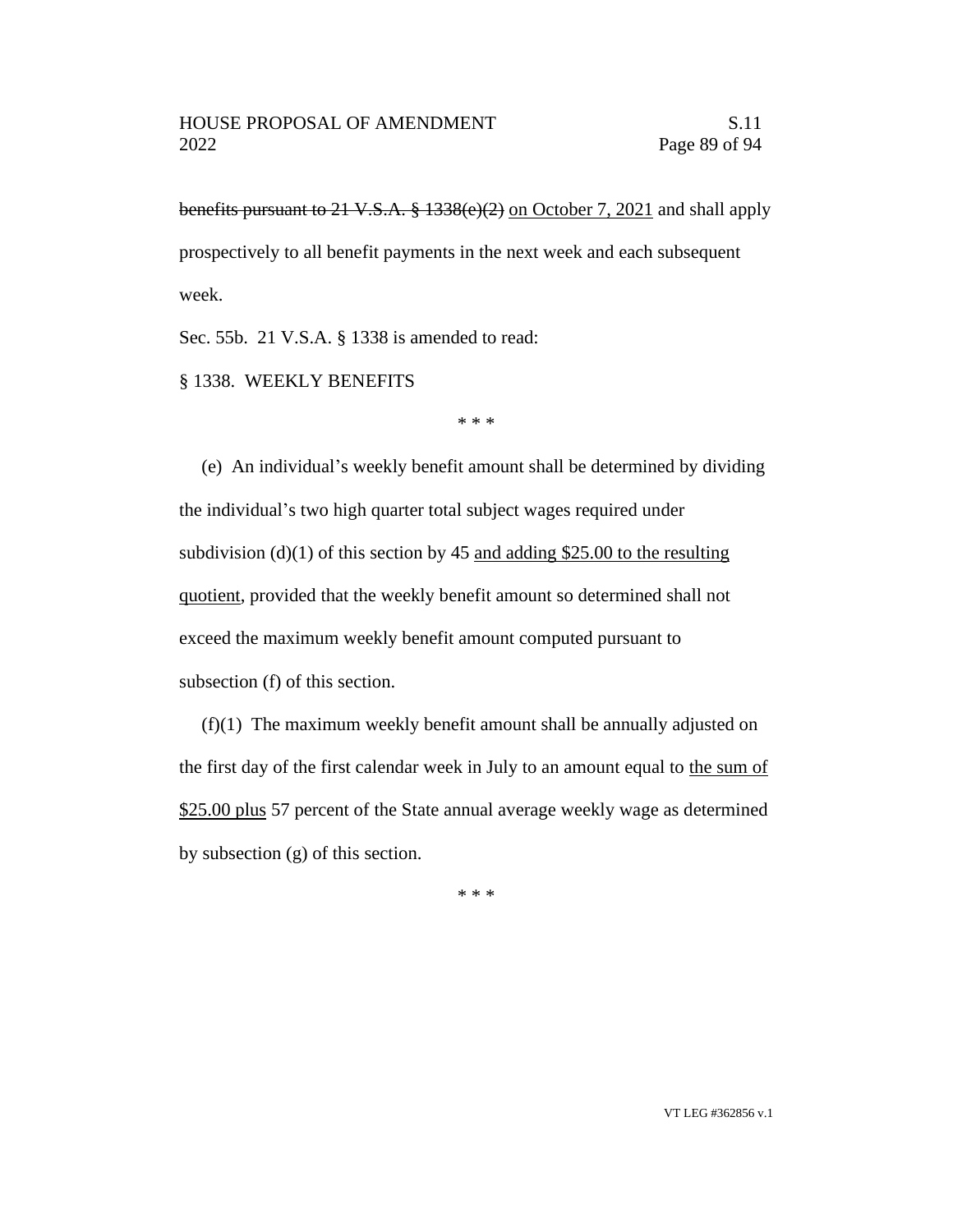## Sec. 55c. UNEMPLOYMENT INSURANCE; INFORMATION TECHNOLOGY MODERNIZATION; ANNUAL REPORT; INDEPENDENT VERIFICATION

(a)(1) The Secretary of Digital Services and the Commissioner of Labor shall, to the greatest extent possible, plan and carry out the development and implementation of a modernized information technology system for the unemployment insurance program so that the modernized system is available in time to implement on July 1, 2025 the changes to the unemployment insurance weekly benefit amount enacted pursuant to Sec. 55b of this act.

(2) The Secretary of Digital Services and the Commissioner of Labor shall plan and carry out the development and implementation of the modernized information technology system for the unemployment insurance program so that the modernized system is capable of:

(A) implementing the weekly benefit increase enacted pursuant to Sec. 55b of this act;

(B) adapting to the evolving needs of the unemployment insurance program in the future;

(C) incorporating future advances in information technology;

(D) implementing future legislative changes to all aspects of the unemployment insurance program, including:

(i) benefits,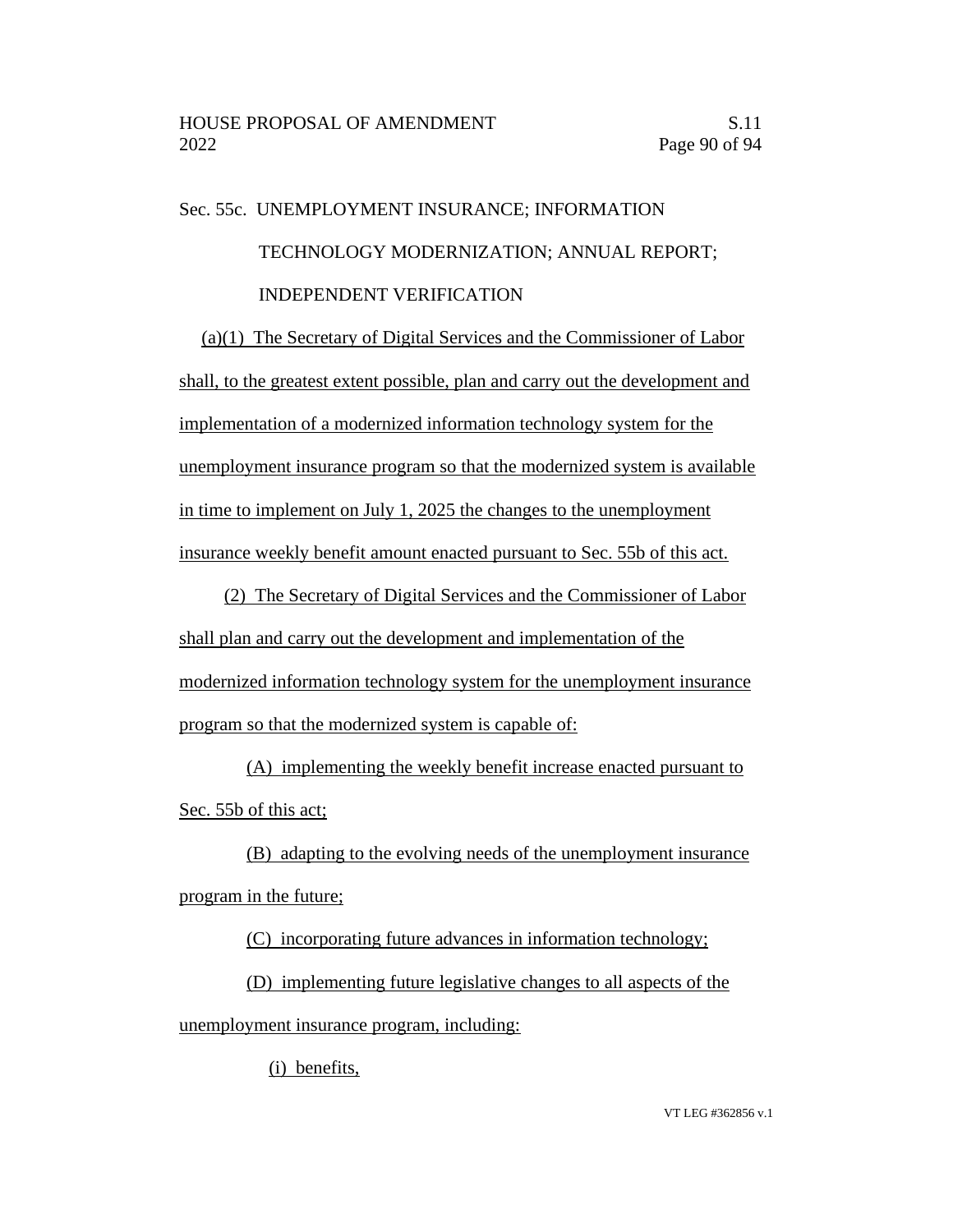(ii) eligibility;

(iii) taxes;

(iv) penalties; and

(v) recovery of overpayments; and

(E) implementing short-term changes that respond to specific

indicators economic health.

(b) The Secretary of Digital Services and the Commissioner of Labor shall, on or before January 15, 2023 and January 15, 2024, submit a written report to the House Committee on Commerce and Economic Development, the Senate Committee on Economic Development, Housing and General Affairs, and the Legislative Information Technology Consultant retained by the Joint Fiscal Office detailing the actions taken and progress made in carrying out the requirements of subsection (a) of this section, the anticipated timeline for being able to implement the changes to the unemployment insurance weekly benefit amount enacted pursuant to Sec. 55b of this act, and potential implementation risks identified during the development process.

(c) The Legislative Information Technology Consultant shall, on or before February 15, 2023 and February 15, 2024, submit to the House Committee on Commerce and Economic Development and the Senate Committee on Economic Development, Housing and General Affairs a review of the report submitted pursuant to subsection (b) of this section. The review shall include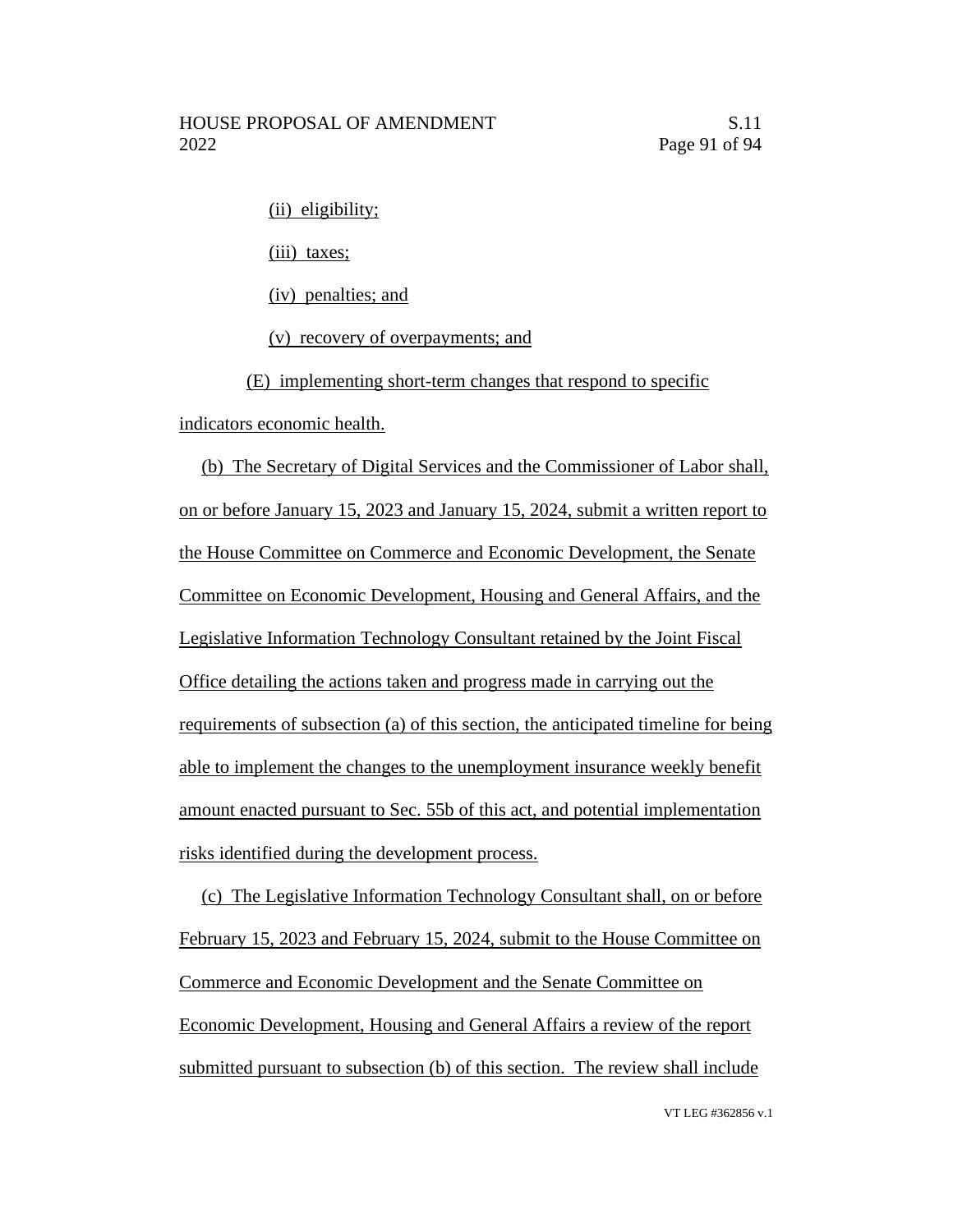an assessment of whether the Agency of Digital Services and the Department of Labor will be able to implement the changes to the unemployment insurance weekly benefit amount enacted pursuant to Sec. 55b of this act by July 1, 2025 and shall identify any potential risks or concerns related to implementation that are not addressed in the report submitted pursuant to subsection (b) of this section.

Sec. 55d. 21 V.S.A. § 1338 is amended to read:

§ 1338. WEEKLY BENEFITS

\* \* \*

(e) An individual's weekly benefit amount shall be determined by dividing the individual's two high quarter total subject wages required under subdivision (d)(1) of this section by 45 and adding \$25.00 to the resulting quotient, provided that the weekly benefit amount so determined shall not exceed the maximum weekly benefit amount computed pursuant to subsection (f) of this section.

(f)(1) The maximum weekly benefit amount shall be annually adjusted on the first day of the first calendar week in July to an amount equal to the sum of \$25.00 plus 57 percent of the State annual average weekly wage as determined by subsection (g) of this section.

\* \* \*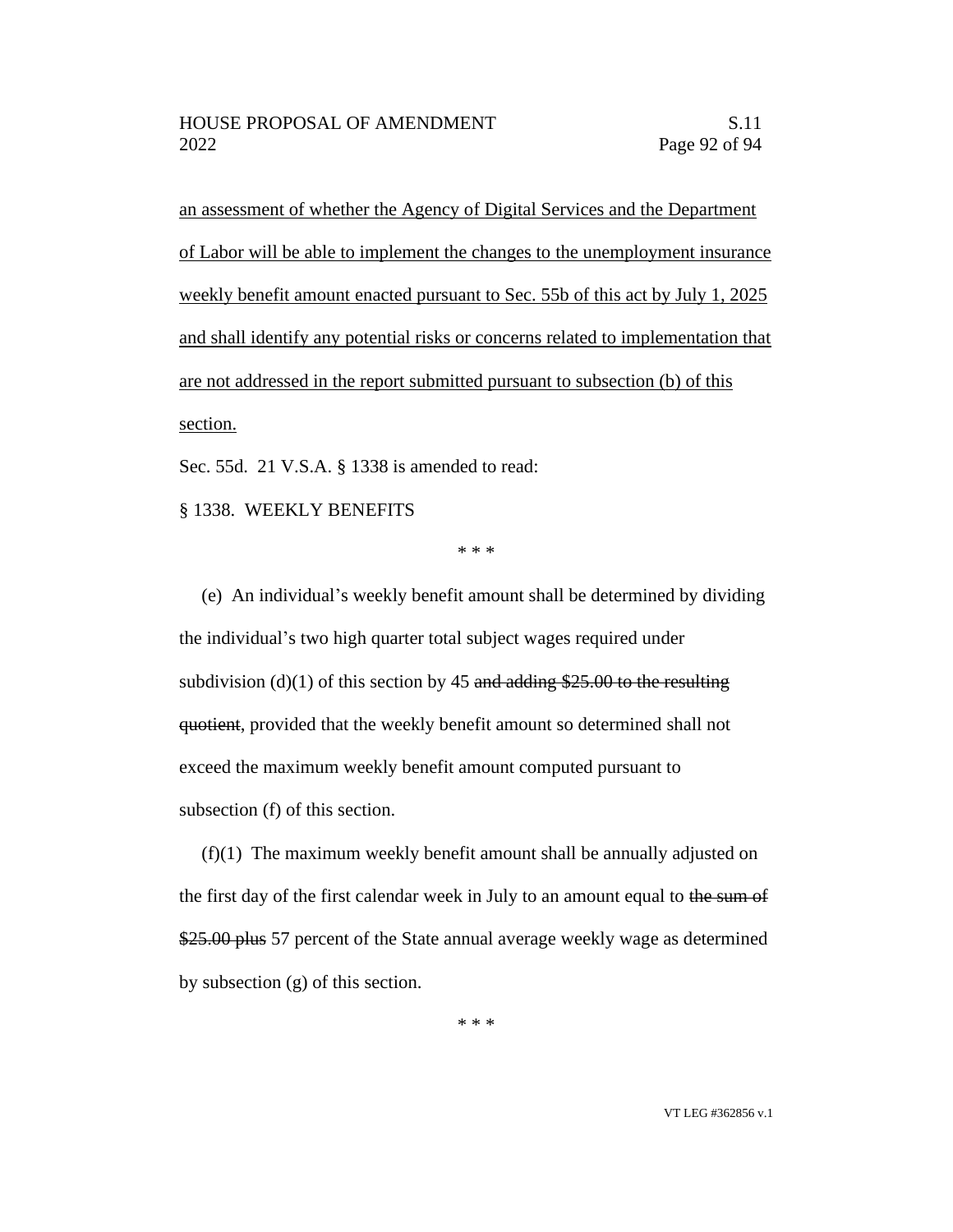Sec. 56. EFFECTIVE DATES

(a) This act shall take effect on July 1, 2022, except that:

(1) Sec. 13 (Secondary Student Industry Recognized Credential Pilot

Project) shall take effect on passage.

(2) Sec. 30 (18 V.S.A. § 9456) shall take effect on January 1, 2023 and

shall apply to hospital fiscal years 2024 and after.

(3) Sec. 48 (Windham County Economic Development) shall take effect on passage.

(4) Sec. 53 (Pandemic Unemployment Assistance Program extension) shall take effect on passage.

(b)(1) Notwithstanding 1 V.S.A. § 214, Sec. 55a (repeal of prior unemployment insurance supplemental benefit) shall take effect retroactively on October 7, 2021.

(2) Sec. 55b (increase in unemployment insurance weekly benefit amount) shall take effect on July 1, 2025 and shall apply to benefit weeks beginning after that date.

(3) Sec. 55d (prospective repeal of unemployment insurance benefit increase) shall take effect upon the payment of a cumulative total of  $$100,000,000.00$  in additional benefits pursuant to 21 V.S.A. § 1338(e) when compared to the rate at which benefits would have been paid under the formula